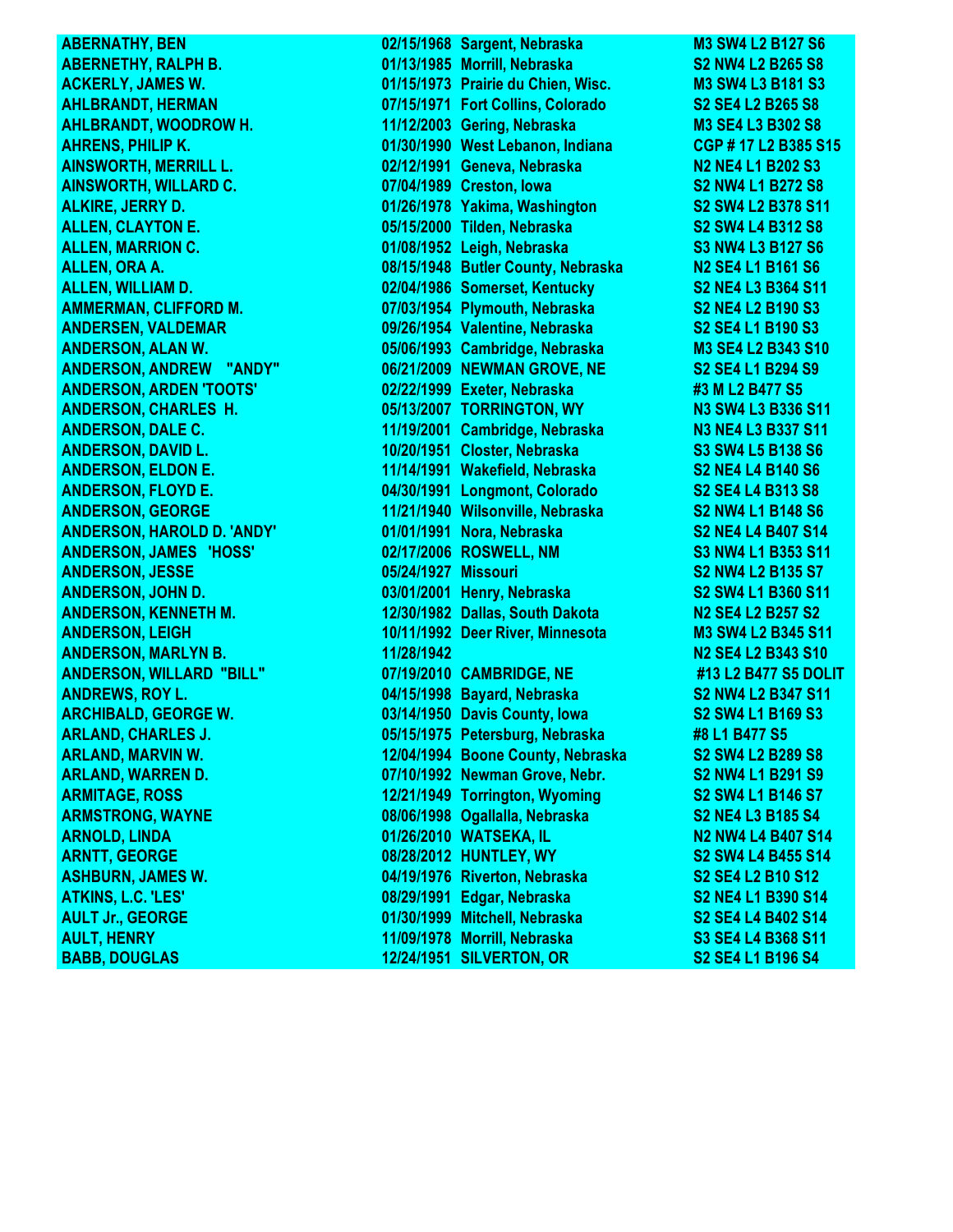**BLAIR, CYRUS 10/31/1973 Oklahoma S2 NE4 L4 B22 S12** 

**BACKHAUS, FRED H. 07/18/1998 Torrington, Wyoming S3 NW4 L1 B280 S8 BACKMAN, FRED 'FRITZ' 06/07/1995 Torrington, Wyoming S2 NW4 L1 B418 S14 BACKMAN, JOHN 10/18/1972 Torrington, Wyoming S2 NW4 L2 B283 S8 BACON, CHARLES 11/15/1934 Nebraska N2 SW4 L3 B144 S7 BAIRD, ERIC 04/17/1958 Wayne, Nebraska S2 SE4 L4 B9 S13 BAKER, ELDON C. 05/02/1995 Knuckles Co., Nebraska N3 SE4 L1 B37 S12 baker, James L. 11/24/2009 cheyenne, WY N2 SW4 L4 B175 S4 BAKER, KENNETH E. 06/11/2001 Hawk Springs, Wyoming S2 SW4 L1 B37 S12 BAKER, MERLIN 10/11/1947 Fort Larmie, Wyoming N3 NW4 L5 B127 S6 BALDRIDGE, CECIL F. 09/26/1971 Alliance, Nebraska S2 SW4 L5 B7 S13 BALDWIN, THOMAS J. 05/01/1945 Alepena, South Dakota N3 SW4 L4 B127 S6 BANDEMER, EDDIE W. N3 SW4 L2 B127 S6 BANDEMER, HAROLD 12/07/1944 S.W. of Lingle, WY M3 SE4 L6 B127 S6 BARAJAS, ROSENDO 02/08/2007 Lingle, Wyoming N2 NW4 L5 B388 S14 BARBEE, MERLE 07/10/1940 Brownstown, Illinois S3 SW4 L2 B159 S7 BARBER, ALLEN 05/12/2007 REDLAND, CA N3 SW4 L2 B165 S6 BARBER, DAVID 07/19/2016 TORRINGTON, WY N2 SW4 L4 B372 S10 BARNES, LARRY 04/11/2013 TORRINGTON, WY S2 SE4 L1 B255 S2 BARNES, RICHARD 03/19/2002 Torrington, Wyoming N3 NE4 L4 B139 S6 BARNHILL, ARTHUR G. 10/20/1956 Albia, Iowa S2 NW4 L4 B331 S11 BARTEL, HENRY 01/18/1994 St. Paul, Minnesota S2 SE4 L2 B3 S12 BARTHEL, CHARLES JOHN 01/31/2001 Cottier, Wyoming S2 SE4 L3 B340 S10 BARTHEL, JULIUS 08/03/1954 Germany S2 NE4 L3 B45 S13 BARTHEL, RICHARD L. 06/10/2014 COTTIER, WYOMING S2 SE4 L2 B186 S4 BARTHEL, ROBERT E. 03/19/1987 Cottier, Wyoming #32 L1 B477 S5 BARTOW, HAROLD 'RUSTY' 06/18/2001 Gering, Nebraska S2 SE4 L2 B434 S14 BASSFORD, NORMAN 08/30/1976 Lipscomb, Texas S2 NW4 L1 B360 S11 BASSFORD, OLIVER W. 01/10/1988 Canton, Oklahoma S2 SW4 L2 B353 S11 BATY, CLARENCE V. 03/21/1964 Paxton, Nebraska N3 NW4 L2 B127 S6 BATY, JOHN 01/21/1960 Newton, Iowa S3 NE4 L1 B335 S11 BAUMGARDNER, FRANK 11/22/1972 Virginia S2 SW4 L1 B298 S8 BAYSINGER, LYLE J. 01/15/1975 Torrington, Wyoming M3 SE4 L2 B367 S11 BEAHM II, H.O. 'TEX' 06/23/2003 Arkansas City, Kansas S2 NW4 L4 B380 S11 BEATTY, GEORGE W. 08/17/1976 Torrington, Wyoming S2 NE4 L2 B296 S8 BECKER, ALBERT 04/13/1981 Scottsbluff, Nebraska #20 L1 B477 S5 BECKER, JAMES A. 11/12/2003 Scottsbluff, Nebraska #3P L2 B477 S5 BEDIENT, JAMES A. 01/28/1995 Bradshaw, Nebraska S2 SW4 L1 B176 S4 BEEDE, PAUL L. 06/03/1957 Murray, Iowa S2 SE4 L3 B314 S8 BEIERLE, JACK 01/21/1950 Torrington, Wyoming M3 NE4 L2 B46 S12 BEIERLE, WILLIAM 12/16/1956 Torrington, Wyoming N3 SW4 L2 B46 S12 BELDON, DONALD 09/16/2006 BRIDGEPORT, NE # 9 L3 B477 S5 BENNETT Jr., CLEAL D. 02/06/1986 Broadwater, Nebraska M3 NW4 L1 B144 S7 BENNINGHOVEN, GEORGE WALTER 06/11/2000 Cheyenne, Wyoming S2 NE4 L3 B253 S2 BENSHOOF, LESLIE H. 03/26/1966 Wayne, Nebraska S2 NE4 L3 B264 S8 BENZEL, FRED 11/04/1970 Russia S2 SW4 L2 B284 S8 BENZEL, RICHARD F. 10/14/1990 Mitchell, Nebraska S2 NE4 L2 B283 S8 BERNARD, DANIEL J. 09/17/1995 Bridgeport, Connecticut S2 SW4 L5 B357 S10 BERRY, BILLIE J. 10/19/2004 TORRINGTON, WYOMING N2 SW4 L3 B3 S12 BERRY, FRANK S. 04/29/1987 Torrington, Wyoming S3 SE4 L2 B2 S12 BERRY, JOHN R. 01/02/1998 Torrington, Wyoming S2 SW4 L3 B3 S12 BERRY, WALTER W. 'WALT' 02/14/2002 2 Miles North of Torrington S2 NW4 L3 B3 S12 BILTJINITIS, JOHN 08/09/1973 S2 SE4 L3 B273 S8 BLACK, GROVER "BUD" 10/31/2004 TORRINGTON, WY #5 NEIMTZ S5**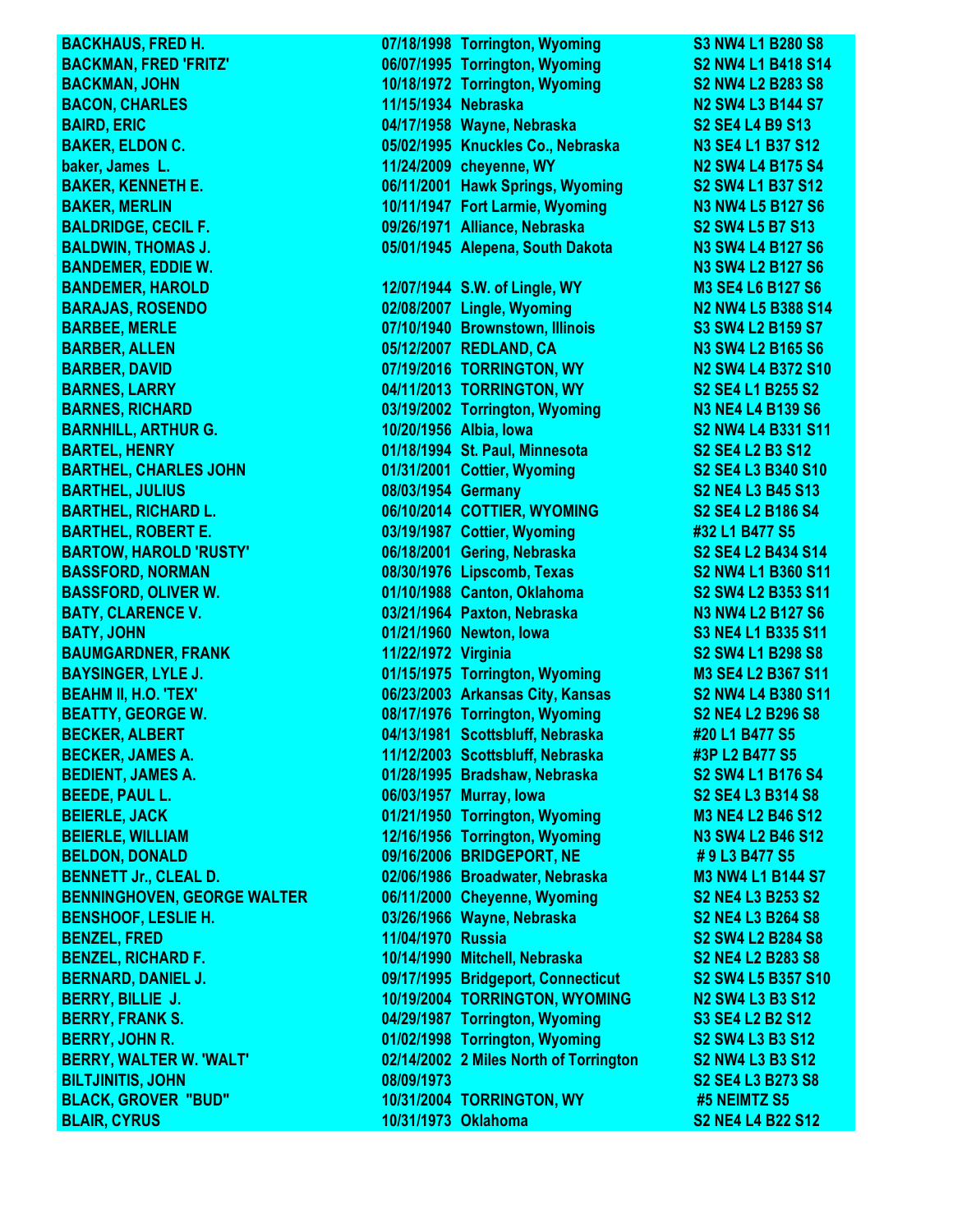**BYRNES, JOHN 05/23/1952 M3 SW4 L1 B161 S6**

**BLOEDORN, ALVINO** 02/17/1971 Platte Center, Nebraska S2 NE4 L1 B148 S6 **BLUNSOM, E.O. 06/06/1915 DARLINGTON,ENGLAND S2 NE4 L1 B367 S11 BLUNT, ALGA O. 04/17/1953 Springfield, Nebraska N3 NW4 L2 B131 S7 BLUNT, JAMES L. 09/21/1987 McCook, Nebraska N3 NE4 L2 B131 S7 BLUNT, LEO C. 05/24/1949 Springfield, Nebraska S3 NW4 L2 B131 S7 BOHANNAN, THOMAS GORDON 04/10/2000 Ada, Oklahoma M3 SE4 L1 B351 S11 BOHNENKAMP, FRANCIS 12/30/2008 REMSEN, IOWA N2 SW4 L4 B391 S14 BOLLENS, CARL 'CASEY' 04/04/1957 Ottowa, Illinois S2 SW4 L4 B305 S8 BOOTON, ROBERT RAYMOND 08/06/2001 Audubon, Iowa N2 NE4 L2 B323 S10 BORLAND, RAYMOND 03/26/2009 JAY EM, WY #15 L2 B477 S5 NIM BORING, CLETUS 05/05/1958 Anderson, Indiana S2 SW4 L1 B305 S8 BOURRET Jr., JOHN 12/05/1983 Harrison, Nebraska S2 SW4 L3 B301 S8 BOWER, ALVIN W. 10/28/1963 Morrill, Nebraska S2 NE4 L2 B288 S8 BOWER, HAROLD HENRY 03/22/2003 Morrill, Nebraska #1 P L2 B477 S5 BOWMAN, LEROY A. 03/28/1989 Grand Island, Nebraska #37 L1 B477 S5 BRECKNER, FRANK 07/08/1976 Omaha, Nebraska N3 NW4 L3 B298 S8 BRECKNER, JOHN P. 02/04/1976 Omaha, Nebraska S3 NW4 L3 B298 S8 BREWER, PETER EUGENE 07/06/1999 Denver, Colorado S2 SE4 L2 B418 S14 BRIGGS, THOMAS W. 11/03/1987 Macon, Nebraska S2 NW4 L1 B302 S8 BRINK, LOYAL 11/28/1983 Neligh, Nebraska S2 SW4 L2 B254 S2 BROBECK, PHIL H. 11/02/2004 Denver, Colorado #6 K L2 B477 S5 BROCKEL, RAYMOND L. 11/26/1988 Near Veteran, Wyoming S2 SE4 L1 B466 S14 BROCKEL,RHYNIE 'SONNY' 06/07/2007 YODER,WYOMING S2 SE4 L4 B466 S14 BROOKS, CHESTER 12/21/2007 ABBOTT,COLO. S2 SE4 L4 B154 S7 BROOKS, WILLIAM L. 04/17/1971 Manville, Wyoming S2 SE4 L4 B284 S8 BROOKSHIRE, BLYNN 12/09/1996 Kingfisher, Oklahoma S3 SW4 L3 B18 S13 BROSIUS, DUANE H. 10/04/1982 Rosebud, South Dakota S2 NW4 L2 B177 S4 BROTT, RUFUS 07/30/1996 Crawford, Nebraska CGP#29 L2 B385 S15 BROWN, DONALD R. 09/16/1981 Gurley, Nebraska #21 L1 B477 S5 BROWN, EDWARD D. 07/06/2005 TORRINGTON, WY M3 NW4 L3 B349 S11 BROWN, FAY S. 02/13/1990 Buena Vista, Colorado S2 SE4 L4 B377 S11 BROWN, GLEN 07/19/1938 Potter's Field S17 BROWN, PERRY "D" 01/04/2008 KANORADO, KS N2 SW4 L3 B371 S10 BROWN, KENNETH FRANKLIN 04/04/2002 Wagner, South Dakota #71 L1 B477 S5 BRUMMELL, JOSEPH L 10/14/2005 CEDAR CREST, NM S2 SE4 L1 B371 S10 BRUNNER, GODFRIED 06/02/1964 Alliance, Nebraska S3 SE4 L2 B353 S11 BUGHER, LAWRENCE 'JACK' 02/25/1985 Sedewick County, Colo. M3 SW4 L3 B179 S3 BULLOCK, JOHN 11/21/1943 Alton, Indiana S3 NW4 L4 B44 S13 BUMP, LOUIS H. 02/25/1960 Cassopolos, Missouri S2 NE4 L2 B159 S7 BURCHETT, NORMAN A. 09/23/1989 Humansville, Missouri S2 SE4 L4 B320 S11 BURGOON, EDWIN B. 07/31/1982 #24 L1 B477 S5 BURK, DARRELL M. 02/07/1945 Torrington, Wyoming N3 SE4 L1 B171 S3 BURK, JAY V. 10/18/1988 Jamestown, Kansas S3 SE4 L1 B171 S3 BURKART, ELMER A. 10/30/1997 Joes, Colorado S2 NW4 L1 B307 S9 BURKE, LEROY L. 04/06/1992 N2 NE4 L1 B193 S3 BUSSKOHL, RAYMOND 08/03/2005 HAWK SPRINGS, WY #9 #10 L2 B477 S5**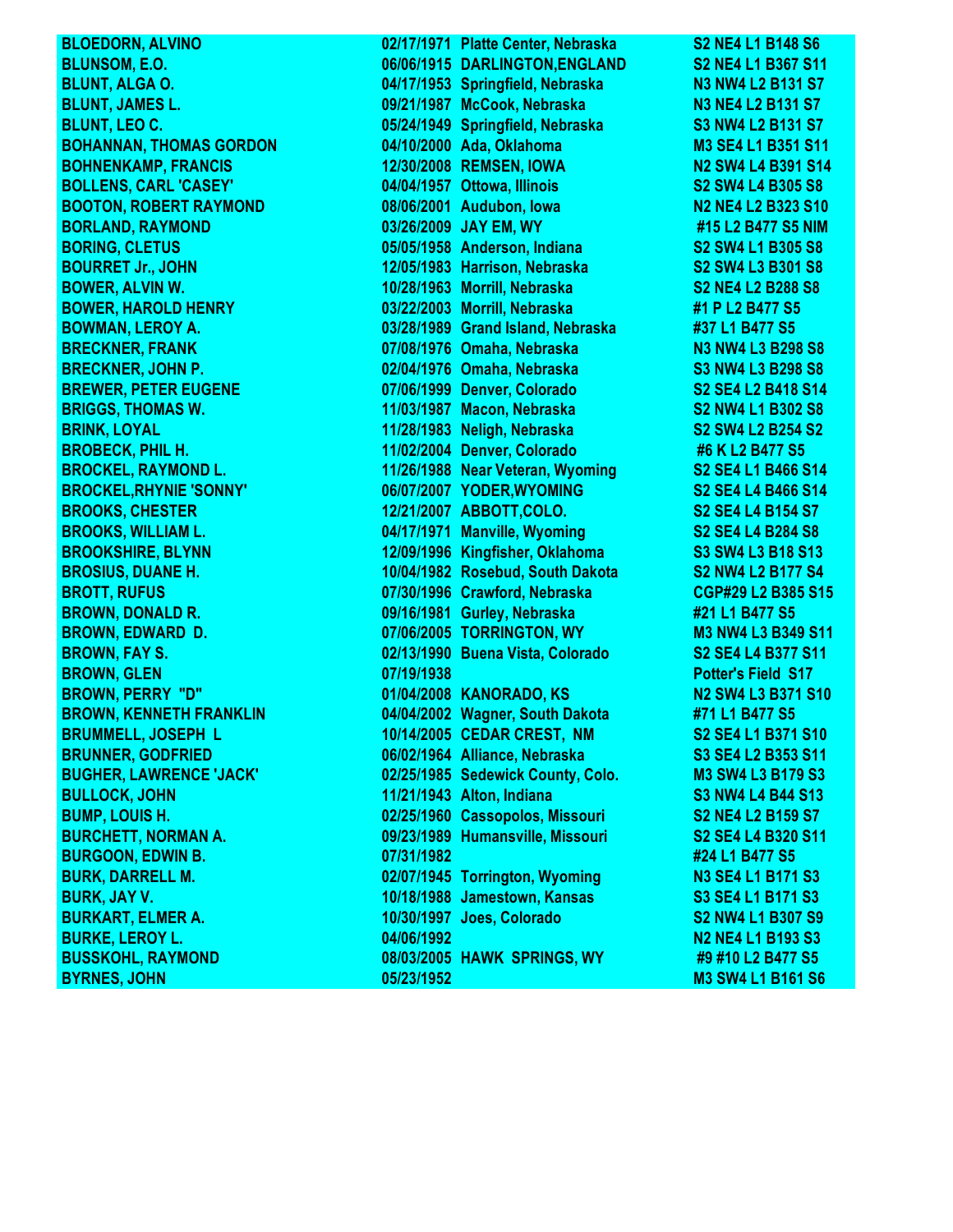**CONNOLLY, ALVA G. 10/09/1968 Farnam, Nebraska S2 SW4 L3 B320 S11**

**CALDWELL, DONALD GENE 05/12/1994 Sundance, Wyoming N3 NW4 L2 B345 S11 CALAHAN, BILLY G. 09/23/1963 Nebraska S2000 S3 SW4 L1 B127 S6 CALLAHAN, JOHN O. 01/16/1977 Powell, Wyoming S2 NW4 L3 B193 S3 CAMERON, JOHN MARK 10/10/2004 TORRINGTON, WY M3 L2 B267 S8 CANFIELD, JACK 08/22/2015 TORRINGTON, WY S2 SW4 L2 B286 S8 CANO, BENNY G. 03/05/1945 M3 NE4 L5 B127 S6 CARABAJAL, JOE J. 12/17/1976 Raton, New Mexico #15 L1 B477 S5 CARABAJAL, STEVE JR. 10/31/2004 TORRINGTON, WY S2 NW4 L4 B310 S9 CARDAROPOLI, ANTHONY F. 05/05/2000 Springfield, Massachusetts # 65 L1 B477 S5 CARDEILHAC, JACK 04/18/1996 Long Beach, California CGP#27 L2 B385 S15 CARLISLE, JACK V. 05/30/1956 Morrill, Nebraska N3 SE4 L1 B158 S7 CARLON, GUY L. 03/12/1963 Nelson, Nebraska N3 SW4 L1 B127 S6 CARLSON, CHARLES E. 02/14/1992 Daniel, Wyoming S2 NW4 L4 B274 S9 CARROLL, ROY C. 'CLIVE' 02/24/1988 Worth County, Missouri N3 NW4 L2 B136 S6 CARSON, FRED I. 08/05/1986 Scottsbluff, Nebraska #31 L1 B477 S5 CASSEL, GERING 09/18/1973 Elmwood, Nebraska S2 NW4 L1 B362 S11 CASTRO, ANDREW 10/10/2001 Carrizo Springs, Texas S2 NE4 L3 B294 S9 CASTRO, ELENO G. 05/26/1945 Gladstell Mission, Texas N3 SE4 L5 B127 S6 CASTRO, JOHNNY 02/06/1999 Yoder, Wyoming # 61 L1 B477 S5 CASTRO, VIRGIL S. 04/06/1992 Sacramento. California #41 L1 B477 S5 CHAFFIN, ROBERT 10/07/1981 S2 NE4 L2 B371 S10 CHAHA, ANTON F. 02/03/1976 Hungary S2 SW4 L1 B280 S8 CHAMBERS, LEO 04/29/1970 Oklahoma M3 SE4 L4 B57 S17 CHARRON, JAMES L. 01/24/2008 CRYSTAL FALLS MICHIGAN S2 NE4 L3 B470 S14 CHRISTNER, VESTER CHRISTNER** 06/23/1980 Bruning, Nebraska S3 SE4 L4 B181 S3 **CLABAUGH, JOHN 04/18/1979 Crookston, Nebraska #17 L1 B477 S5 CLABAUGH, LEONARD L. 07/13/2002 Torrington, Wyoming K1 L2 B477 S5 CLABAUGH, MICHAEL R. 12/17/1981 Crookston, Nebraska #22 L1 B477 S5 CLAPP, DONALD R. 07/31/1995 Wolbach, Nebraska S2 NE4 L1 B189 S4 CLARK, CLETUS O. 04/03/1959 Elmwood, Nebraska S3 SE4 L4 B155 S7 CLARK, DONALD E. 02/06/1999 Rockeagle, Wyoming M3 NE4 L4 B191 S3 CLARK, EDWARD 06/25/1953 Nora, Nebraska S3 NW4 L4 B191 S3 CLARK, FRANCIS 08/23/1947 Lingle, Wyoming M3 SW4 L1 B155 S7 CLAWSON, JOSEPH 05/12/1978 Gillette, Wyoming S3 SW4 L1 B192 S3 CLEMENS, JOHN 10/24/1980 Leadville, Colorado S2 SE4 L3 B354 S10 CLEMENS, ROBERT 10/15/1977 Torrington, Wyoming S2 SW4 L4 B361 S11 CLEMENS, WILLIAM A. 01/28/1961 Koleen, Indiana S3 NE4 L1 B334 S11 CLOTHIER, JAMES MARION 09/07/1999 Peace Creek, Kansas N2 NW4 L4 B204 S3 CLUTTER, BOBBY K. 07/10/1989 Parnell, Missouri S2 SW4 L3 B339 S10 CLUTTER, GERALD 11/22/1998 Torrington, Wyoming #60 L1 B477 S5 COBB, ROBERT W. 'BOB' 03/07/2015 TORRINGTON, WY. S2 SE4 L4 B193 S3 COFFMAN, JAMES H. 04/20/1975 S2 NE4 L4 B280 S8 COIL, DELMAR M. 06/06/1987 Jefferson, Iowa S2 NE4 L3 B271 S8 COLE, PAUL J. 06/05/2009 VALENTINE, NE N2 SW4 L5 B469 S14 COLLINS, DAVID B. 01/08/2006 WHEARLAND, WY S2 NE4 L3 B275 S9 COLLINS, BILLY 04/05/2005 CHEYENNE, WY B455 L2 #11 #12 DOL COLLINS, ROBERT C. 10/15/1970 Colorado Springs, Colo. S2 SE4 L1 B168 S7 COLYER, LEWIS A. 12/09/1985 Torrington, Wyoming N2 SE4 L3 B351 S11 COLYER, OLIVER J. 02/11/1972 Richmond, Kentucky S2 NW4 L3 B351 S11 CONAWAY, JOHN G. 11/07/1969 Torrington, Wyoming N2 SW4 L2 B19 S13 CONE, CHARLES C. 08/27/1975 Berwyn, Nebraska #14 L1 B477 S5 CONGER, ALBERT C. 09/07/1968 Van Burn, Arkansas S2 NE4 L1 B360 S11 CONNELLY, HUGH J. 12/09/1968 Battle Creek, Nebraska M3 NE4 L1 B127 S6**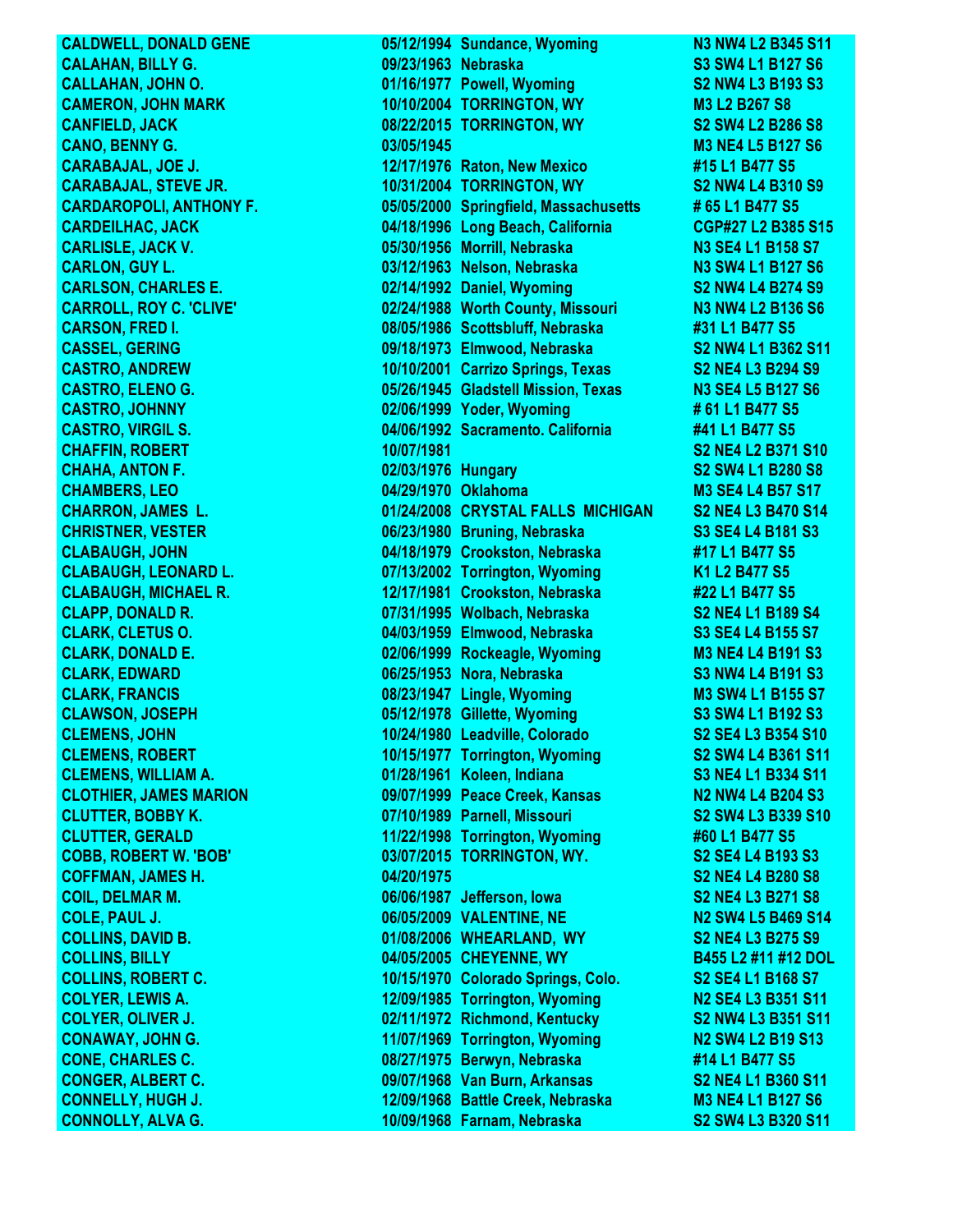**CONNOLLY, GERALD 12/04/2008 HAWK SPRINGS, WYOMING S2 SE4 L3 B320 S11 CONNOLLY, LEONARD M. 07/15/1961 Oak, Nebraska M3 NE4 L4 B127 S6 COOK, CHARLES D. 04/22/1976 Grant City, Missouri S2 SE4 L4 B347 S11 COOK, ROBERT A. 09/24/1998 Austin, Texas #1 N L2 B477 S5 06/02/2004 CEDARVILLE C.A. #5 L3 B477 S5 COOPER, JOHN S. 01/28/1988 near Lusk, Wyoming S2 NW4 L3 B274 S9 COPPOM, REUBEN 05/16/1985 Holbrook, Nebraska S2 SE4 L1 B147 S7 CORSON, HOWARD E. 11/15/1982 Westover, Pennsylvania #26 L1 B477 S5 COSTOPOULOS, WILLIAM 07/21/2016 SUNRISE, WY S2 NW4 L1 B469 S14 COTTIER, ROBERT M. 03/22/1973 Forest City, Missouri N3 NW4 L4 B158 S11 COTTIER, WESLEY 05/17/2001 Forest City, Missouri S2 NE4 L2 B455 S14 COTTON, EDWARD L. 09/27/1989 Fullerton, Nebraska S2 SE4 L1 B305 S8 COUCH, CLAYTON L. 01/19/1971 Henry, Nebraska N3 NW4 L3 B320 S11 COURTNEY, FOREST E. 12/17/1972 Kansas City, Kansas S2 SE4 L4 B349 S11 COX, GALEN 11/28/1980 Torrington, Wyoming N3 SW4 L3 B176 S4 COX, GEORGE L. 03/31/1977 Wakita, Oklahoma S2 NW4 L2 B284 S8 COX, JACOB 09/14/1951 Shelton, Nebraska S3 SW4 L3 B176 S4 COXBILL, JAMES 04/14/1949 Deweese, Nebraska S3 NE4 L4 B169 S3 COY, EVERETTE E. 02/11/1995 Sheridan, Wyoming S2 SW4 L1 B466 S14 COY, WILLIAM B. 09/23/1938 Fort Collins, Colorado N2 SW4 L1 B12 S12 COY, WILLIAM B. 05/26/1974 Torrington, Wyoming S2 NW4 L2 B12 S12 CRAIG Sr., DANNIE G. 11/27/1995 Gothenburg, Nebraska #54 L1 B477 S5 CRAVEN, DONALD 08/22/1984 LaSalle, Colorado S2 SE4 L4 B354 S10 CRAVEN, EARL E. 06/24/1980 LaSalle, Colorado S2 SE4 L1 B265 S8 CRESS, CLELL E. 03/26/1986 Hawk, Springs, Wyoming #30 L1 B477 S5 CRESS, CLYDE R. (MEMORIAL) 08/08/2004 #6 MC L2 B477 S5 CRESS, WALTER D. 10/06/1995 Henry, Nebraska #52 L1 B477 S5 CRIMMEL, HENRY W. 04/25/1963 Lima, Ohio S2 NW4 L2 B331 S11 CRISS, GLENN 04/28/1948 Sherman County, Nebr. S3 NE4 L5 B127 S6 CROFTS, MYRLE 03/01/1946 Juaniata, Nebraska S2 SE4 L4 B138 S6 CROSS, CALVIN E. 07/05/1969 Arcadia, Nebraska S3 NE4 L3 B31 S13 CROSS, CALVIN 'JACK' 06/13/2002 Lingle, Wyoming M3 SW4 L1 B299 S8 CROSS, GLEN A. 07/19/1981 Veteran, Wyoming S2 SE4 L2 B339 S10 CRUSE, GORDON L. 10/31/2014 ALTON, ILL. S2 NE4 L1 B14 S12 CRUCES, ROLLAND R. 09/15/1949 Sydney, Montana N3 NW4 L1 B171 S3 CRUICKSHANK, JAMES R. 10/14/2000 Fremont, Nebraska S2 SW4 L2 B358 S10 CULLY, HENRY J. 03/14/1955 Corning, Iowa S2 NW4 L1 B328 S11 CUNNINGHAM, RICHARD 09/06/1983 Ainsworth, Nebraska S2 NW4 L2 B364 S11 CUNNINGHAM, WILLIAM J. 01/04/1962 Morrill, Nebraska N3 NW4 L1 B127 S6 CURRAN, MILFORD E. 09/12/1996 Cheyenne, Wyoming S2 NE4 L3 B278 S9 CURRY, BERMA F. 'PEPPER' 03/12/2004 Grant, Nebraska N2 SE4 L1 B298 S8 CURRY, KENNETH P. 04/10/1993 Torrington, Wyoming S2 SE4 L1 B298 S8 CURTIS, GEORGE C. 07/17/1970 Lincoln, Nebraska S2 NE4 L5 B42 S13 CURTIS, NEIL E. 12/30/1995 Pauline, Wyoming S3 NE4 L1 B41 S13 DAISS, DAVID 08/14/2014 TORRINGTON WY N2 SE4 L4 B298 S8**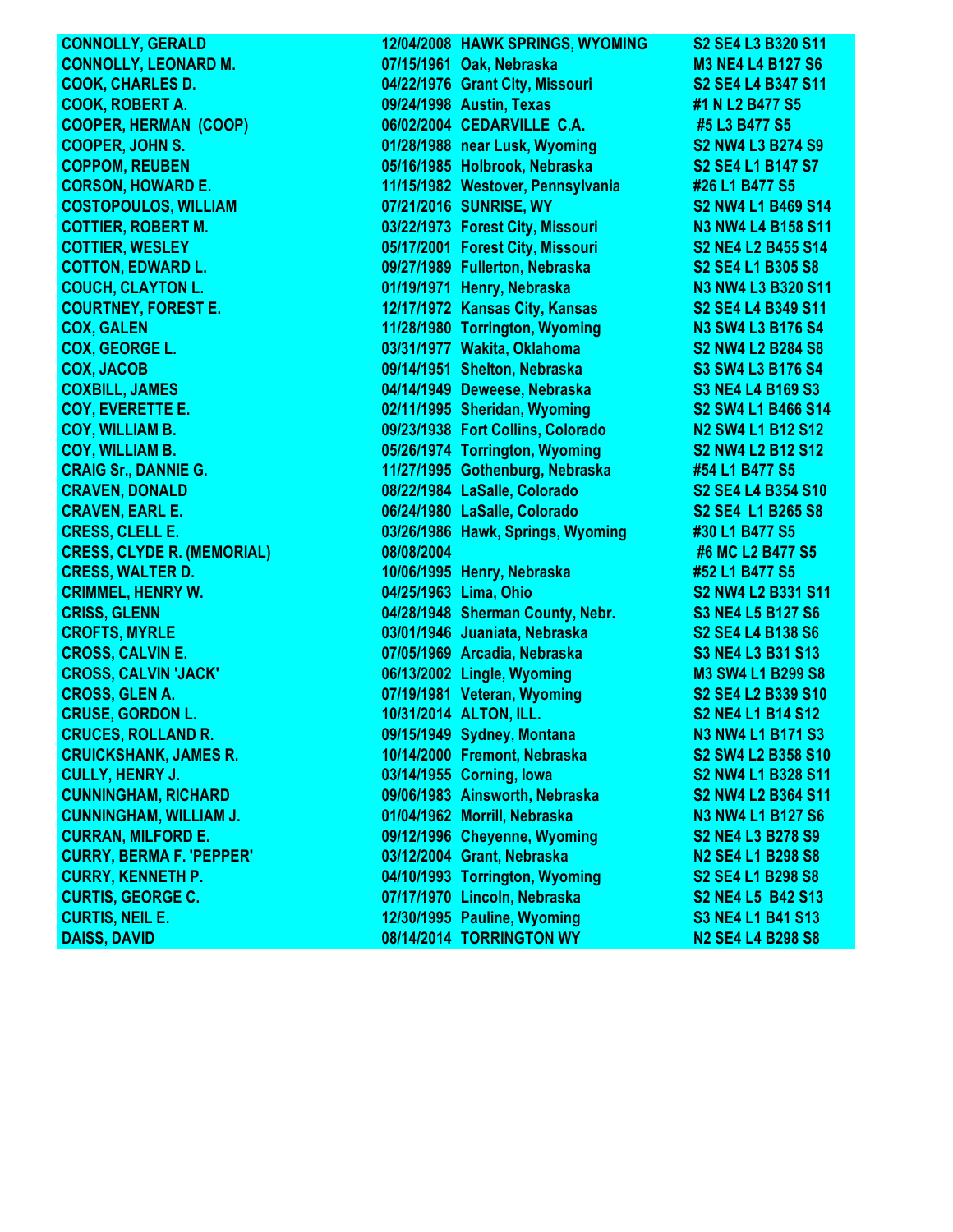**DAISS, KENNETH J. 08/16/1982 Spalding, Nebraska #25 L1 B477 S5 DALLAM, CARL A. 08/17/1956 Chicago, Illinois S2 SW4 L4 B318 S11 DARNALL, RONALD 11/04/1979 Fort Larmie, Wyoming S2 SE4 L4 B375 S10 DAVIDSON, SAMUEL D. 01/26/1978 Mitchell, Nebraska S2 SW4 L2 B377 S11 DAVIS, FLOYD J. 12/14/1993 #46 L1 B477 S5 DAVIS, SAMUEL JAMES** 06/27/2003 near Henry, Nebraska N2 SE4 L3 B356 S10 **DAVIS, WAYNE 06/29/1984 Helena, Montana S2 SE4 L3 B253 S2 DEAHL, GEORGE B. 05/28/1963 Illinois S2 SE4 L2 B288 S8 DEAHL, JESSIE G. 09/08/1990 Forreston, Illinois #39 L1 B477 S5 DEAHL, LEONARD 12/12/2015 S2 NW4 L3 B387 S14 DEAN, DONALD IRVIN 08/24/1996 S2 SW4 L3 B375 S10 DEAN, WILLIAM R. 04/28/1960 McCool Jct., Nebraska N3 SE4 L2 B133 S7 DeBOLT, JACK 07/07/1973 Scottsbluff, Nebraska S2 NW4 L4 B367 S11 DeBROT, EDGAR F. 03/11/2009 TORRINGTON,WY S2 NE4 L2 B262 S9 DEITRICK, ZACK M.** 02/21/1959 Wamego, Kansas S3 NE4 L4 B16 S13 **DELGADO, JOHN O. 06/24/1974 Eureka, California N3 SW4 L2 B178 S3 DELONG, GARLAND 09/01/1973 N3 SE4 L2 B176 S4 DELONG, KENNETH 07/31/2009 EAGLEVILLE, MO M3 NE4 L1 B163 S6 DENNEY, EUGENE A. 08/30/1972 Wareagle, Arkansas M3 SE4 L6 B163 S6 DENTON, HAROLD 04/16/1956 S2 SE4 L1 B329 S11 DePIETRO, JOSEPH 04/16/2000 Tooele, Utah S2 SW4 L6 B356 S10 DERMER, GREG 05/02/2010 TORRINGTON, WY S2 NE4 L3 B340 S10 DERMER, HAROLD J. 11/28/1994 Scottsbluff, Nebraska S2 NE4 L3 B340 S10** PERR, LEROY **DERR, LEROY 1999 12: 2016** 04/12/2016 Scottsbluff, Nebraska S2 NW4 L2 B422 S14<br>DEWITT, JAMES CLINTON 04/11/1962 Wayne, Nebraska M3 NE4 L3 B337 S11 **04/11/1962 Wayne, Nebraska M3 NE4 L3 B337 S11 DICK, CLIFFORD E. 02/01/1995 Henderson, Nebraska #49 L1 B477 S5 DICKEN, HENRY 01/23/2013 TORRINGTON, WY N2 SW4 L4 B329 S11 DICKEN, ISHAM S. 01/11/1957 Kentucky S2 NW4 L3 B329 S11 DICKEN, MARION V. 11/14/1943 M3 NW4 L3 B329 S11 DICKEN, OLIVER 'TUFFY' 04/20/2002 south of Torrington S2 SE4 L1 B327 S10 DICKINSON, JOHN FOWLER 09/10/2001 Dawson County near Cozad N3 NE4 L4 B313 S8 DIFFERDANGE, JOHN F. 06/02/1953 LeMars, Iowa S2 NW4 L3 B183 S3 DINNEEN, JOSEPH H. 03/11/1967 Yankton, South Dakota N3 SW4 L1 B155 S7 DITTENBER, DENNIS 12/13/2009 SCOTTSBLUFF, NE #18 L2 B455 S5 NIM DOBY, DANIEL R. 03/27/1963 Hawk Springs, Wyoming S2 SW4 L3 B280 S8 DOBY, KENNETH 02/28/1921 LONE TREE CANYON S2 NW4 L3 B280 S8 DODSON, JAMES 'JD' 08/08/2000 Stafford, Oklahoma S2 NW4 L4 B341 S10 DONAHUE, MICHAEL 07/26/1982 Fort Pierre, South Dakota S2 SE4 L3 B374 S10 DONBRASKA, JOHN H 02/18/2005 HELENA, MONT. S2 SE4 L1 B324 S10 DONNELLY, DANIEL 04/22/1980 Morton County, Kansas S2 NE4 L4 B326 S10 DOTY, GILBERT G. 01/04/1949 Richmond, Kentucy S3 SE4 L2 B19 S13 DOWNER, HOWARD I. 03/29/1998 Gillette, Wyoming S2 NE4 B357 S10 DOWNEY, MADISON LEE 12/23/1973 Winside, Nebraska N3 NE4 L2 B178 S3 DOWNING, DREXEL E. 'REX' 09/06/1981 Sheridan, Missouri S2 NE4 L1 B358 S10 DUDNEY, DOYLE DEAN 03/11/1983 Murray, Iowa S2 NW4 L1 B369 S11 DUNCAN, JOHN T. 12/17/1973 N2 SW4 L3 B17 S13 DUNCAN, ROBERT O. 02/04/1964 Torrington, Wyoming S2 SW4 L3 B17 S13 EATON, DAVID K. 05/14/2010 TORRINGTON, WY N2 NE4 L1 B34 S12**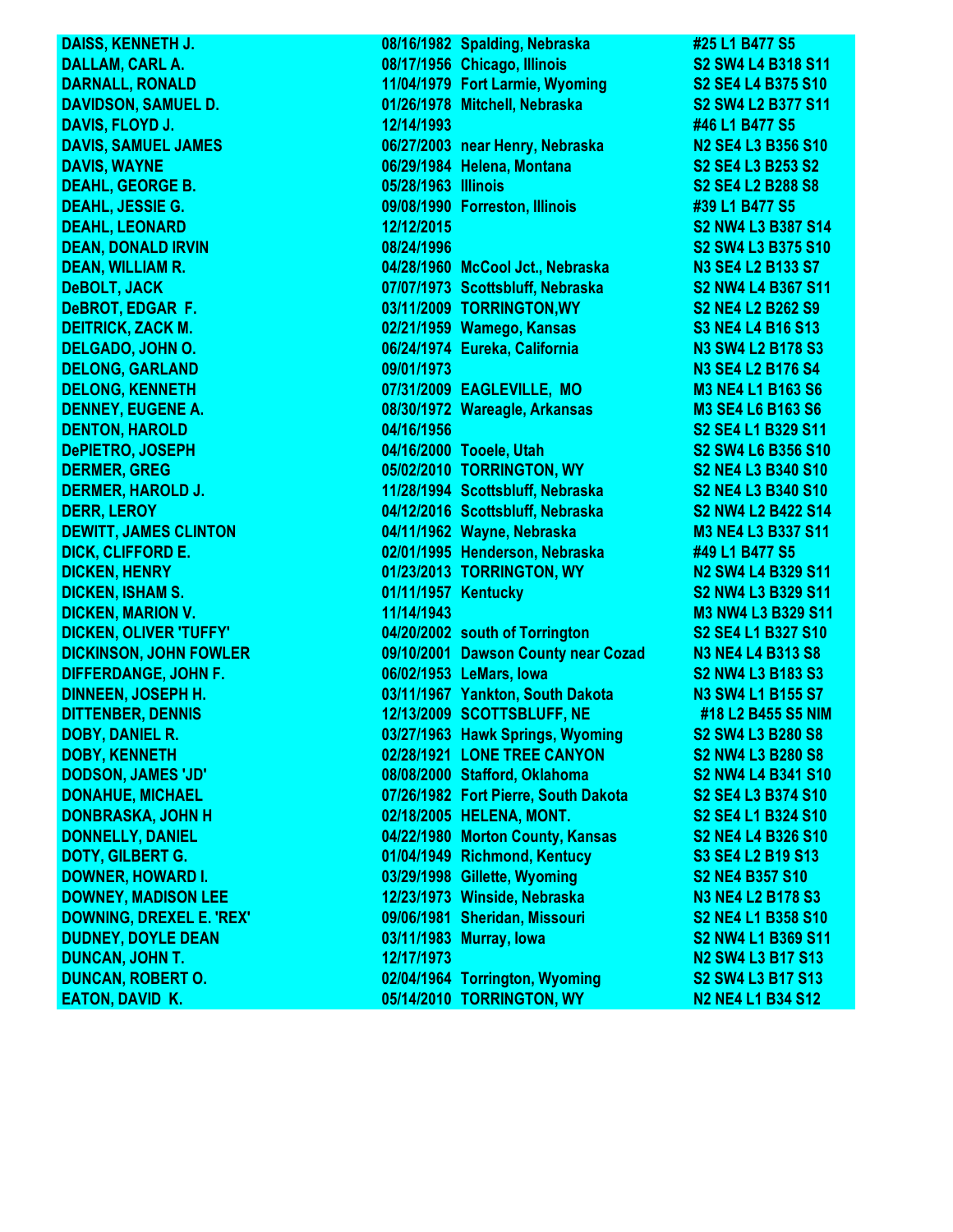**EATON, KENNETH M.** 03/29/1969 Gem, Kansas M3 NW4 L2 B154 S7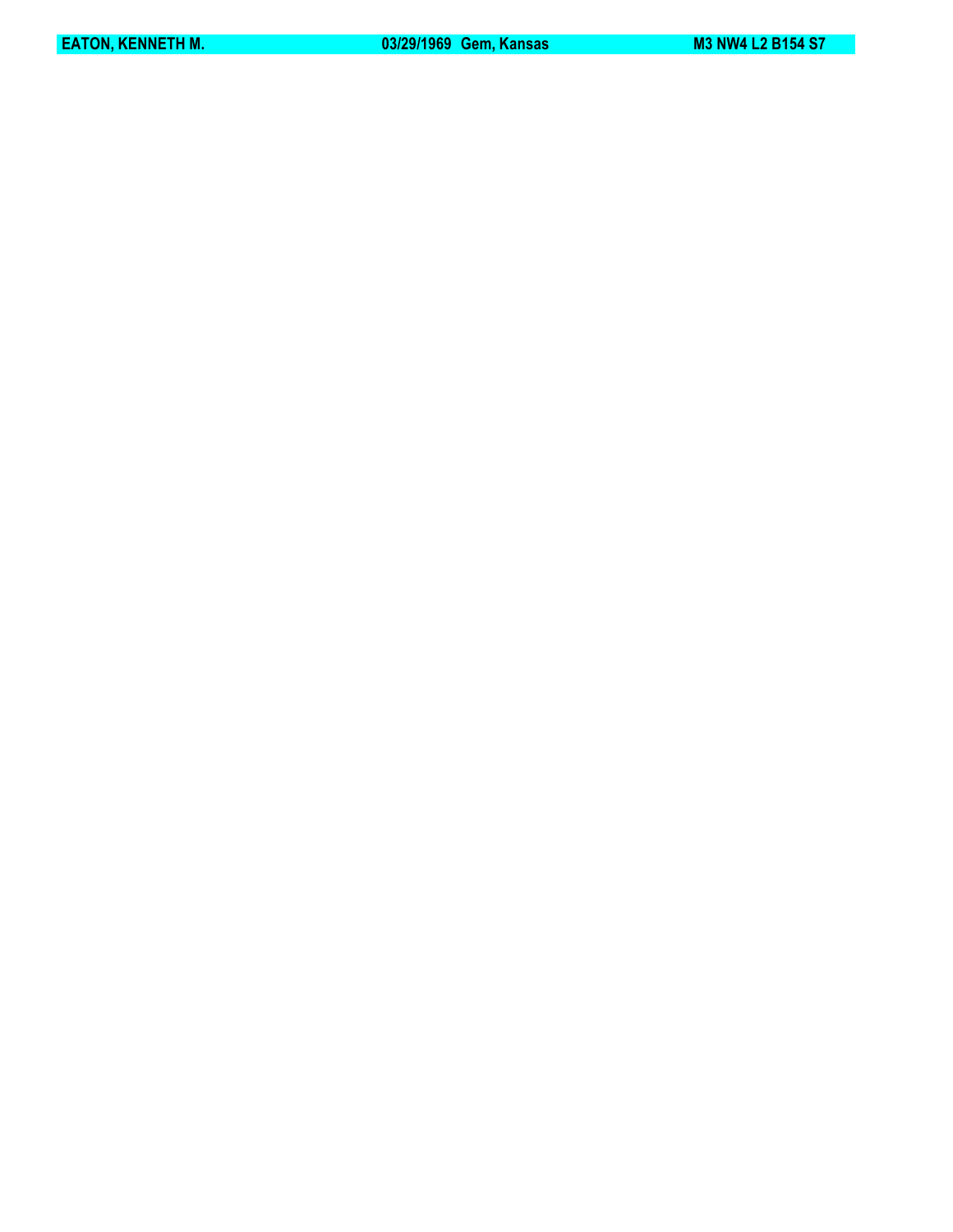| <b>EATON, LEWIS A.</b>             |                   | 01/23/2005 TORRINGTON, WY         | <b>N3 NW4 L1 B34 S12</b>                                                      |
|------------------------------------|-------------------|-----------------------------------|-------------------------------------------------------------------------------|
| <b>EATON, MARVIN K.</b>            |                   | 09/02/1999 Scottsbluff, Nebraska  | S2 SE4 L3 B35 S12                                                             |
| <b>EATON, MERLE</b>                | 06/16/1933 Kansas |                                   | S <sub>2</sub> SE <sub>4</sub> L <sub>2</sub> B <sub>154</sub> S <sub>7</sub> |
| <b>ECK, CARL E.</b>                |                   | 08/22/1958 Lincoln, Nebraska      | <b>S3 NE4 L3 B127 S6</b>                                                      |
| <b>ECKHARDT, JAMES R. 'SMOKEY'</b> |                   | 09/21/1987 Monmouth, Illinios     | N2 NW4 L5 B325 S10                                                            |
| <b>EDMUNDS, ALFRED "MICK"</b>      |                   | 02/28/2006 BUSHNELL NE            | S2 NE4 L6 B356 S10                                                            |
| <b>EISENBARTH, CLARENCE</b>        |                   | 01/13/1951 Torrington, Wyoming    | <b>N2 NW4 L1 B45 S13</b>                                                      |
| <b>EISENBARTH, HERBERT</b>         |                   | 02/23/2002 Near Yoder, Wyoming    | S2 SW4 L5 B389 S14                                                            |
| <b>EISENBARTH, VICTOR W.</b>       |                   | 03/05/1987 Orchard, Colorado      | S2 SW4 L4 B374 S10                                                            |
| <b>EISENBARTH, WILLIAM</b>         |                   | 01/23/1984 Odessa, Russia         | <b>M3 NW4 L4 B284 S8</b>                                                      |
| <b>ELDER, JOHN ROBERT</b>          |                   | 03/30/1983 Torrington, Wyoming    | S2 NW4 L1 B367 S11                                                            |
| <b>ELDER, ROGER</b>                |                   | 03/04/1979 Torrington, Wyoming    | <b>N2 SW4 L1 B367 S11</b>                                                     |
| <b>ELIZONDO, FAUSTINO</b>          |                   | 04/19/1980 Cotulia, Texas         | S2 SE4 L3 B326 S10                                                            |
| <b>ELLIS, BENJAMIN FRANKLIN</b>    |                   | 07/09/1984 Quitman, Texas         | S2 SW4 L2 B290 S9                                                             |
| ELLIS, GLEN L.                     |                   | 04/29/1971 Adams, Nebraska        | S3 NW4 L2 B350 S11                                                            |
| <b>ELWOOD, HOWARD WAYNE</b>        |                   | 11/20/2002 Yuma, Colorado         | S2 NE4 L1 B391 S14                                                            |
| <b>EMICK, WILLIAM W.</b>           |                   | 03/21/2003 Scottsbluff, Nebraska  | <b>S2 NE4 L2 B192 S3</b>                                                      |
| <b>ENGLEMAN, EDWIN E.</b>          |                   | 08/05/1982 Grand Island, Nebraska | S2 NE4 L2 B336 S11                                                            |
| <b>ERDMAN, GLEN</b>                | 12/24/1015        | LYMAN, NE                         | S2 SE4 L1 B276 S9                                                             |
| <b>ESSERT, WILLIAM M. "BILL"</b>   |                   | 11/11/2011 SCOTTSBLUFF, NE        | S2 SW4 L1 B321 S11                                                            |
| <b>EVANS, CLARENCE W.</b>          |                   | 06/13/1994 Huntsville, Arkansas   | S2 NE4 L4 B376 S11                                                            |
| <b>EVERLING, EVERETT R.</b>        |                   | 08/03/1975 Culbertson, Nebraska   | #13 L1 B477 S5                                                                |
| <b>EXLEY, JAMES</b>                |                   | 04/26/1984 Derby, lowa            | S2 SW4 L2 B191 S3                                                             |
|                                    |                   |                                   |                                                                               |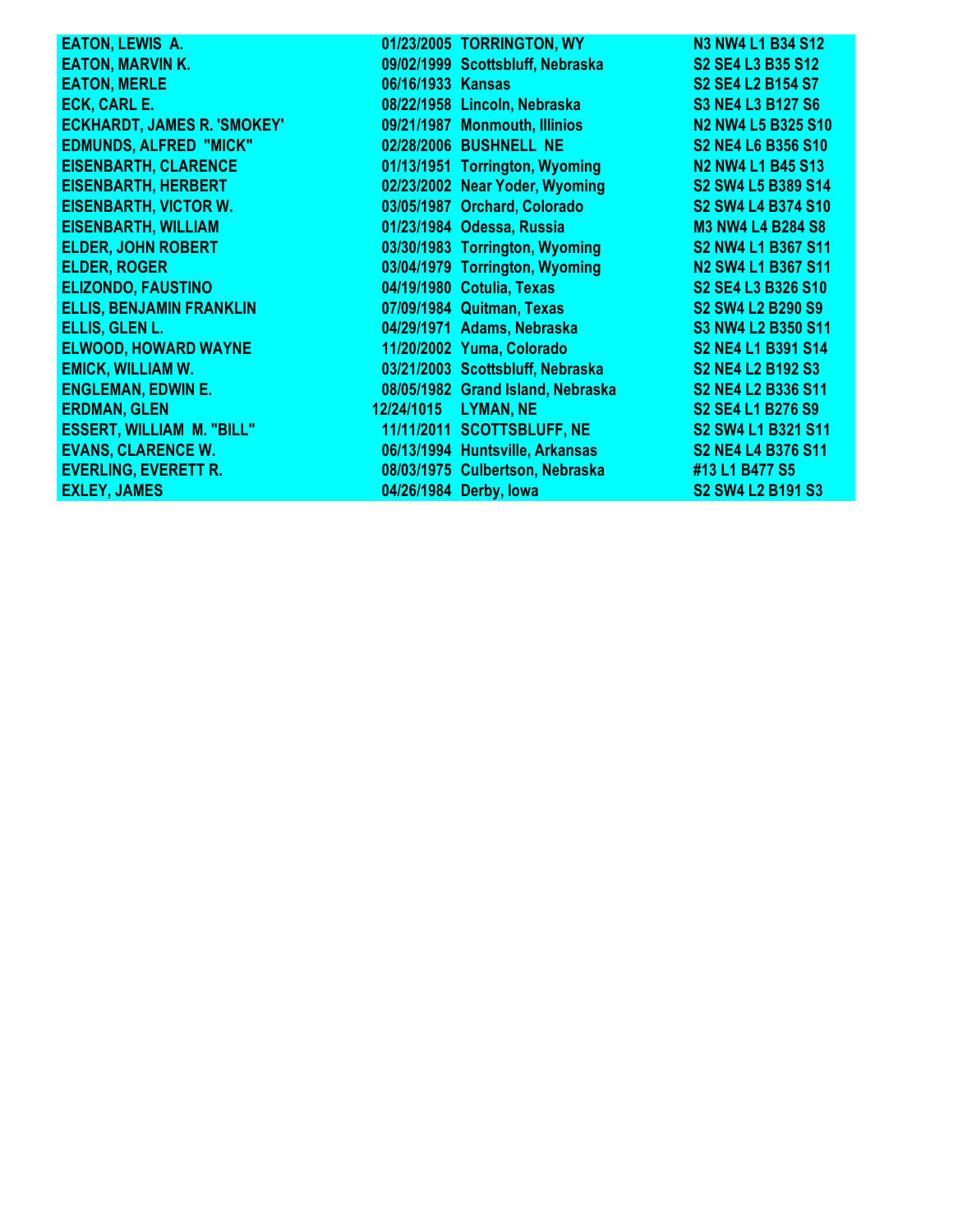**FUSS, LEONARD 12/19/1989 Hawk Springs, Wyoming N3 NE4 L1 B178 S3**

**FALES, HOMER EDWARD 07/17/1975 Almeria, Nebraska S2 SW4 L1 B364 S11 FALES, NORVAL LEE 08/06/2000 Torrington, Wyoming S2 SE4 L3 B372 S10 FANNING, THOMAS F. 11/01/2006 Mitchell, Nebraska M3 NW4 L2 B307 S9 FARRELL, ELTON L. 08/20/1995 Franklin, Nebraska #51 L1 B477 S5 FERGUSON, WILLIAM F. 'BILL' 03/12/1992 S2 NE4 L3 B184 S4 FIGOLAH Jr., ROBERT W. 12/18/1999 Chicago, Illinois S2 NE4 L3 B325 S10 FILTER, A.R. 'ROBERT' 06/25/1990 Scottsbluff, Nebraska N3 NW4 L6 B162 S6 FILTER, AUGUST 11/12/1978 Winnetoon, Nebraska S3 NW4 L6 B162 S6 FINLEY, FRED F. 02/03/1978 Lusk, Wyoming S3 SE4 L4 B273 S8 FINLEY, ROBERT C. 12/14/1974 Torrington, Wyoming N3 SE4 L4 B273 S8 FISHER, HARRY J. 10/12/1967 Van Tassell, Wyoming N3 SW4 L2 B302 S8 FITZGERALD Jr., TERRANCE C. 08/27/1957 Kansas City, Kansas M3 SW4 L2 B159 S7 FITZGERALD, MARTIN L. 03/16/1950 Alliance, Nebraska S2 SE4 L1 B169 S3 FITZGERALD, TERRANCE C. 12/23/1936 Wetmore, Kansas N3 SE4 L2 B159 S7 FLANIGAN, JOHN T. 01/15/1999 Lewistown, Montana S2 SW4 L3 B307 S9 FLETCHER, HAROLD E. 02/12/1997 Wyoming #5 D L2 B477 S5 FLORES, DANIEL Y. 12/01/2014 YODER, WY. N2 SE4 L4 B369 S11 FLORES, ROSCOE 01/02/1968 TORRINGTON, WY S3 N34 L2 B349 S11 FLORES, JOSEPH P. 08/10/1946 Huntley, Wyoming S3 NW4 L5 B127 S6 FLURY, HOWARD W. 05/27/1998 Talent, Oregon N2 NE4 L2 B268 S8 FLYR, DONALD 12/28/1994 Long Pine, Nebraska S2 NW4 L1 B262 S9 FOGLEMAN Jr., LAWRENCE 'LARRY' 09/07/1998 Iola, Kansas #59 L1 B477 S5 FOGLEMAN, DAVID L. 11/11/1952 Scottsbluff, Nebraska M3 SE4 L6 B151 S6 FOLTZ, RICHARD L. 03/07/2012 Scottsbluff, Nebraska #11 L3 B477 S5 FOOTE Sr., DAVID M.** 2008 2009 2012/1969 Pilger, Nebraska S3 SW4 L2 B280 S8 **FOOTE, GEORGE C. 10/15/2000 Lorretta, Nebraska S2 NE4 L3 B149 S6 FOOTE, RUSSELL H. 01/12/1975 Guide Rock, Nebraska S3 SE4 L1 B156 S7 FORD, BLAKE 09/29/2010 LUSK, WY N3 NW4 L2 B136 S6 FOREMAN, BENTLEY R. 01/18/1995 Mitchell, Nebraska S2 SW4 L4 B388 S14 FORKNER, RALPH F. 06/06/1994 Clay Center, Kansas S2 SE4 L1 B175 S4 FOSHER, MATHIAS 11/11/1966 Newport, Nebraska S2 SW4 L4 B273 S8 FOSTER, EDWARD 07/01/1974 S3 SE4 L1 B50 S16 FOSTER, HOWARD 10/13/1977 Hemmingford, Nebraska S2 SE4 L2 B307 S9 FOSTER, KENNETH LYLE 08/25/1958 N3 SE4 L3 B127 S6 FRAKES, RICHARD 'FRANK' 03/02/1996 Circleville, Kansas #56 L1 B477 S5 FRASIER, CLIFFORD E. 05/01/1987 Kearney, Nebraska SE4 L1 B356 S10 FREEMAN, WILLIAM K. 05/17/1994 Tarkio, Missouri #47 L1 B477 S5 FREIMUTH, DONALD V. 11/01/1969 Alliance, Nebraska N3 NW4 L1 B303 S8 FREOUF, VINCENT L. 09/25/1985 Atkinson, Nebraska S2 NW4 L1 B285 S8 FRIEDLAN, PATRICK L 03/15/2013 TORRINGTON, WY N3 NE4 L2 B305 S8 FRIESZ, ROBERT 08/28/2012 BERT NORTH DAKOTA #12 L3 B477 S5 FRITTS, ROYCE D. 05/27/1974 Gering, Nebraska M3 NE4 L2 B151 S6 FRITTS, WAYMAN 04/27/1974 La Grange, Wyoming N2 NE4 L2 B282 S8 FRITZ, ERVIN 09/30/1985 Scottsbluff, Nebraska S2 NE4 L4 B171 S3 FRITZLER, GEORGE L. 07/20/1993 Torrington, Wyoming S2 SE4 L2 B470 S14 FROYD, ERWIN 09/29/1974 S2 SW4 L3 B142 S7 FULLMER, DOUGLAS E. 01/02/2009 TORRINGTON, WY #20 L2 B477 S5 NIM FULLMER, ROBERT 02/04/2016 TORRINGTON,WY S2 NE4 L5 B174 S4 FULLER, JAMES H. 01/23/2012 SCOTTSBLUFF, NE S2 NE4 L2 B350 S11 FULLER, JENNINGS B. 09/05/1987 York, Nebraska S2 SE4 L2 B350 S11 FULLMER, LEELAND 02/28/2001 Miller, Nebraska S2 NW4 L3 B175 S4 FULTON, CLARENCE D. 12/06/1957 Clarinda, Iowa S2 NE4 L1 B313 S8 FUNKHOUSER, VERNIE C. 08/26/1981 Moravia, Iowa S2 NW4 L4 B146 S7**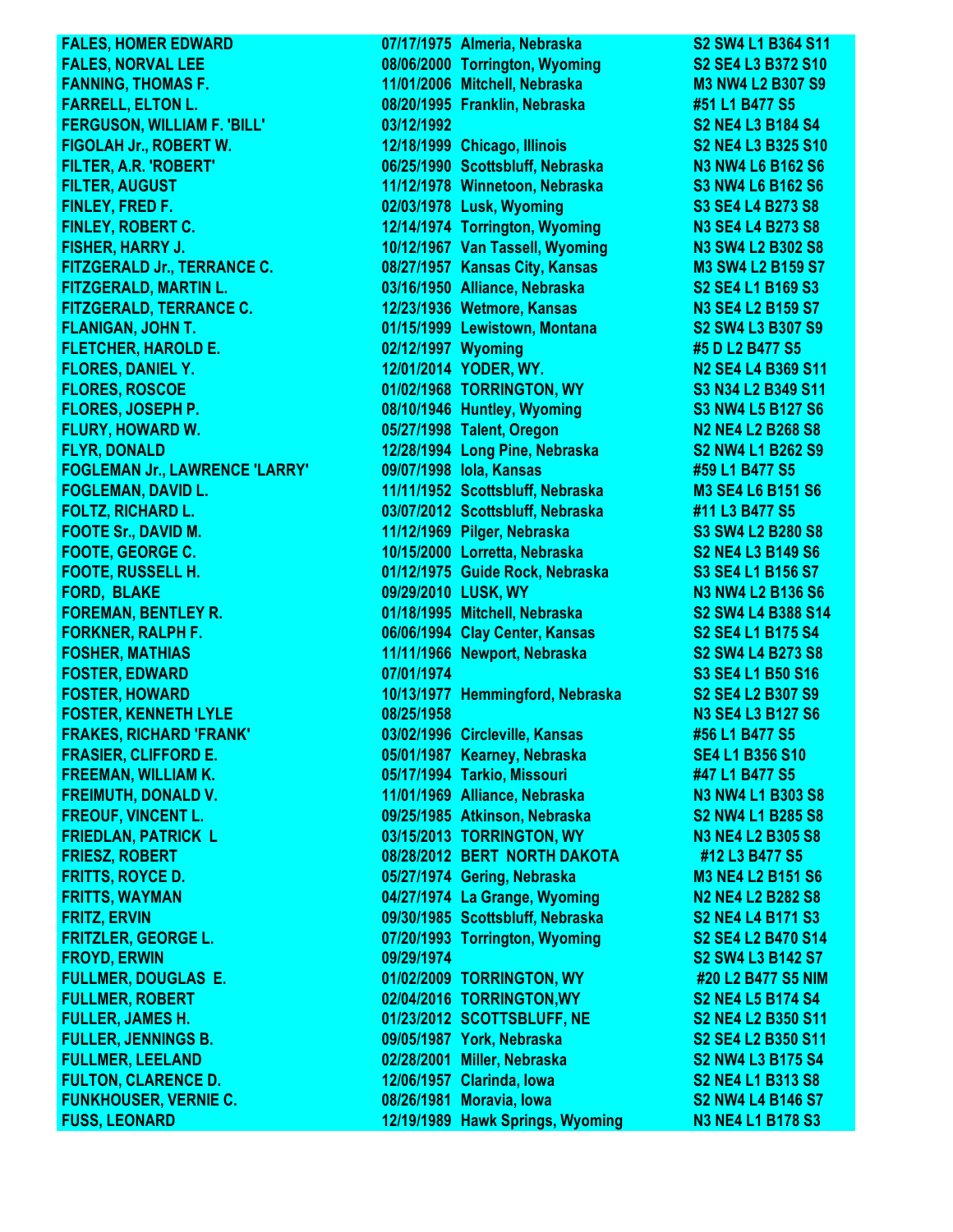**GANNON, JOHN 12/23/1979 David City, Nebraska N2 NE4 L4 B379 S11 GARNER, CLAUDE 10/06/1980 Orangeburg, S. Carolina N2 NE4 L2 B257 S2 GARRELTS, HERMAN 05/20/1986 Gothenburg, Nebraska S2 NE4 L3 B269 S8 GATES, RUFUS 07/03/1966 Weeping Water, Nebr. S2 SW4 L1 B336 S11 GEISICK, RONALD 01/31/2007 PIERCE, CO S2 NE4 L1 B402 S14 GENZ, ARTHUR H. 08/11/2012 HARRISBURG, OKLA. M3 SE4 L1 B167 S7 GHEEN, DALE EUGENE 09/04/2001 Torrington, Wyoming #3 N L2 B477 S5 GHEEN, LORIS 08/03/2005 TORRINGTON, WY M3 NE4 L2 B300 S8 GIBBS, HORACE "PETE" 09/03/2011 YODER, WY S2 SE4 L4 B202 S3 GIBSON, DONALD G. 01/09/1954 S3 SE4 L2 B167 S7 GIBSON, HENRY 09/11/2006 Torrington,WY S2 SE4 L5 B373 S10 GILLASPIE, CALVIN 'CW' 04/11/2014 BUCKINGHAM, CO. NIM GILLESPIE, VICTOR V. 11/11/1963 Madison, Nebraska S2 NE4 L4 B334 S11 GILLIS, GEORGE 05/26/1972 St. Anthony, Indiana S2 SE4 L2 B362 S11 GILMORE, CHARLES DANIEL 10/09/1983 Lusk, Wyoming S2 NW4 L1 B339 S10 GINGLES, ROY S3 SW4 L3 B336 S11 GLASGOW, ROBERT J. 08/26/2013 TORRINGTON, WY. M3 NE4 L2 B387 S14 GLASSPOLE, HAROLD 06/01/1944 M3 SW4 L5 B127 S6 GLASSPOOLE, CLYDE 10/10/1941 Cripple Creek, Colorado S3 SW4 L5 B127 S6 GLOVER Jr., GROUT 07/11/1944 Fort Collins, Colorado S2 SW4 L4 B164 S6 GLOVER, GEORGE GROUT 07/29/1973 Longmont, Colorado N2 SW4 L4 B164 S6 GOBBLE, FLOYD 01/10/1989 Scottsbluff, Nebraska #36 L1 B477 S5 GOMEZ, CLIFTON R. 03/29/1976 West Monroe, Louisiana S2 NW4 L2 B193 S3 GOMEZ, JOSE H. 09/24/1945 Lumberton, New Mexico N3 NE4 L3 B171 S3 GOMME, WALTER S2 SW4 L2 B344 S11 GOODE, RAY C. 02/13/1959 S2 NE4 L1 B318 S11 GORMAN, CHARLES RAYMOND 'CHUCK' 07/22/1999 Goshen County N2 NW4 L3 B5 S13 GOTTSCHIM, FRANK 06/17/1948 Austria S3 SW4 L1 B162 S6 GOTTSCHIM, OTTO 06/15/1978 Czechoslovakia M3 SW4 L1 B162 S6 GRAHAM, FRANK R. 09/30/1966 Springdale, Arkansas N2 NW4 L1 B168 S7 GRANT, EDWARD P. 02/08/1973 S2 NE4 L2 B141 S6 GRAPES, LEROY 02/25/1994 Northern Goshen Co., WY. S2 SE4 L1 B390 S14 GREEN, HERMAN 04/03/1990 Bayard, Nebraska S2 SW4 L3 B370 S10 GREEN, RUSSELL G. 06/06/1978 Wheaton, Kansas S2 NW4 L1 B151 S6 GREENE, HARRIS W. 08/11/2012 CRAWFORD, NEB. S2 NE4 L4 B329 S11 GREENLY, FRANCES 02/05/1931 Manchester, Iowa S2 SW4 L4 B134 S7 GREENLY, HORACE E. 'BUNK' 07/10/1993 Longmont, Colorado M3 SW4 L4 B134 S7 GREENLY, MAX D. 11/10/1997 Lingle, Wyoming N2 NW4 L3 B340 S10 GREENLY, RONALD K. 08/09/1973 Longmont, Colorado N2 NE4 L1 B271 S8 GREENWALD, HAROLD E. 10/22/1961 Lingle, Wyoming N2 NE4 L4 B268 S8 GRIFFIN, JOSEPH V. 01/12/1960 Laurel, Nebraska S3 SE4 L3 B335 S11 GRIFFITHS, LESLIE E. 07/10/1982 Dickens, Nebraska #23 L1 B477 S5 GRIGGS, JAMES 07/13/1980 Scottsbluff, Nebraska S2 NW4 L2 B184 S4 GROSJEAN, ANDREW C. 11/17/1987 Persia, Iowa S2 SW4 L3 B271 S8 GROSKOPF, RICHARD L. 01/11/2008 LAS PALOMAS MX S2 NW4 L3 B202 S3 GROVE, HOWARD E. 02/14/2012 Waggoner, Illinois S2 NE4 L3 B341 S10 GRUBBS, LYNN O. 04/05/1968 Harrisburg, Nebraska S2 NW4 L4 B288 S8 GULLEY, ISAAC "SPEED" 04/16/2010 TORRINGTON, WY S2 NE4 L2 B322 S10 GUNSAULLUS, LESTER L. 12/19/1954 Andale, Kansas S2 NE4 L1 B319 S11 GUTH, OSCAR O. 02/08/1974 Paxico, Kansas S2 NE4 L2 B327 S10 GUTIERREZ, DOMINGO S. 01/08/1979 Starkville, Colorado S3 NE4 L4 B270 S8**

**GAMEL, W.L. 01/28/2004 Portales, New Mexico S2 SW4 L3 B274 S9**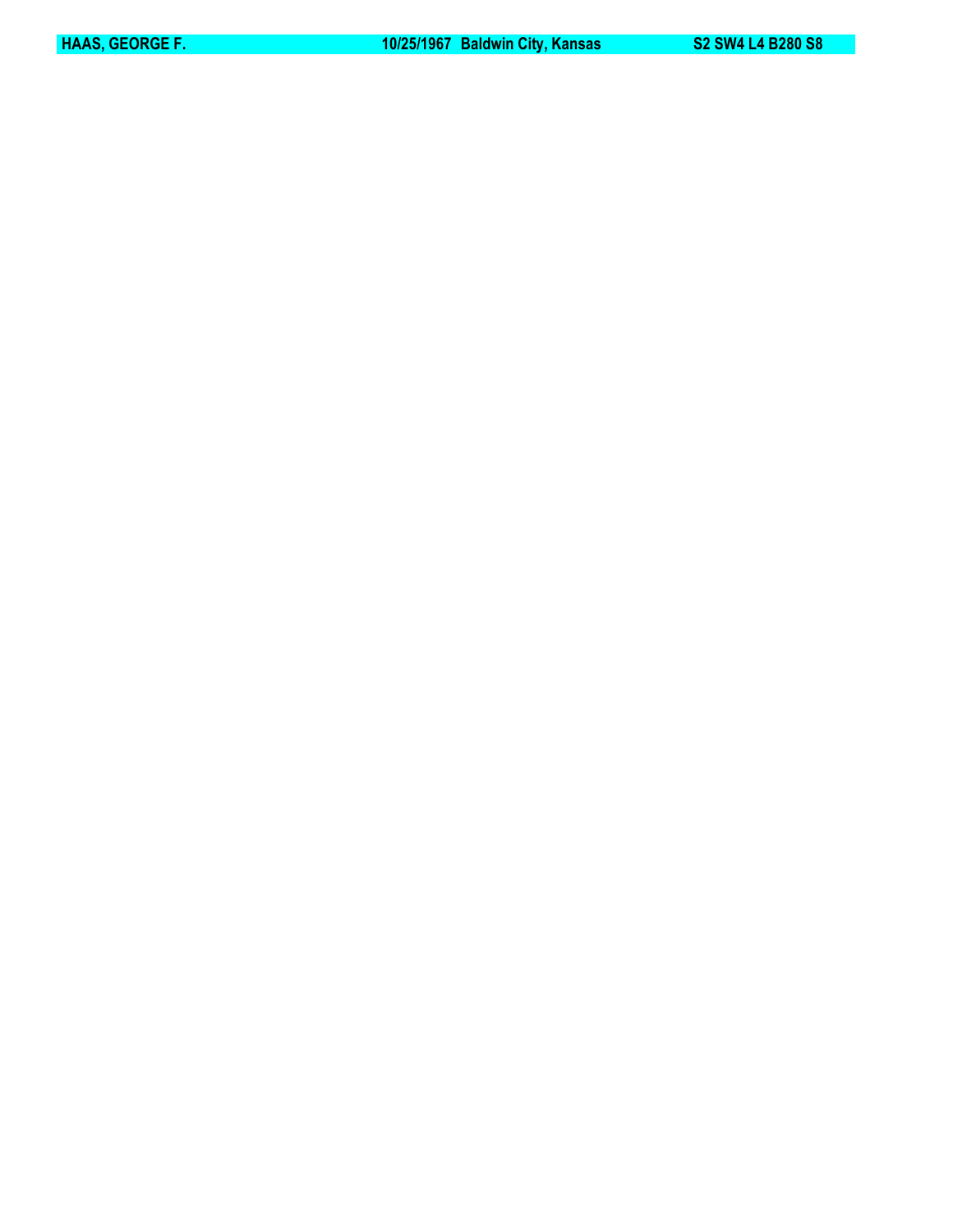**HERDT, ALEXANDER B. 04/15/1977 Torrington, Wyoming S2 SE4 L4 B364 S11**

**HAAS , HOWARD A. 10/26/2010 TORRINGTON, WY S2 SW4 L2 B263 S9 HACKER, DARL 02/09/1983 Mount Ayre, Iowa S2 NW4 L1 B169 S3 HACKER, PERRY D. 02/03/1989 near Huntley, Wyoming S2 NE4 L4 B391 S14 HACKLEMAN, SHELBY 05/23/1975 Pleasant View, Missouri S2 SW4 L4 B365 S11 HACKLEMAN, W.C. "BILL" 02/03/2005 ? #7#8 L2 B477 S5 NIM HAEFFELIN, ARMAND 10/28/1950 S2 NW4 L4 B172 S4 HAEFFELIN, ARMAND JR 04/28/2015 LOVELAND, CO M3 NW4 L4 B172 S4 HAGEMAN, ARNOLD R. 08/29/1997 Unionville, Michigan S2 NW4 L6 B388 S14 HAGEMAN, CURTIS 09/04/1971 Rice Lake, Wisconsin S2 SW4 L1 B282 S8 HAGER, GENE 03/23/1990 Macy, Iowa S2 NE4 L3 B366 S11 HAHN, REUBEN E. 02/22/1985 Omaha, Nebraska S2 NW4 L4 B272 S8 HAHN, WAYNE 10/29/2015 JAY EM, WY S2 SE4 L3 B278 S9 HAINES, REX 03/17/1973 S2 NE4 L4 B288 S8 HALLEY, LYLE 09/22/2006 LAIRD, CO S2 SW4 L3 B345 S11 HAMEL, HERMAN 07/19/1982 Nora, Nebraska S2 SW4 L2 B274 S9 HAMMERLUN, CARL H. 10/15/1982 Oakland, Nebraska S2 NE4 L4 B193 S3 HANSEN, CARL PETER 05/09/1973 Louisville, Nebraska M3 SW4 L1 B133 S7 HANSEN, GLENN HANS PETER 03/08/2001 Torrington, Wyoming #69 L1 B477 S5 HARKINS, HARWIN L. 03/05/1982 Hastings, Nebraska S2 SW4 L3 B374 S10 HARRIMAN, HAROLD D. 04/26/1993 #44 L1 B477 S5 HARRIMAN, JAMES L. 11/24/1966 Kelerton, Iowa S2 NE4 L1 B302 S8 HARRIMAN, LLOYD 03/31/1945 Ellston, Iowa M3 SE4 L5 B127 S6 HARRIS, ARTHUR E "GENE" 04/24/2006 OXFORD, MO #10 L2 B455 S5 HARRIS, DALE W. 02/01/1993 Torrington, Wyoming S2 SE4 L1 B204 S3 HARRIS, DANA R. 05/28/1950 TORRINGTON, WY #11 #12 L2 B477 S5 HARRIS, DON J. 01/09/1954 M3 SE4 L6 B174 S4 HARRIS, THURELL D. 'DUEY' 04/09/1989 Kimball, Nebraska S2 SE4 L1 B374 S10 HARROUN, ROLAN F. 01/15/1992 Nebraska M3 SW4 L2 B173 S4 HARTMAN, RONALD AARON 04/19/2000 Torrington, Wyoming N3 NW4 L3 B128 S6 HATCH, LYLE M. 09/05/1998 Mitchell, Nebraska S2 NE4 L2 B174 S4 HATHAWAY, STANLEY K 10/04/2005 CHEYENNE, WY S2 SW4 L4 B390 S14 HAUF, HAROLD R. 03/21/1993 Guernsey, Wyoming N2 NW4 L3 B350 S11 HAUF, JAMES 04/05/2005 CHEYENNE, WY #7 #8 L3 B455 S5 HAVELY, OTIS 08/01/1957 Missouri S2 NE4 L1 B330 S11 HAWLEY, CHARLES D. 11/06/1970 Courtdale, Pennsylvania M3 NE4 L3 B158 S7 HAYDEN, ORVILLE K. 09/06/1968 Beatrice, Nebraska S2 SE4 L4 B334 S11 HAYS, JAMES R. 'BOB' 10/16/1989 Monmouth, Illinois S2 SE4 L2 B338 S10 HAYS, RALPH C. 04/10/1967 S2 SE4 L2 B30 S13 HAZELWOOD, DOROTHY 08/22/1989 New Hampshire N2 SW4 L3 B64 S17 HECKMAN, EDWARD 10/05/2009 VETERAN, WY S2 NW4 L1 B403 S14 HEFFRON, EMMETT E. 09/27/1968 Albion, Nebraska N3 NW4 L2 B16 S13 HEFFRON, THOMAS J. 11/21/1955 Albion, Nebraska M3 NE4 L3 B16 S13 HEFFRON, THOMAS J. 10/27/1919 Pittsburgh, Pennsylvania M3 NW4 L3 B16 S13 HEIL, EDWARD 11/08/1976 Bayard, Nebraska S2 NE4 L4 B195 S3 HEIMBUCK, RAYMOND I. 04/20/1988 Gering, Nebraska S2 SW4 L4 B326 S10 HEISERMAN, GUY C. 02/15/1967 N2 NE4 L2 B128 S6 HELZER, HERMAN 01/08/1974 Torrington, Wyoming N3 NW4 L2 B301 S8 HELZER, WALTER 01/15/1980 Lincoln, Nebraska N3 NE4 L1 B365 S11 HENDRICKSON, BOBBIE G. 06/04/1976 Cheyenne, Wyoming S3 SW4 L2 B7 S13 HENGLEFELT, WILLIAM JR. 12/06/2008 TORRINGTON, WYOMING N3 NW4 L4 B182 S3 HENRY, KENNETH 'KC' 11/14/1997 Casper, Wyoming N2 NW4 L4 B174 S4 HENSLEY, JACK W. 05/23/1992 Reliance, Wyoming S2 SW4 L2 B370 S10 HEPPELL, CLARENCE 10/10/1975 Edwell, Canada S2 NE4 L2 B272 S8**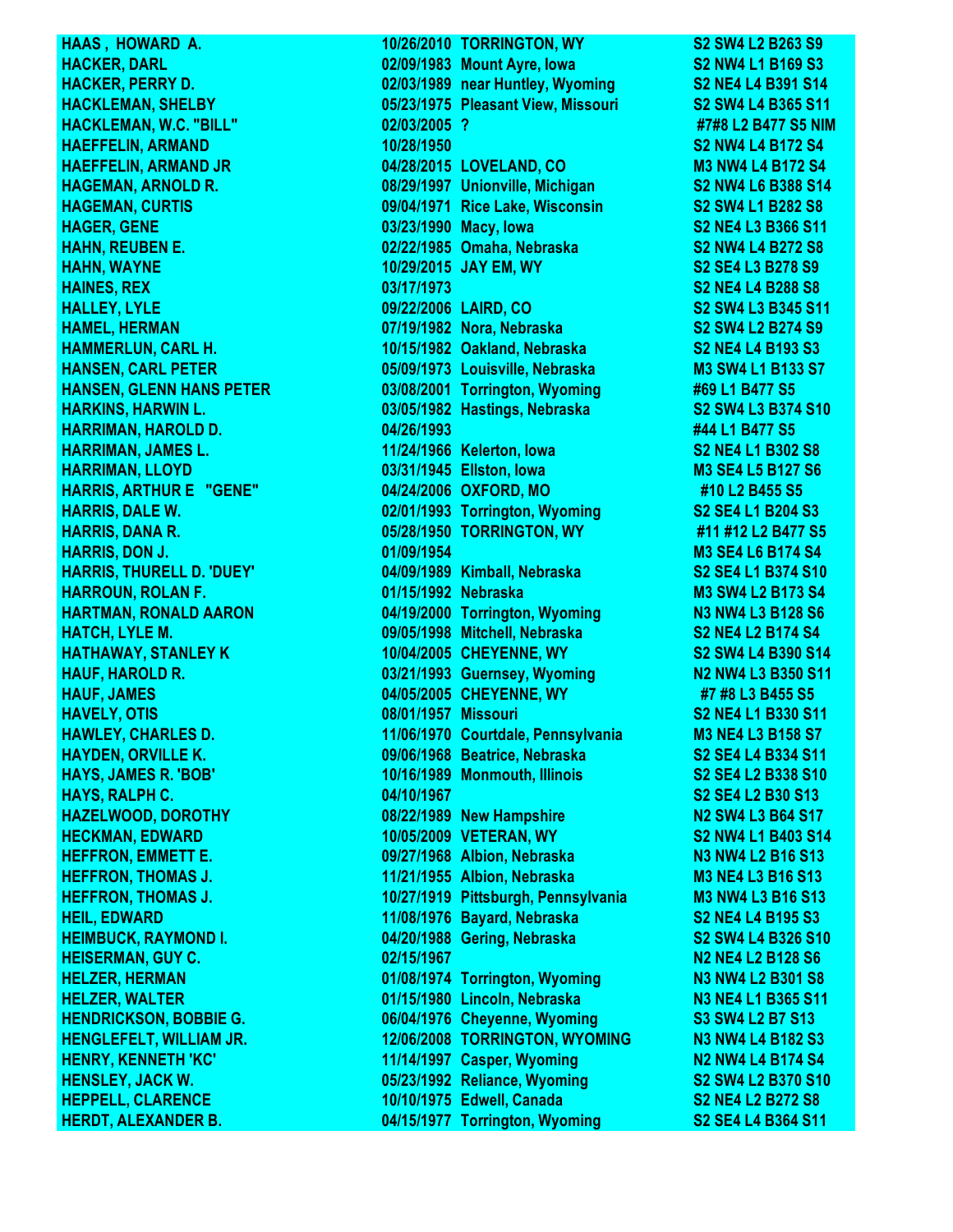**HERDT, CURTIS L. 08/09/1983 Scottsbluff, Nebraska S2 SW4 L2 B374 S10** 

**HERDT, HENRY L. 01/05/1982 Huntley, Wyoming N2 SE4 L4 B37 S12 HERDT, LEO 07/18/2007 TORRINGTON, WY S2 SW4 L3 B278 S9 HERDT, MELVIN E. 08/18/1965 Huntley, Wyoming S3 NW4 L1 B319 S11 HERDT, RANDY 10/27/2010 TORRINGTON, WY S2 NW4 L1 B470 S14 HERDT, ROBERT, "Bob" 11/21/2013 TORRINGTON, WY S2 SE4 L3 B356 S10 HERDT, THEODORE 'TED' 10/20/1991 Mitchell, Nebraska S2 NE4 L2 B341 S10 HERDT, WILBERT D. 04/09/1993 Lingle, Wyoming S2 NE4 L2 B356 S10 HERMAN, DONALD W. 08/11/2012 YODER, WYOMING #22 L2 B385 S15 HERN, CARL CARL COMPUTER COMPUTER SIZE OF A SET OF A SET OF A SET OF A SET OF A SET OF A SET OF A SET OF A SET OF A SET OF A SET OF A SET OF A SET OF A SET OF A SET OF A SET OF A SET OF A SET OF A SET OF A SET OF A SET OF HERNANDEZ, JIM V. 11/23/1997 Lyman, Nebraska S2 SW4 L1 B373 S10 HERNANDEZ, VALEN V. 08/02/1992 Wichita Falls, Texas S2 NW4 L2 B373 S10 HERTZLER, GLENN J. 02/20/1978 Topeka, Indiana S2 NW4 L4 B179 S3 HERTZLER, GLENN J. 'JACK' 12/01/1995 Morrill, Nebraska S2 SE4 L4 B179 S3 HERTZLER, M.L. 'BUD' 07/31/2007 TORRINGTON, WY. S2 SW4 L5 B356 S10 HERZ, ROGER 06/10/2009 TORRINGTON, WY M3 NE4 L4 B296 S8 HESTEAD, WENDELL 03/08/1969 Wheatland, Wyoming S2 SW4 L2 B184 S4 HEUER, JOHN M. 05/09/1963 Dixon, Iowa N3 SE4 L1 B160 S6 HEUMIER, ROBERT M. 12/09/2002 Lusk, Wyoming N2 SW4 L1 B253 S2 HEWARD, ERNEST 11/10/1979 Almy, Wyoming S2 NW4 L4 B377 S11 HEWARD, ROBERT 08/06/2008 TORRINGTON, WY S2 SW4 L4 B377 S11 HICKS, ORVIN L. 12/12/2008 BLACKWELL, OKLA N2 SW4 L2 B139 S6 HILL, ALLEN 04/11/1956 Gas City, Kansas N3 NE4 L3 B127 S6 HILLIARD, JACK G. 11/13/1985 Erickson, Nebraska S2 SE4 L3 B377 S11 HIRSCH, LEONARD H. 12/18/1944 #2 L1 B477 S5 HOFF, ROGER E 10/11/2009 GERING, NE S2 NW4 L1 B466 S14 HOFF, KENNETH G. 02/09/2000 Scottsbluff, Nebraska S2 NE4 L1 B359 S10 HOGE, WALTER 12/19/2005 CHUGWATER, WY N2 NW4 L3 B325 S10 HOLDEMAN, FRANK 12/18/1942 Farnam, Nebraska S3 SW4 L3 B152 S6 HOLT, WARREN M. 10/24/2002 near Kearney, Nebraska S2 NE4 L2 B377 S11 HONIGH, ALEXANDER 06/16/1952 Delta, Colorado M3 NE4 L4 B152 S6 HOOD, RONALD 02/05/2001 Torrington, Wyoming #68 L1 B477 S5 HOOVER, HAROLD H. 02/15/1993 Redding, Iowa S2 SE4 L2 B342 S10 HOPP Jr., CARL 11/20/1943 M3 SW4 L2 B333 S11 HORNBY, EDWARD L. 05/31/2003 Elliot, Iowa M3 SW4 L4 B177 S4 HORT, HAROLD 09/30/1979 Gering, Nebraska S2 SE4 L1 B379 S11 HORTON, JOHN E. 08/04/1959 Rawlins, Wyoming S3 NE4 L3 B314 S8 HOUSE, EUGENE 'GENE' 02/09/1988 West of Yoder, Wyoming S2 NW4 L6 B325 S10 HOUSEN, G. HUGH 05/04/1996 Torrington, Wyoming S2 NW4 L4 B286 S8 HOVEY, WILLIAM W. 'BILL' 06/15/2001 Torrington, Wyoming N2 SE4 L4 B357 S10 HOWARD, CLARENCE 03/28/1939 Fremont, Nebraska S3 NW4 L6 B127 S6 HOWARD, LEWIS 04/16/1999 Mitchell, Nebraska #63 L1 B477 S5 HOWE, CLAIR E. 11/27/1990 Gering, Nebraska M3 SE4 L1 B271 S8 HOWE, LLOYD B. 11/05/1987 Belgrade, Nebraska S2 SW4 L4 B323 S10 HUCKFELDT, FLOYD WILLIAM 'BILL' 01/28/2001 Frontier County, Nebraska #67 L1 B477 S5 HUCKFELDT, JAMES P. 04/17/1976 Elwood, Nebraska S3 NE4 L2 B361 S11 HUCKFELDT, WAYNE 12/10/1972 Fontier Co., Nebraska S2 SE4 L1 B352 S11 HUGHES, EARL E. 06/01/1994 Torrington, Wyoming S2 SW4 L2 B278 S9 HUGHES, FRANK M3 SW4 L4 B25 S12 HUGHES, JACK 09/06/2014 HUNTLEY, WY N2 SE4 L4 B278 S9 HUGHES, NANNIE A. 10/16/1965 Saint Paul, Kansas N2 NW4 L4 B154 S7 HUGHES, ROBERT W. 11/28/1987 Whitman, Wyoming S2 SW4 L4 B183 S3 HUGHES, WILLIAM M. 11/15/1986 Centerville, Iowa S2 NW4 L3 B273 S8 HUMBERSON, RALPH C. 07/23/1987 Douglas, Wyoming S2 NW4 L1 B204 S3**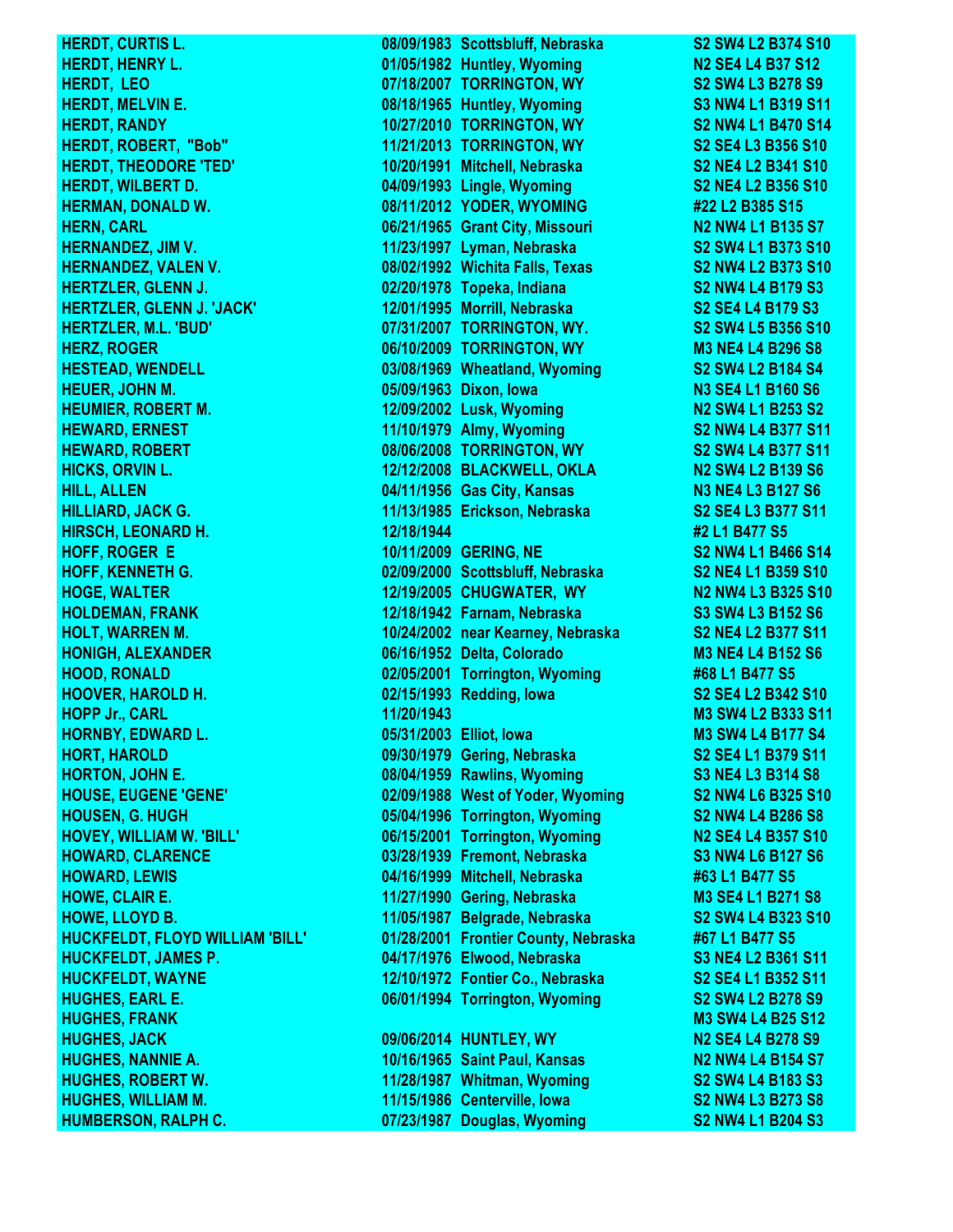| 02/15/1986 Cheyenne, Wyoming   | S2 NW4 L2 B376 S11                                                            |
|--------------------------------|-------------------------------------------------------------------------------|
| 04/25/1958                     | S3 SW4 L5 B55 S17                                                             |
| 08/19/1940 Seward, Nebraska    | <b>M3 NW4 L6 B127 S6</b>                                                      |
| 05/02/2002 Torrington, Wyoming | <b>M3 SW4 L3 B156 S7</b>                                                      |
| 04/28/2000 Torrington, Wyoming | N <sub>2</sub> N <sub>E4</sub> L <sub>2</sub> B <sub>295</sub> S <sub>9</sub> |
| 05/31/1962 Torrington, Wyoming | S2 SW4 L4 B190 S3                                                             |
|                                |                                                                               |

I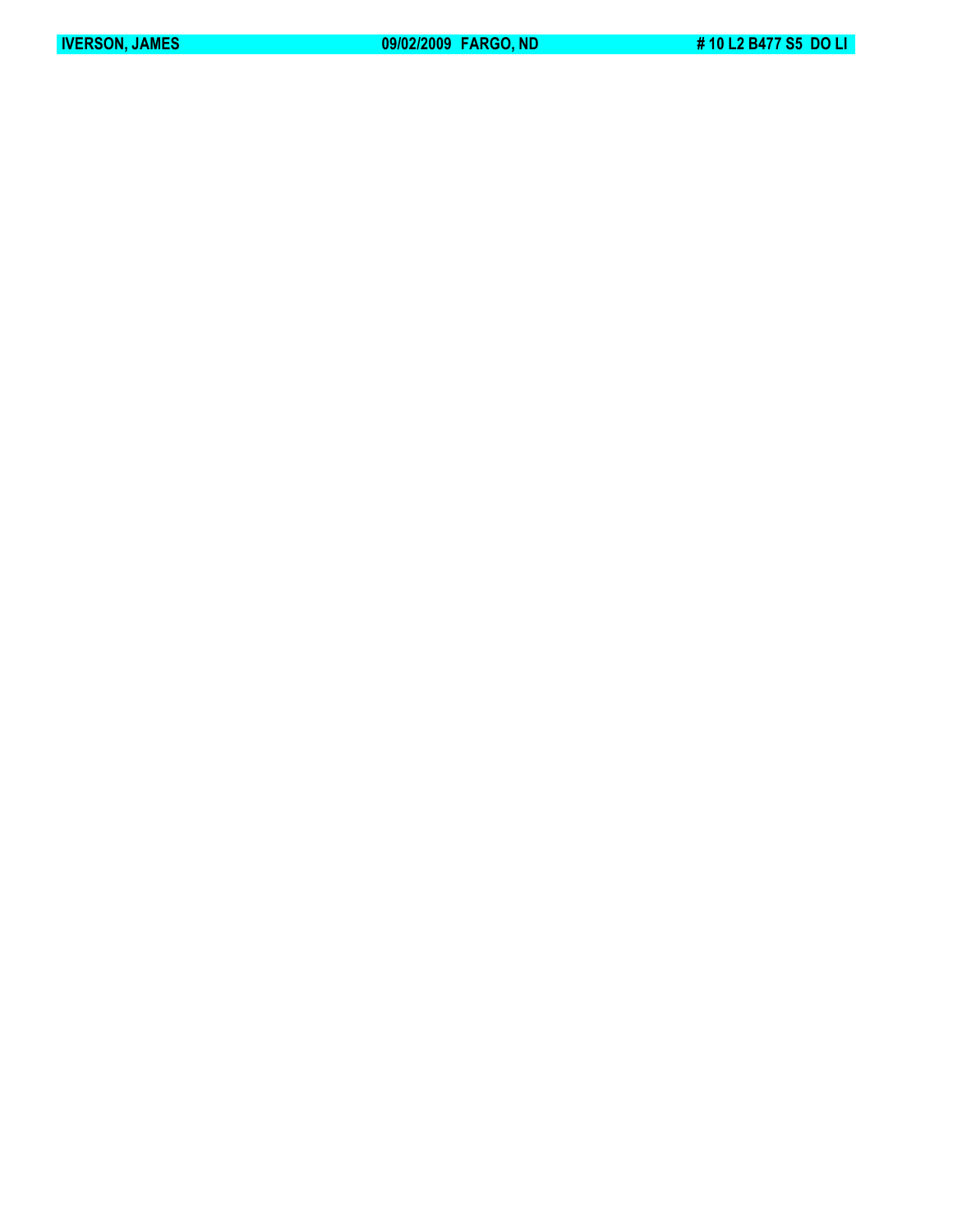| <b>JACKSON, BRYCE A.</b>         | 07/02/1998 |                                   | S2 SW4 L4 B203 S3                                                            |
|----------------------------------|------------|-----------------------------------|------------------------------------------------------------------------------|
| <b>JAMES, JOSEPH D.</b>          |            | 11/29/1986 Skidmore, Missouri     | S3 SW4 L2 B146 S7                                                            |
| <b>JANES, EARL</b>               |            | 01/06/2006 ROCKY FORD CO          | S3 SW4 L2 B296 S8                                                            |
| <b>JENSEN, LAWRENCE</b>          |            | 05/27/2008 TORRINGTON, WY         | <b>S2 SW4 L2 B283 S8</b>                                                     |
| <b>JEPSEN, BURTON EUGENE</b>     |            | 08/11/1999 Henry, Nebraska        | S2 NE4 L5 B30 S13                                                            |
| <b>JEPSON, ROSS A.</b>           |            | 09/29/2002 Torrington, Wyoming    | S2 SW4 L5 B30 S13                                                            |
| <b>JOHNSON, CHARLES P.</b>       |            |                                   | <b>S2 NW4 L4 B3 S12</b>                                                      |
| <b>JOHNSON, ERNEST R.</b>        |            | 12/20/1964 Cedar Rapids, Nebraska | <b>M3 NW4 L2 B127 S6</b>                                                     |
| <b>JOHNSON, FRANK L.</b>         |            | 03/07/1980 Cedar Rapids, Nebraska | <b>S2 NW4 L2 B279 S9</b>                                                     |
| <b>JOHNSON, WALLACE N.</b>       |            | 09/21/1976 Glasgow, Montana       | S2 SW4 L2 B203 S3                                                            |
| <b>JOHNSON, WILLIAM A.</b>       | 05/17/1973 |                                   | <b>S2 SW4 L2 B270 S8</b>                                                     |
| <b>JOHNSTON, DAVID</b>           |            | 11/05/1951 Page County, lowa      | <b>N3 NW4 L3 B127 S6</b>                                                     |
| <b>JOHNSON, DON</b>              |            | 01/21/2006 TORRINGTON, WY         | #11#12 L477 S5 NIM                                                           |
| <b>JOHNSTON, PAUL A.</b>         | 07/25/1926 |                                   | <b>M3 SW4 L1 B135 S7</b>                                                     |
| <b>JOHNSTON, RAYMOND A.</b>      |            | 08/29/1994 Torrington, Wyoming    | S2 SE4 L3 B379 S11                                                           |
| <b>JOINER, WILLIAM</b>           |            | 09/21/1982 Belleview, Arkansas    | S <sub>2</sub> SE <sub>4</sub> L <sub>5</sub> B <sub>7</sub> S <sub>13</sub> |
| <b>JONES, CHARLES R. 'CHUCK'</b> |            | 12/10/1999 near Morrill, Nebraska | <b>S2 NE4 L3 B402 S14</b>                                                    |
| <b>JONES, DONALD E.</b>          |            | 11/17/1990 Torrington, Wyoming    | S2 SW4 L3 B368 S11                                                           |
| <b>JONES, FRANK H.</b>           | 10/18/1936 |                                   | N <sub>2</sub> SE4 L <sub>1</sub> B <sub>145</sub> S <sub>7</sub>            |
| <b>JONES, GEORGE W.</b>          |            |                                   | S2 NW4 L1 B19 S13                                                            |
| <b>JONES, HENRY</b>              |            | 01/24/1954 London, Kentucky       | <b>S2 NW4 L2 B161 S6</b>                                                     |
| JONES, JOHN W.                   |            | 11/04/1973 Carterville, Missouri  | S2 SE4 L1 B274 S9                                                            |
| JONES, WILLIAM D. 'BILL'         |            | 03/04/1998 Greeley, Nebraska      | S2 NE4 L3 B355 S10                                                           |
| <b>JONES, WILLIAM E.</b>         |            | 03/17/1955 Green Bay, lowa        | N3 SW4 L1 B319 S11                                                           |
| JOY, MYRON C.                    |            | 06/10/1944 Torrington, Wyoming    | <b>N3 SE4 L6 B127 S6</b>                                                     |
| <b>JULINE, ELTON N.</b>          |            | 09/25/1978 Marion Co., Iowa       | S2 NE4 L2 B376 S11                                                           |
|                                  |            |                                   |                                                                              |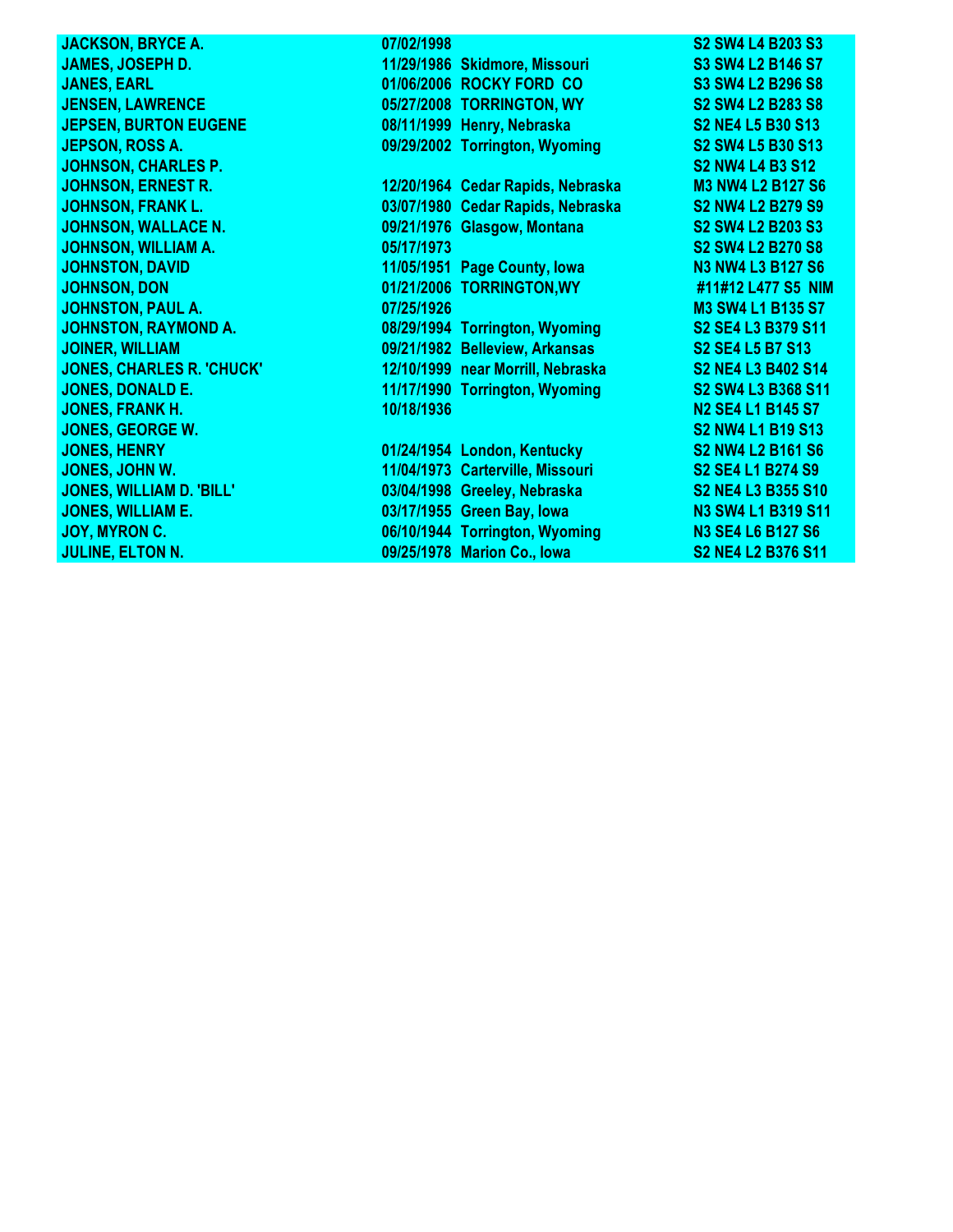**KAPUS, LOUIS 12.000 MILLION CONTRACT 12.000 MILLION CONTRACT 12.000 MILLION CONTRACT 12.000 MILLION CONTRACT 12.000 MILLION CONTRACT 12.000 MILLION CONTRACT 12.000 MILLION CONTRACT 12.000 MILLION CONTRACT 12.000 MILLION** 

**KALAL, AUGUST D. 04/27/1977 Lynch, Nebraska S2 SW4 L3 B350 S11 KAPUS, FRANK 05/19/2003 Near Fort Laramie, Wyoming M3 SE4 L2 B162 S6 KAPUS, STEVE 09/18/1988 Mountain Iron, Minnesota N3 SW4 L2 B143 S7 KAUFMAN, HOWARD L. 01/06/2005 COTTIER, WY N2 SW4 L1 B348 S11 KAUTZ, WILLIAM "BILL" 06/26/2012 MITCHELL, NE S2 NW4 L3 B450 S14 KEAHY, HENRY E. 07/02/1957 Fate Co., Texas N2 NE4 L2 B134 S7 KEENAN, PETER 03/01/1982 Grafton, Nebraska S2 NW4 L2 B290 S9 KEEVER, ALVIN L. 04/15/2003 Melbeta, Nebraska S2 NE4 L3 B180 S3 KELLAM, DAVID 06/09/2012 TORRINGTON, WY S2 NW4 L3 B148 S6 KELLUMS, WESLEY 10/02/2007 CHEYENNE, WY S2 SW4 L3 B264 S8 KELLY, CHARLES W. 12/23/1970 Afton, Iowa S2 NW4 L2 B166 S7 KELLY, FLOYD V. Slippery Rock, Penn. M3 SE4 L3 B149 S6 KELLY, HARRY WALDO 08/28/1971 Los Angeles, California N2 NE4 L3 B181 S3 KELLY, JOHN M. 06/22/1979 Ulysses, Nebraska S2 SW4 L3 B363 S11 KEMPER, ALBERT H. 11/02/1960 Havene, Illinois M3 SE4 L3 B127 S6 KEMPER, DONALD W. 11/08/2008 LINGLE, WY N2 NE4 L1 B175 S4 KENNEDY, CLAUDE 01/03/1992 Ness City, Kansas N3 SW4 L1 B331 S11 KENT, GERALD 'JERRY' 06/23/1998 Grand Island, Nebraska M3 NW4 L4 B281 S8 KENT, JERRY R. 05/12/1970 Holyoke, Colorado S2 NW4 L4 B281 S8 KENYON, CHARLES R. 06/17/1977 Syracuse, New York S2 SE4 L3 B369 S11 KERNS, ROY G. 06/09/1990 Torrington, Wyoming M3 NE4 L4 B170 S3 KILDEBECK, ORVAL C. 'KAYO' 03/08/1994 Hardy, Nebraska S2 NE4 L2 B362 S11 KILGORE, CHARLES 06/23/1988 Wheatland, Wyoming S2 NE4 L1 B176 S4 KILPATRICK, HARRY F. 12/07/1956 Grant, Iowa S2 SE4 L1 B181 S3 KIMBRELL, EDWARD FLOYD 03/15/2002 Scottsbluff, Nebraska N2 NW4 L2 B366 S11 KINCANNON, THOMAS R. 06/27/1975 Torrington, Wyoming S2 NW4 L3 B285 S8 KIND, ALBERT 06/07/2006 ARIZONA N2 SW4 L4 B184 S4 KING, DAVID 07/25/1950 Memphis, Tennessee S3 SW4 L4 B127 S6 KIRCHNER, GEORGE W. 01/23/1950 Herndon, Kansas S3 SW4 L1 B178 S3 KISTER, GEORGE J. 10/20/1947 Walter, Russia M3 NE4 L2 B160 S6 KISTER, WARREN B. 02/18/1937 MORRILL, NE N3 NE4 L2 B160 S6 KJORMOE, MELVIN 04/19/1968 Gilman, Iowa M3 NE4 L1 B344 S11 KLINGMAN, ERNEST L. 01/16/1951 Walworth, Nebraska N3 SW4 L1 B157 S7 KNITTEL, ARNOLD T. 01/04/2000 Jordan, South Dakota N2 SE4 L3 B201 S4 KNOWLTON, MARVIN K. 03/20/1988 Torrington, Wyoming N3 SW4 L3 B169 S3 KNUDSEN, HOWARD 09/11/1980 Big Springs, Nebraska S2 SW4 L2 B365 S11 KNUDSEN, WAYNE 06/08/1986 Big Springs, Nebraska N2 SW4 L4 B380 S11 KOEHLER, ROBERT 12/21/1953 Grand Island, Nebraska S2 NW4 L2 B172 S4 KOETEMAN, DONALD 10/23/1980 Arapahoe, Nebraska S2 SE4 L4 B288 S8 KORB, FRED 01/01/1996 Fairfax, South Dakota #55 L1 B477 S5 KOZA, EUGENE R. 'GENE' 05/11/1994 Bruno, Nebraska S2 SE4 L3 B378 S11 KRAUSS, GEORGE M. 01/15/1937 Germany N2 NW4 L4 B135 S7 KRIEG Jr., JACOB 07/05/1995 Loveland, Colorado N3 SW4 L1 B347 S11 KRIEG, JOYCE 08/25/2015 ? NO OBIT N3 SW4 L1 B347 S11 kROENLEIN, ROBERT "BOB" 11/29/2004 TORRINGTON, WY S2 SW4 L1 B182 S3 KROENLEIN, JACK 07/26/1973 Denver, Colorado S2 SE4 L3 B272 S8 KROENLEIN, WILLIAM 'BILL' 09/28/1997 Denver, Colorado N3 NW4 L1 B182 S3 KRUG, RICHARD 11/13/2012 COLORADO S2 SW4 L3 B327 10 KRUG, WALTER 09/08/1977 Russell, Kansas S2 SE4 L4 B327 S10 KUMELOS, JAMES 04/25/1938 Zante, Greece M3 SW4 L6 B127 S6 KUNTZ, ROBERT H. 11/21/1995 Huntley, Wyoming S2 NE4 L3 B319 S11 KURTZ, ELMER 05/28/1994 Windsor, Colorado S3 SE4 L1 B139 S6 KUSKIE, GLEN W. 03/26/1983 near Jay Em, Wyoming S2 SW4 L1 B358 S10**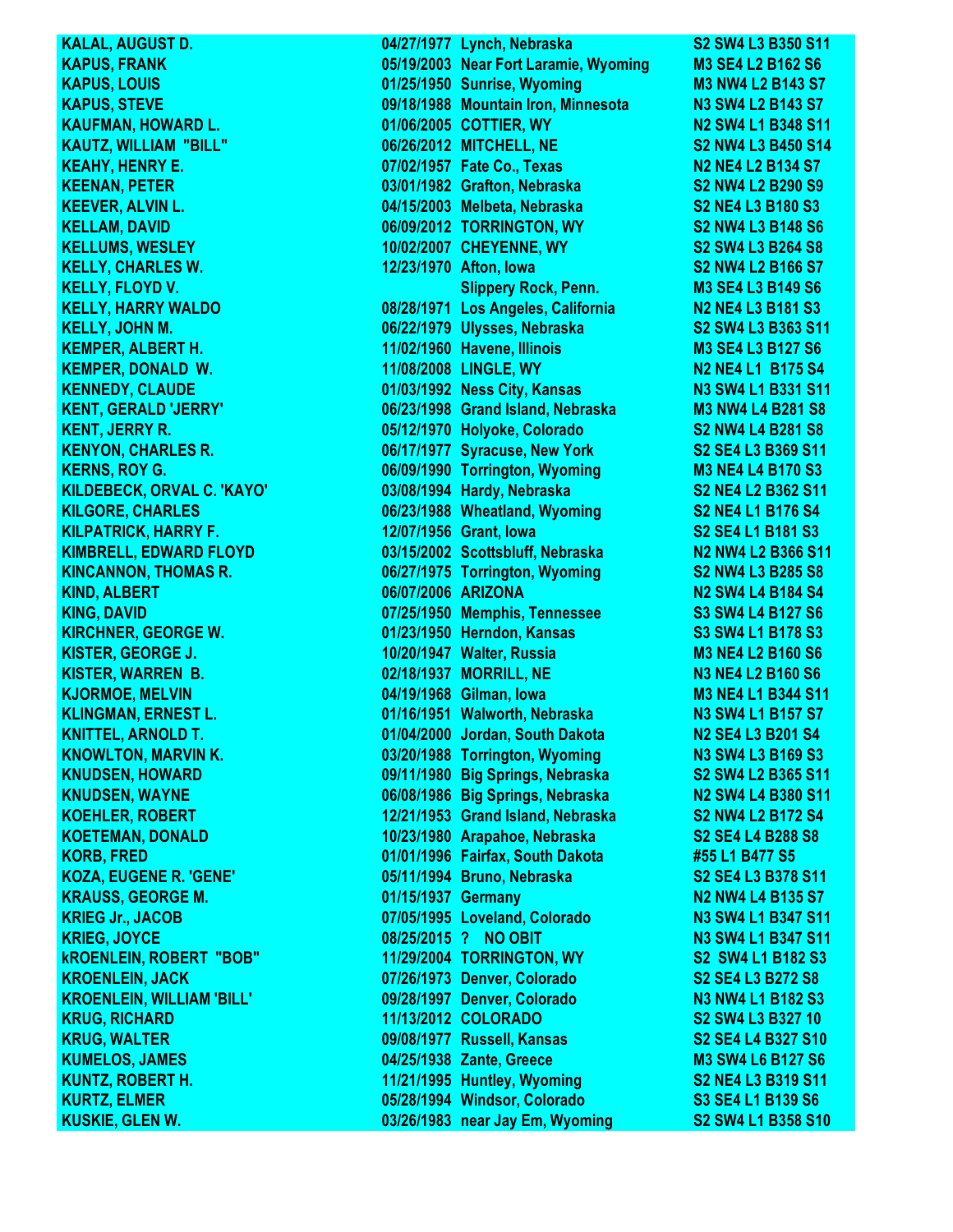**LACKEY, VERN 08/02/1997 Minatare, Nebraska S2 SE4 L6 B357 S10 LAIRD, DANIEL R. 03/28/1967 Torrington, Wyoming N3 NE4 L2 B333 S11 LAIRD, FRANK A. 03/09/1993 Phillipsburg, Kansas N2 NE4 L4 B317 S10 LAIRD, JOHN D. 06/02/1990 Oberlin, Kansas S3 NE4 L2 B33 S11 LAIRD, LEROY E. 09/01/1997 Oberlin, Kansas S2 SE4 L1 B366 S11 LAMM, TOMMY E. 08/26/2014 SCOTTSBLUFF, NEB. S2 SE4 L3 B188 S4 LAMMON, LAWRENCE 09/24/2015 MARSVILLE, OK S2 SE4 L2 B266 S8 LAMPMAN, CHARLES E. 03/10/1996 Mitchell, Nebraska S2 NW4 L3 B295 S9 LANG, ALEX 'SKIP' 02/21/1990 Russia S2 SE4 L2 B358 S10 LANGDON, ERNIE 07/03/1992 Niangu, Missouri S2 SE4 L4 B365 S11 LANGDON, JUDGE JOHN T. 09/28/1998 Cheyenne, Wyoming S2 SE4 L4 B390 S14 LANGWELL, DEWEY E. 12/24/1987 Salem, Indiana S2 SW4 L3 B310 S9 LAREZ, TONY 05/09/1945 Van Houten, New Mexico S3 NE4 L6 B127 S6 LARSEN, CLARENCE L. 07/03/1970 Scandia, Kansas S2 SE4 L1 B350 S11 LATHROP, GENE G. 05/21/1952 Bronson, Iowa N3 SW4 L3 B127 S6 LATTA, ROBERT E. COL. 01/14/2012 FT. LARAMIE, WY. 26 L2 B385 S15 LAUCK, ELMER D. 2008 CONTROLLY AND ACCOUNT OF A 13 NE4 L1 B127 S6 LAWRENCE, GEORGE R. 08/22/1987 Slater, Wyoming N2 SE4 L4 B366 S11 LAWSHE, BERT 03/15/1947 Red Oak, Iowa M3 NW4 L5 B127 S6 LAY, EMERY R. 02/26/1959 Kirksville, Missouri S2 SE4 L3 B174 S4 LAY, JOHN DELBERT 04/29/1983 Bayard, Nebraska S2 SW4 L4 B174 S4 LAY, RANDALL D. 'MIKE' 11/17/1973 Torrington, Wyoming S3 SE4 L3 B286 S8 LEACH, ELWOOD 01/19/1972 Sargent, Nebraska N2 NW4 L3 B369 S11 LEACH, IRL E. 07/10/1983 Taylor, Nebraska S2 NW4 L3 B370 S10 LEARY, JAMES 02/12/2007 ? #23 L2 B477 S5 NIM LEAVITT, GEORGE C. 04/19/1990 Jay Em, Wyoming S2 SE4 L1 B341 S10 LEDBETTER, LOUIS H. 12/14/2009** Chillicothe, Tx. **N2 NW4 L3 B153 S6 LEE, JAMES A. 05/14/1969 Flint, Michigan N3 SE4 L1 B127 S6 LEWARK, CHARLES R. 03/13/1960 Pawnee, Oklahoma S3 SW4 L2 B335 S11 LEWIS, KENT D. 02/03/1997 Alliance, Nebraska # 4 D L2 B477 S5 LIF, FRED 10/14/1942 Cheyenne Co., Nebraska S3 NW4 L2 B140 S6 LIKINS, WILLIAM 03/02/1978 Paris Spring, Missouri S2 SE4 L4 B172 S4 LIRA, JERRY M. 07/02/2000 Torrington, Wyoming N2 SW4 L1 B341 S10 LISLE, ELVIS P. 02/23/1997 Grant City, Missouri S2 SE4 L4 B272 S8 LISLE, HERNIE W. 04/18/1984 Appleton City, Missouri N2 NW4 L4 B289 S8 LLOYD, WALTER L. 09/03/1923 N2 NW4 L1 B21 S13 LOGUE, LEMICH J. 'SHORTY' 02/14/1981 Hyndman, Pennsylvania S2 NE4 L1 B347 S11 LONG, CALVIN ADAM 11/30/2000 Encampment, Wyoming #66 L1 B477 S5 LONG, STUART BATMAN 06/30/1981 S2 NE4 L4 B354 S10 LOPEZ, JOE T. 08/11/1987 Arrow, Colorado #33 L1 B477 S5 LORENZ, ORVILLE L. 06/13/1981 Goshen Co., Wyoming S2 NE4 L1 B283 S8 LOVATO, DANIEL 07/18/1997 Belen, New Mexico # 8 V L2 B477 S5 LOVELAND, JACK E. 11/25/1986 Cheyenne Co., Nebraska S2 SW4 L2 B418 S14 LOVELAND, THEODORE K. 06/05/1981 York, Nebraska S2 NW4 L4 B386 S14 LOVERCHECK, OTIS WAYNE 12/31/2000 Cheyenne, Wyoming S2 SE4 L4 B338 S10 LOWRY, LEWIS A. 05/11/1987 Morrill, Nebraska N2 NE4 L5 B174 S4 LOWRY, RALPH L. 09/29/1952 Morrill, Nebraska S3 SE4 L4 B182 S3 LOY, EDWARD M. 'DOC' 12/25/1951 Indianapolis, Indiana S2 SW4 L2 B319 S11 LUDWIG, RALPH O. 02/26/1980 Burlington, Kansas S2 NE4 L3 B323 S10 LYNCH, BASIL 09/25/1941 South Dakota N3 NW4 L6 B127 S6 LYNCH, JOSEPH P. 03/06/1977 Beaumont, Kansas S2 NE4 L4 B363 S11 LYNN, WILLIAM McGREGOR 01/21/1985 Torrington, Wyoming M3 SW4 L1 B2 S12 LYON, EDWIN "DICK" 10/22/2014 CASPER, WY. N2 SW4 L4 B340 S10 MACHAN, LEO J. 05/19/2006 Torrington, Wyoming S2 NE4 L1 B279 S9**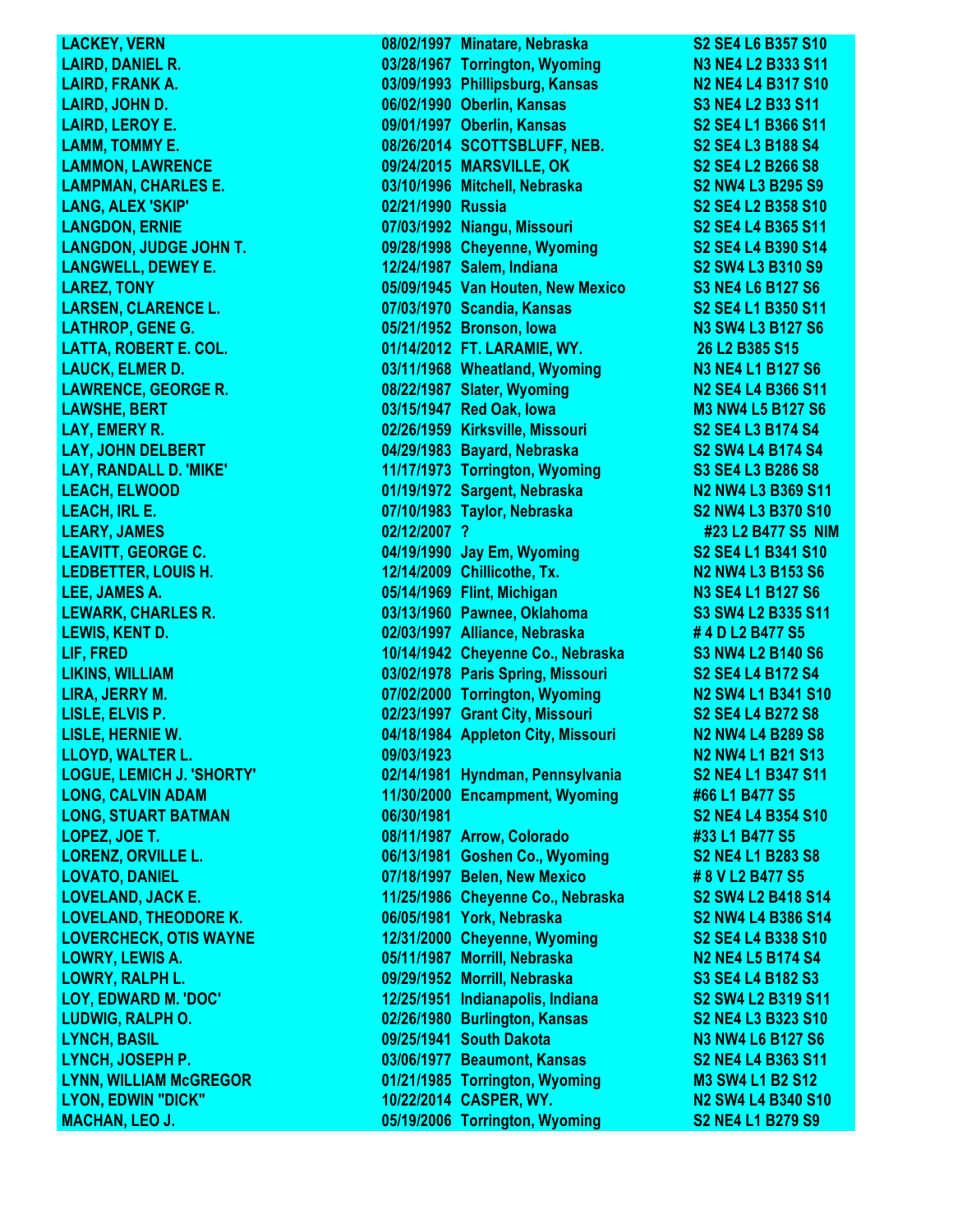**McCLUN, VINTON H. 11/04/1974 Wray, Colorado N3 NW4 L4 B352 S11**

**MACY, CHARLES S.** 02/17/1971 Earlham, Iowa S2 NW4 L1 B363 S11 **MACY, ROBERT S. 07/21/1987 Torrington, Wyoming S2 SE4 L5 B174 S4 MADDEN, THOMAS 04/24/1964 Custer, South Dakota S2 NE4 L4 B183 S3 MADISON, EILEEN 11/02/1998 Casper, Wyoming N2 SW4 L2 B184 S4 MADISON, EVAL G. 'BUSH' 11/15/1979 Lebanon, Missouri S2 SW4 L1 B184 S4 MADSEN, ERVEN J. 06/01/1956 Lexington, Nebraska M3 SW4 L3 B344 S11 MAGNESS, RAY 05/23/1986 Chicago, Illinois S2 NW4 L3 B326 S10 MAI, FRED 11/23/2008 TORRONGTON, WY #10 B477 L3 S5 MAIER, JOSEPH F 02/11/2006 SHERIDAN, WY S2 SW4 L2 B363 S11 MALONE, CLEO V. 03/24/1993 Bridgeport, Nebraska S3 SE4 L1 B183 S3 MALONE, HARRY KENNETH 05/21/2003 Rock Eagle, Wyoming S2 SW4 L2 B407 S14 MANDERS, HAROLD N. 07/27/2000 Oelrichs, South Dakota N2 NE4 L2 B310 S9 MANN, ERNEST J. 01/20/1928 Prince Edward, Ontario M3 NW4 L1 B3 S12 MANN, JACK E. 06/26/1990 Onawa, Iowa #38 L1 B477 S5 MANSOLDO, ANGELO 10/03/1968 Ronca, Italy S2 SW4 L2 B334 S11 MARGHEIM, ELMER JOHN 05/24/2003 CGP#15 L2 B385 S15 MARK, LT. HARLEY L. 09/07/1993 Lusk , Wyoming S2 NW4 L4 B175 S4 MARK, PETE E. 02/06/1998 Sunnyside, Washington N2 NW4 L2 B175 S4 MARK, RALPH F. 02/19/1976 Lynch, Nebraska S2 SW4 L1 B285 S8 MARKLAND, HARRY W. 06/28/1973 Powersville, Missouri S2 SE4 L3 B270 S8 MARLATT, CLAIR 01/27/1994 Torrington, Wyoming S2 NW4 L4 B253 S2 MARLATT, FORN 03/02/1951 Overland, Kansas S2 NW4 L1 B178 S3 MARLATT, GLEN 04/21/1978 Fairfield, Nebraska S2 SW4 L5 B19 S13 MARLATT, LOYD E. 'SHORT' 02/15/1994 Kearney Co., Nebraska M3 SW4 L2 B146 S7 MARLATT, PAUL 10/26/1950 S3 NW4 L2 B169 S3 MARLEY, JOHN 11/15/1958 Albia, Iowa S2 NW4 L2 B330 S11 MARLIN, LOREN E. 'OREN' 01/22/1971 Farnum, Nebraska M3 NE4 L1 B191 S3 MARQUEZ, DANIEL 08/13/2011 LYMAN, NE S2 NE4 L4 B450 S14 MARQUEZ, DAVID 01/15/1945 Minature, Nebraska N3 NW4 L2 B44 S13 MARRION, ALLEN S3 NW4 L3 B127 S6 MARTIN, GARTHA 'SHORTY' 05/20/2004 TORRINGTON, WY N2 NE4 L2 B469 S14 MARTIN, LEROY 'BUD' 05/13/1971 Torrington, Wyoming S2 SW4 L2 B139 S6 MARTINDALE, FLOYD M. 03/04/1959 Oakdale, Nebraska M3 SW4 L1 B151 S6 MARTINEZ Jr., ADAM 02/23/2000 Veteran, Wyoming M3 SW4 L3 B348 S11 MARTINEZ Sr., DELFINO 'DALE' 10/25/1988 Des Moines, New Mexico S3 SE4 L3 B295 S9 MARTINEZ, FREDERICK 01/17/1965 Hartville, Wyoming N3 SW4 L3 B348 S11 MARTINEZ, MANUEL LAZARO 'MANNY' 05/11/2003 Torrington, Wyoming #72 L1 B477 S5 MARTINEZ, PRECILIANO U. 06/22/1979 Talarza,New Mexico #3 L1 B477 S5 MARTINEZ, RALPH V. 06/23/1992 Oklahoma City, Oklahoma #42 L1 B477 S5 MARTINEZ, ROBERT J. 'BOBBY' 12/25/1994 Fort Laramie, Wyoming #50 L1 B477 S5 MATHEWS, MARVIN L. 06/22/1996 Scottsbluff, Nebraska N3 SW4 L2 B272 S8 MATJE, JOSEPH N. 07/17/1972 Hungary N3 NW4 L4 B282 S8 MATTHEWS, EUGENE A. 10/04/1995 Aurora, Nebraska S2 NW4 L3 B279 S9 MATTHEWS, GEORGE A. 07/03/2001 Toledo, Oregon #1 M L2 B477 S5 MAUDE, WAYNE L. 04/02/2005 REAMSVILLE, KANSAS N2 NW4 L2 B196 S4 MAXWELL, ROBERT G. 12/04/1997 Shenandoah, Iowa #57 L1 B477 S5 McATEE, CARL W. 06/26/1955 Mitchell, South Dakota N3 SW4 L6 B138 S6 McCABE, FRANCIS GENE 12/14/2002 Guernsy, Wyoming #6 V L2 B477 S5 McCABE, LESTER J. 10/08/1969 Mitchell, Nebraska S3 SE4 L1 B127 S6 McCABE, NORMAN 07/27/2016 TORRINGTON, WY S2 SE4 L1 B402 S14 McCARTY, MELVIN 'MEL' 08/03/1991 Slater, Wyoming S2 SW4 L3 B202 S3 McCASKEY, TOWNSEND H. 12/10/1991 Lancaster, Pennsylvania #40 L1 B477 S5 McCASLIN, ROBERT ORR 05/12/2001 Butler, Pennsylvania S3 SW4 L3 B140 S6**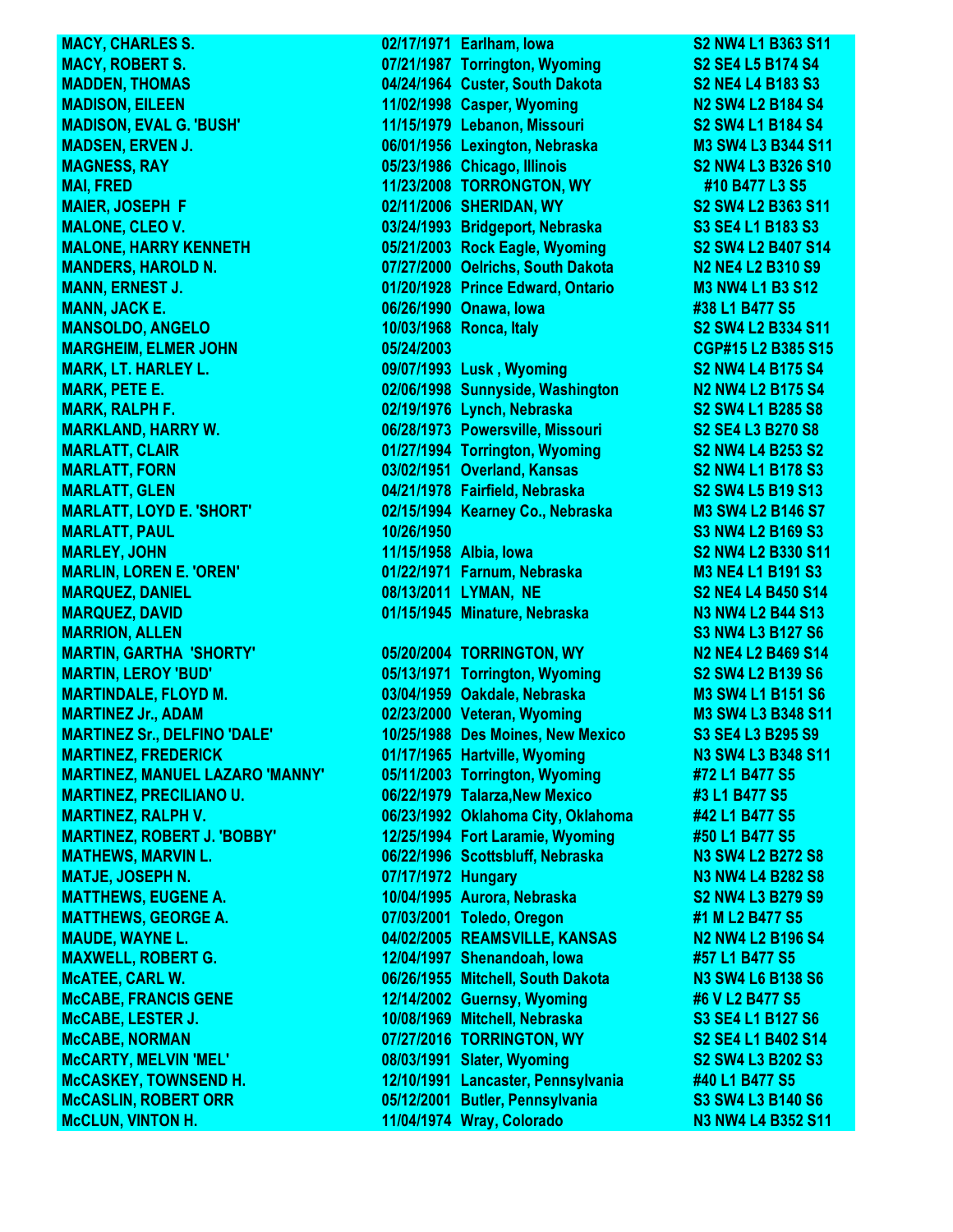**MONTGOMERY, NORMAN "MONTE" 07/13/2004 TORRINGTON WY #7#8 L2 B477 S5**

McCLURE, JACK R. 2883 S8 **McCLURE, WILLIAM 'BILL' 01/28/1997 LaGrange, Wyoming S2 SE4 L2 B390 S14 McCOMMON, GAYLORD 01/30/2006 PUEBLO, COLORADO S2 SE4 L3 B339 S10 McCONE, BARNEY LeROY 04/14/1976 Homer, Michigan S2 SE4 L2 B363 S11 McCOY, CONRAD E. 12/16/1992 Dawes County, Nebraska S2 SW4 L3 B254 S2 McCREERY, JOHN WARREN 01/06/1962 Benton, Illinois S3 SE4 L1 B142 S7 McCREERY, WILLIAM M. 'MAC' 08/27/1951 Benton, Illinois S2 SW4 L3 B154 S7 McDANIEL, DONALD 04/11/1975 Torrington, Wyoming <b>N2 NW4 L6 B7 S13 McDANIELS, ROBERT 11/30/2012 BOULDER, CO N2 NE4 L6 B7 S13 McDANIEL, WARD E. 05/15/2006 LOVELAND, CO S3 NE4 L6 B7 S13 McDANIELS, JAMES "JIMMY" 09/11/2011 TORRINGTON, WY 15,16,L2 B477 S5 PAT McDONALD, JOSEPH L. 06/30/1981 S3 NW4 L1 B144 S7 McDONALD, W.H. 09/22/1959 Creston, Iowa S2 SE4 L3 B303 S8 McDOWELL, KENNETH B. 03/12/1994 Near Casper, Wyoming S2 SW4 L3 B203 S3 McGRAW, CLIFFORD 05/22/1982 Elwood, Nebraska S3 NE4 L1 B350 S11 McINTOSH, JOHN E. 06/07/1928 Lorraine Co., Ohio N3 SW4 L4 B129 S6 McINTOSH, MARVIN 03/21/1981 Grand Island, Nebraska S3 SW4 L3 B362 S11 McINTOSH, MELVIN M. 08/31/1988 Marquette, Nebraska N3 SW4 L3 B362 S11 McKINEY, EDWARD D. 'DAN' 04/06/2002 Alliance, Nebraska S2 SW4 L2 B325 S10 McLAUGHLIN, JOSEPH 08/09/1981 Hamill, South Dakota S2 SE4 L3 B290 S9 McLEOD, RALPH 09/17/1975 Gilcrest, Colorado S2 NE4 L1 B323 S10 McMAHON, VERN A. 08/21/2012 THIEF RIVER FALLS, MINN. S2 SE4 L2 B389 S14 MCMANAMAN, LEO J. 11/13/2014 LINCOLN, NEB. S2 SE4 L2 B261 S9 McMILLAN, FRANK 05/27/1952 Peru, Nebraska N3 SW4 L1 B159 S7 McNAUGHER, WILEY J. 04/12/1965 Lyman, Nebraska S3 SW4 L2 B56 S17 MAI, FRED 11/23/2007 SCOTTSBLUFF, NE #10 L3 B477 S5 MEEKER, CECIL B. 04/27/1987 Exline, Iowa S2 NW4 L1 B273 S8 MEININGER, ARTHUR 11/29/1988 Scottsbluff, Nebraska #35 L1 B477 S5 MEININGER, LeROY E. 02/24/1994 Scottsbluff, Nebraska S2 NW4 L1 B390 S14 MELCHERT, FRANK G. 10/14/1967 Wausa, Nebraska S2 SE4 L3 B150 S6 MELVIN, HOWARD D. 10/08/1964 Lillie, Illinois M3 SW4 L2 B297 S8 MEYERS, ARCHIE Z. 10/18/1984 Albion, Nebraska M3 NE4 L1 B27 S12 MIDDLESWARTH, CHARLES 08/19/2005 WHEATLAND, WY S2 NW4 L3 B334 S11 MIDDLESWARTH, JOHN N. 01/07/2012 CHEYENNE, WY. S3 SW4 L4 B334 S11 MILLER, COURTNEY D. 05/12/1990 Jacksboro, Tennesee S2 SE4 L2 B325 S10 MILLER, EARL J. 'SPIKE' 03/30/1987 La Grange, Wyoming M3 SE4 L1 B333 S11 MILLER, EDWARD G. 09/04/1988 Morrill, Nebraska N3 NE4 L1 B266 S8 MILLER, FRED H. 04/07/1988 Minature, Nebraska S2 NW4 L4 B339 S10 MILLER, HARRY 01/13/2009 TORRINGTON, WY M3 SE4 L1 B266 S8 MILLER, JOE 02/28/1988 Holstein, Iowa M3 SE4 L2 B315 S8 MILLER, WESLEY 04/07/2011 Torrington WY S2 SE4 L3 B363 S11 MILLER, WILLIAM E. 08/12/1961 Holstein, Iowa S3 SE4 L2 B315 S8 MILLIGAN, RODNEY J. 06/30/1985 Rapid City, South Dakota S2 NE4 L1 B307 S9 MILLGATE. MARVIN L. 01/14/2012 FT. LARAMIE N2 NE4 L1 B158 S7 MILLSAP, MARVIN G. 11/27/2002 12 miles North of Torrington S2 NE4 L4 B262 S9 MINER, AL W. 06/02/1997 Mitchell, Nebraska N3 SW4 L3 B269 S8 MIRACKY, JOHN B. 01/04/1991 Torrington, Wyoming N2 SW4 L1 B358 S10 MITCHELL, JACK R. 08/30/2014 TORRINGTON, WY. N2 NE4 L3 B164 S6 MOEHR, JAMES L. 03/05/1996 Dustin, Nebraska S2 NW4 L4 B53 S17 MOLL, KENNETH 11/23/1979 Melrosa, Iowa S2 SE4 L3 B364 S11 MONG, RAY E. 06/25/1964 Taylorsville, Illinois S2 NW4 L4 B369 S11 MONTES, TONY 09/26/1970 New Mexico N2 NE4 L4 B317 S11 MONTGOMERY, JAMES A. 11/13/2007 TORRINGTON WY S3 SW4 L4 B137 S6**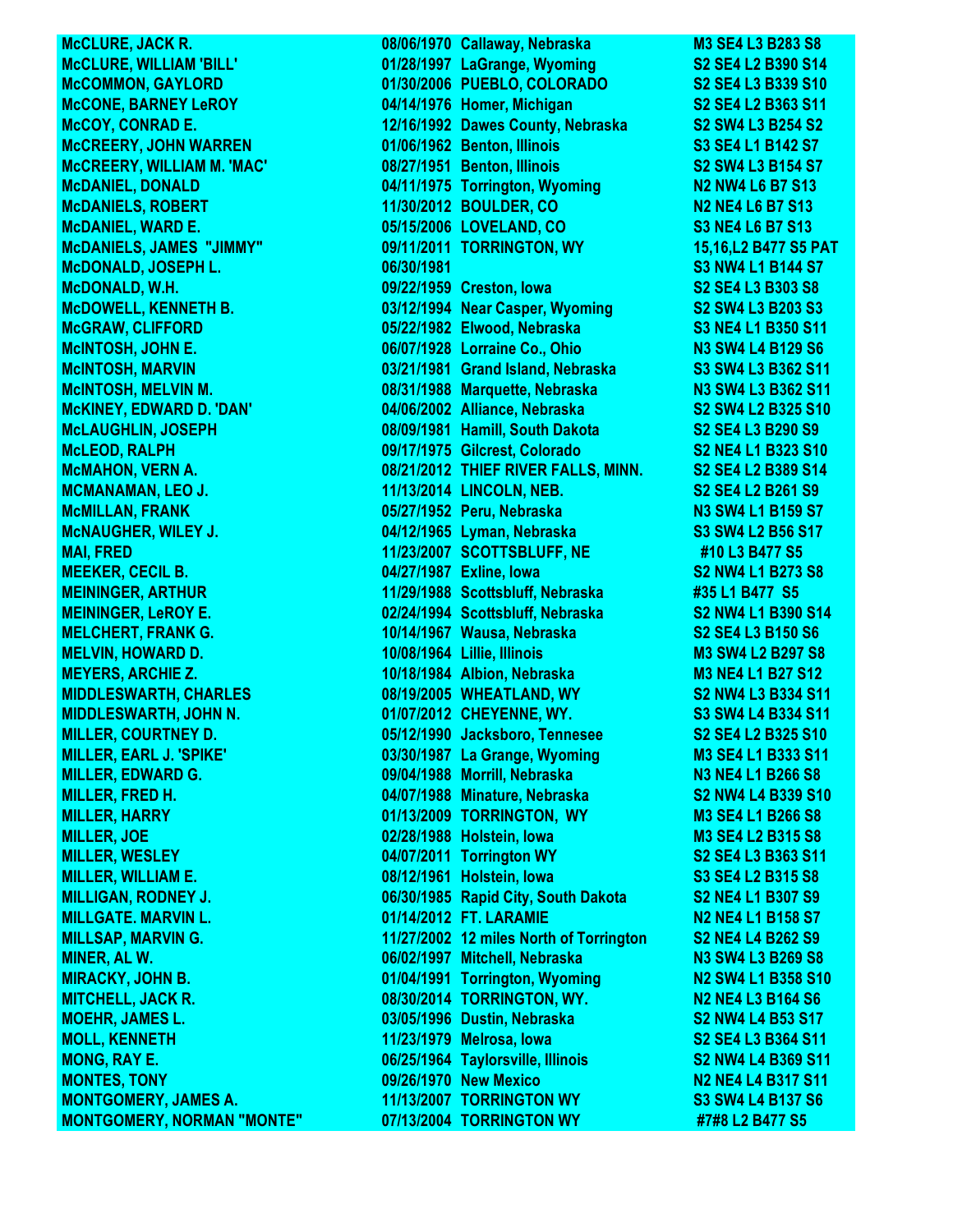**MONTZ, ROBERT L.** 09/09/1994 Scottsbluff, Nebraska S2 SW4 L6 B186 S4 **MOORE, GARLAND G. 'GALE' 05/29/2002 Minatare, Nebraska S2 NW4 L4 B376 S11 MOORE, GLEN 11/29/1976 Detroit, Michigan S3 SE4 L3 B203 S3 MOORE, KENNETH L. 02/02/1987 Gaffney, South Carolina N2 SE4 L3 B203 S3 MOOREHEAD, ANDREW S3 NW4 L4 B169 S3 MOOREHOUSE, MUREL E. 12/08/1985 Morrill, Nebraska N2 SW4 L1 B335 S11 MOOREHOUSE, ROBERT L. 03/05/1954 Lyman, Nebraska S3 SE4 L4 B127 S6 MOOREHOUSE, SAMUEL E. 09/29/1973 Lingle, Wyoming #11 L1 B477 S5 MORGAN JR., ALBERT M. 12/05/2001 Yoder, Wyoming #70 L1 B477 S5 MORGAN, RALPH D. S3 NE4 L1 B127 S6 MORGAN, LORAN B "DOC" 11/23/2009 DENVER, CO S2 NW4 L4 B366 S11 MORGHEIM, KENNETH 05/21/2012 GERING, NE S2 SW4 L2 B340 S10 MORRIS, ARTHUR W. 07/22/1992 Near Lebanon, Nebraska N2 NW4 L1 B334 S11 MORRIS, BENJAMIN 08/27/1977 Lyman, Nebraska #6 L1 B477 S5 MORRIS, CLYDE L. 09/07/1946 Oakland, Iowa S3 NE4 L6 B139 S6 MORRIS, JOSEPH L. 06/17/1987 Oakland, Iowa S2 SW4 L1 B266 S8 MORRISON Jr., BERT D. 01/14/2001 Westerville, Nebraska S2 SE4 L1 B312 S8 MORRISON, BERT D. 05/23/1952 Ansley, Nebraska M3 SW4 L3 B127 S6 MORTIMORE, PATRICK 04/24/2012 FREEDOM NE S2 NW4 L4 B455 S14 MORTON, GAYLORD V. 03/15/1995 Scottsbluff, Nebraska N2 SW4 L2 B354 S10 MOTSICK, CHARLES 02/08/1949 Jamica, Iowa S3 SE4 L2 B170 S3 MOTSICK, THEODORE 07/30/1970 Green County, Iowa M3 SE4 L2 B170 S3 MUILENBURG, THOMAS 10/07/2007 CASPER, WY S2 SW4 L3 B325 S10 MUNROE, TERRY A. 12/24/1992 Scottsbluff, Nebraska N3 L2 B40 S13 MURPHEY. HENRY 04/26/2007 FT. MYERS, FL S2 SE4 L3 B252 S2 MURPHY, BASEL 08/19/1957 Panora, Iowa S2SW4 L4 B331 S11 MURPHY, DEE L. 12/03/1942 Yale, Iowa N3 NW4 L4 B152 S6 MURPHY, DONALD L. 11/22/2014 S2 SE4 L1 B387 S14 MURPHY, GUY 11/18/1968 Panora, Iowa S3 NW4 L4 B152 S6 MURPHY, LOWELL 07/01/2013 GREELEY, CO S2 SE4 L3 B265 S8 MUZZEY, LEO FRANK 01/02/2004 Alliance, Nebraska K8 L2 B477 S5 MYERS, ARCHIE 10/19/1984 Albion, Nebraska M3 NE4 L1 B27 S12**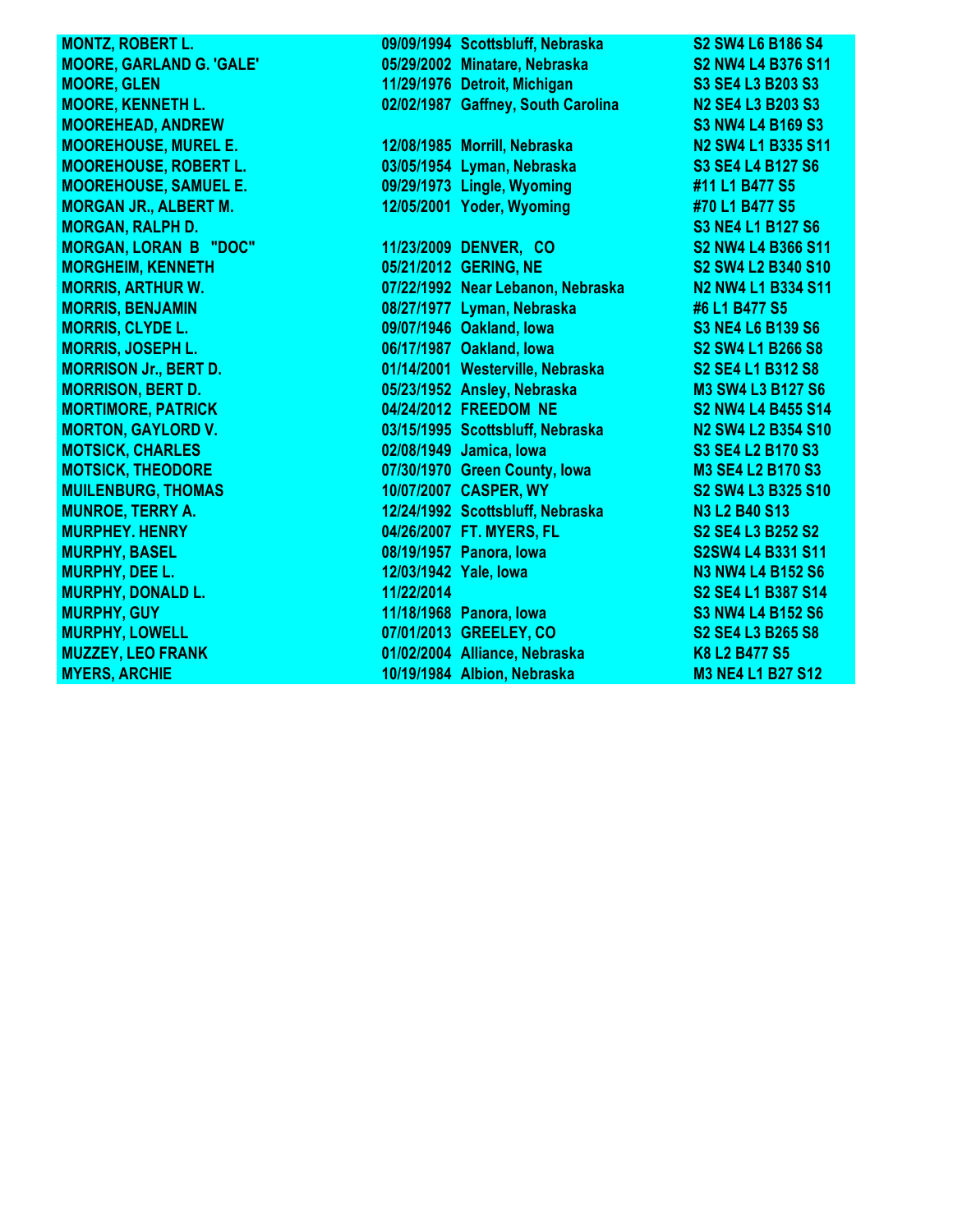| <b>NAB, ROBERT 'BOB'</b>       |            | 08/12/2002 Melbeta, Nebraska      | N <sub>2</sub> SW <sub>4</sub> L <sub>3</sub> B <sub>321</sub> S <sub>11</sub> |
|--------------------------------|------------|-----------------------------------|--------------------------------------------------------------------------------|
| NAB, ROGER A.                  |            | 12/10/1984 Torrington, Wyoming    | S2 SW4 L3 B321 S11                                                             |
| <b>NALL, JAMES E.</b>          |            | 07/04/1974 Arlington, Kansas      | N <sub>2</sub> SE4 L <sub>3</sub> B <sub>273</sub> S <sub>8</sub>              |
| <b>NASH, CHARLES A. 'BERT'</b> |            | 04/18/1956 Maryville, Missouri    | <b>S2 SW4 L3 B13 S12</b>                                                       |
| <b>NASH, GEORGE</b>            |            | 01/15/1956 Pickering, Missouri    | S <sub>2</sub> SW <sub>4</sub> L <sub>4</sub> B <sub>157</sub> S <sub>7</sub>  |
| <b>NASH, ROBERT L.</b>         |            | 12/13/1998 Torrington, Wyoming    | S2 SE4 L4 B332 S11                                                             |
| <b>NEARING, CHARLES E.</b>     |            | 11/29/1964 Peoria, Illinois       | M3 SE4 L4 B353 S11                                                             |
| <b>NEARING, CLARENCE W.</b>    |            | 09/29/1964 Peoria, Illinois       | S3 SE4 L4 B353 S11                                                             |
| <b>NEDENS, HENRY</b>           |            | 08/15/2009 HARDING, MONTANA       | S2 NE4 L4 B418 S14                                                             |
| <b>NEIDER, ORVAL E.</b>        |            | 11/09/1995 Lingle, Wyoming        | N <sub>2</sub> SE4 L <sub>4</sub> B <sub>407</sub> S <sub>14</sub>             |
| <b>NELSEN, ALBERT AUSTIN</b>   |            | 07/24/1994 Hawk Springs, Wyoming  | #48 L1 B477 S5                                                                 |
| <b>NELSEN, EDGAR E.</b>        |            | 01/27/2015 SIDNEY, NEB.           | <b>M3 SW4 L2 B162 S6</b>                                                       |
| <b>NELSON, NELS C.</b>         |            | 10/09/1948 Coroova, Nebraska      | <b>S3 NE4 L1 B162 S6</b>                                                       |
| <b>NELSON, VIOLA</b>           | 10/01/1980 |                                   | <b>M3 NE4 L1 B162 S6</b>                                                       |
| <b>NELSON, WAYNE</b>           |            | 02/14/2007 SUPERIOR, NE           | #14 #13 L2 B477 S5                                                             |
| <b>NEWMAN, KEITH</b>           |            | 05/13/1995 Praire Center, Wyoming | N <sub>2</sub> N <sub>W</sub> 4 L <sub>1</sub> B <sub>175</sub> S <sub>4</sub> |
| NILES, GREG L.                 |            | 03/07/1999 Livingston, Montana    | #62 L1 B477 S5                                                                 |
| <b>NILES, STANLEY D.</b>       |            | 10/28/1990 Gillette, Wyoming      | <b>N2 NW4 L3 B64 S17</b>                                                       |
| <b>NOLAN, JAMES</b>            | 05/27/1915 |                                   | <b>M3 NW4 L4 B4 S13</b>                                                        |
| <b>NOLAN, WILLIAM D.</b>       |            | 09/04/1974 Goshen Co., Wyoming    | N2 SW4 L4 B320 S11                                                             |
| <b>NOLDE, LLOYD</b>            |            | 03/08/2007 SCOTTSBLUFF, NE        | <b>N2 NE4 L2 B423 S14</b>                                                      |
| <b>NOLDE, WILLIAM</b>          |            | 11/28/1959 Scottsbluff, Nebraska  | N2 NE4 L3 B319 S11                                                             |
| <b>NORRIS, MORGAN</b>          |            | 05/26/1955 Holt Co., Missouri     | <b>M3 NW4 L4 B133 S7</b>                                                       |
| <b>NOTMAN, EVELYN</b>          |            | 11/08/2008 SCOTTSBLUFF, NEB.      | S2 SW4 L1 B174 S4                                                              |
| <b>NOTMAN, HAROLD O.</b>       |            | 01/07/2012 LYMAN, NEB.            | <b>N2 SW4 L1 B174 S4</b>                                                       |
| <b>NOTTER, GEORGE L.</b>       |            | 03/21/1957 Philadelphia, Penn.    | <b>M3 NE4 L3 B127 S6</b>                                                       |
| <b>NOVAKOVICH, PHILLIP</b>     |            | 02/19/2015 MODEL, WY              | #18 L3 B477 S5 PATT                                                            |
|                                |            |                                   |                                                                                |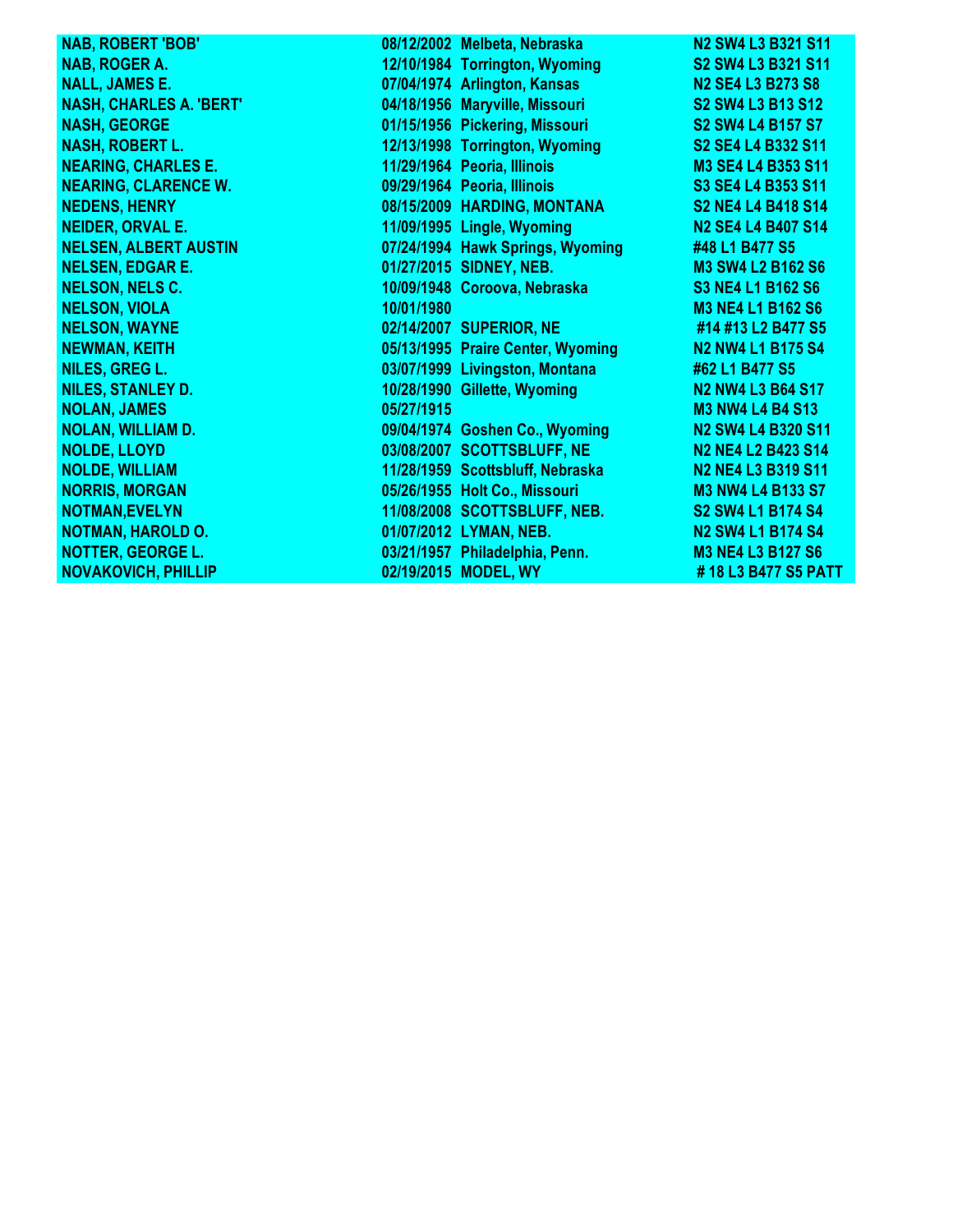| <b>OBERG, CHARLES G.</b>      |                     | 05/12/1983 Sargent, Nebraska      | S2 SW4 L1 B378 S11                                                            |
|-------------------------------|---------------------|-----------------------------------|-------------------------------------------------------------------------------|
| <b>O'HARA, WILLIAM</b>        |                     | 06/22/1975 Union Mills, Indiana   | <b>S2 SW4 L4 B272 S8</b>                                                      |
| <b>OHLSEN, HARLAN</b>         |                     | 06/12/1984 Kellogg, lowa          | S <sub>2</sub> SE <sub>4</sub> L <sub>1</sub> B <sub>278</sub> S <sub>9</sub> |
| <b>OJEDA, SILVESTER</b>       | 02/14/1980 Mexico   |                                   | <b>S2 NE4 L1 B275 S9</b>                                                      |
| O'KEEFE, JAMES H.             |                     | 02/08/1975 Wilson, Wisconsin      | S2 SE4 L2 B310 S9                                                             |
| <b>OLHEISER, RALPH</b>        |                     | 05/06/2008 MILLS, WY              | B477 L2 #9#10 S5 PAT                                                          |
| <b>OLIVER, JOHN</b>           |                     | 04/06/1946 Old Forge, Pennsyvania | <b>S2 SE4 L2 B138 S6</b>                                                      |
| <b>OLIVER, REX L.</b>         |                     | 11/10/1966 Denver, Colorado       | S2 NW4 L1 B350 S11                                                            |
| <b>OLSON, ARTHUR E.</b>       |                     | 04/24/1982 Omaha, Nebraska        | S2 NW4 L1 B323 S10                                                            |
| <b>OLSON, EVERETTE 'BUCK'</b> |                     | 07/28/2002 Brewster, Nebraska     | S2 SE4 L3 B324 S10                                                            |
| <b>OLSON, FRED A.</b>         |                     | 11/04/1973 Closter, Nebraska      | #9 L1 B477 S5                                                                 |
| <b>OLSON, SAMUEL LEVI</b>     |                     | 02/20/1983 Petersburg, Nebraska   | S2 NW4 L2 B363 S11                                                            |
| <b>ORR, LARRY W.</b>          |                     | 11/12/2014 LEWELLEN, NEB.         | S <sub>2</sub> SE <sub>4</sub> L <sub>1</sub> B <sub>186</sub> S <sub>4</sub> |
| ORR, ROBERT J.                |                     | 04/08/2007 Lewellan, Nebraska     | S3 NE4 L4 B284 S8                                                             |
| <b>OSBORN, JOSEPH M.</b>      | 12/09/1980 Missouri |                                   | <b>N3 SW4 L6 B139 S6</b>                                                      |
| <b>OSBORNE, FRANCIS</b>       |                     | 04/08/1945 Jay Em, Wyoming        | <b>M3 NE4 L6 B127 S6</b>                                                      |
| <b>OSWALD, ROBERT C.</b>      |                     | 01/12/1994 St. Louis, Missouri    | #45 L1 B477 S5                                                                |
| <b>OTERO, AURELIUS</b>        |                     | 11/07/2004 Las Vegas, NM          | <b>N2 SW4 L2 B67 S17</b>                                                      |
| OTTO, CARL J.                 |                     | 10/14/1987 Mitchell, Nebraska     | S2 SW4 L3 B204 S3                                                             |
| <b>OVERMAN, HARVEY F.</b>     |                     | 08/21/1995 Nodaway Co., Missouri  | S2 SW4 L4 B343 S10                                                            |
| <b>OWENS, ROY T.</b>          |                     | 12/27/1972 Glenwood, lowa         | #12 L1 B477 S5                                                                |
|                               |                     |                                   |                                                                               |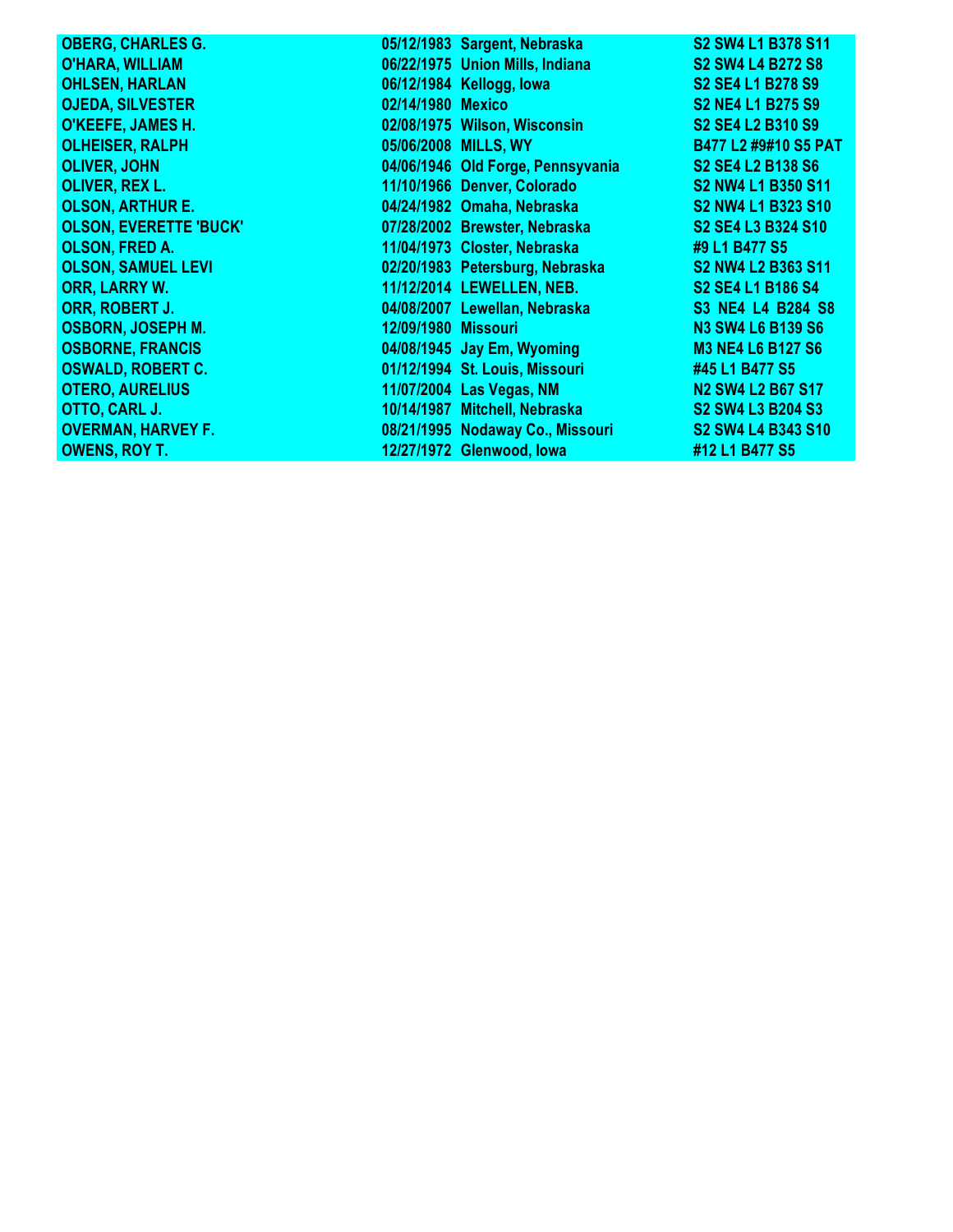**PAGE Sr., CLARENCE A.** 03/08/1962 Decatur, Nebraska S2 SW4 L4 B286 S8 **PARKYN, RONALD W. 06/13/2001 N2 NW4 L2 B190 S3 PARSON, ROLLAND 04/20/1982 Mitchell, Nebraska S2 SE4 L4 B263 S9 PATRICK, EDWIN HART 11/21/1964 Omaha, Nebraska M3 NE4 L4 B160 S6 PATRICK, EDWIN L. 10/10/1916 N3 SW4 L1 B160 S6 PATTERSON, DAVID 12/25/1992 Alpha, Illinois S2 SW4 L4 B324 S10 PATTERSON, WAYNE 08/06/1944 Lillian, Nebraska N3 N E4 L6 B127 S6 PAXSON, THOMAS R. 03/13/1996** Scottsbluff, Nebraska M3SE4 L3 B173 S4 **PAYNE, WILLIAM S. 06/01/1971 S3 NW4 L3 B138 S6 PEARSON, ALLEN 08/17/1943 Ringgold, Iowa N3 NW4 L3 B165 S6 PEARSON, BENJAMIN F. 01/27/1956 McCook, Nebraska S2 NE4 L1 B177 S4 PEARSON, FRED R. 01/16/1962 Eustis, Nebraska S3 SW4 L3 B163 S6 PEARSON, WILLIAM 'BILL' 01/05/1900 LYMAN, NEBRASKA S2 SE4 L4 B176 S4 PEASE, FLOYD H. 11/11/1983 Garfield, Nebraska S2 SE4 L2 B344 S11 PEDERSEN, JEPPIE C. 06/12/1923 Denmark M3 SW4 L4 B33 S13 PEEK, LYLE GERALD 02/10/1997 Near Slater, Wyoming S2 SW4 L3 B67 S17 PENFEILD, JOHN 01/26/2008 Broadwater, NE #13 #14 L2 B477 S5 PERRYMAN, JOHN L. 03/04/1959 Jones Co., Iowa S2 NE4 L4 B315 S8 PERRYMAN, P. CHANDLER 'CHAN' 02/06/1985 Forestburg, Texas S2 SE4 L3 B365 S11 PETERSON, DOROTHY R. 07/02/1996 Omaha, Nebraska #1 D L2 B477 S5 PETTIT, JAMES T. 06/04/2011 NEW YORK CITY S2 NE4 L1 B15 S12 PETTY, JOSEPH D. 01/20/1996 Loving, Texas S2 NE4 L1 B439 S14 PFAFF, ALMONT L. 12/22/1981 Portland, Oregon S2 SW4 L4 B189 S4 PFAFF, EDDIE 01/07/1983 S2 SE4 L4 B189 S4 PHELPS, RALPH W. 11/15/1989 Louisville, Kentucky S2 NE4 L4 B272 S8 PHILBRICK, WILLIAM N. 07/31/1996 Douglas, Wyoming S2 SE4 L2 B387 S14 PICKENS, WILLIAM G. 09/29/1981 Berwind, Colorado S2 SW4 L4 B327 S10 PIERSON, DAN G. 11/04/1957 Ewing, Nebraska S2 SW4 L4 B337 S11 PIERSON, WALTER 06/25/1983 Crawford, Nebraska S2 SW4 L4 B339 S10 PINE, RUSSELL W. 07/28/1995 St. Stevens, Ohio S2 SE4 L5 B175 S4 PIPHER, FLOYD 'PAT' 05/24/1964 Horicon, Wisconsin N2 SE4 L2 B317 S11 PITCHER, HARRY 02/21/1980 Fort Collins, Colorado #16 L1 B477 S5 PITMAN, EUGENE 02/18/2006 KALISPELL, MT 49 N L2 B477 S5 PITMAN, ROE E. 04/12/1957 Reynolds Co., Missouri N2 NE4 L1 B137 S6 PITTMAN, GELL "SKIP" 05/20/2009 TORRINGTON, WY S2 NW4 L3 B278 S9 PLUMMER, CLARENCE M. 05/14/1980 Eldon, Missouri N2 SW4 L4 B269 S8 POAGE, DAVID T. 12/09/1989 Goshen Co., Wyoming S3 NE4 L2 B136 S6 POAGE, HARVEY L. 06/19/2010 TORRINGTON, WY S2 NE4 L1 B299 S8 PONDER, WALTER 11/18/1974 Doniphan, Missouri S2 NE4 L2 B3 S12 POOLE, LYLE E. 10/04/1980 Eagle Grove, Iowa S2 NE4 L1 B371 S10 PORAD, DAISY L. 11/01/1999 Holcomb, Wisconsin #64 L1 B477 S5 PORTER, SAMUEL H. 10/12/1933 Truxton, Missouri N2 SE4 L4 B134 S7 POTTER, JAMES S. 05/20/2004 LUSK, WYOMING S2 SW4 L1 B29 S13 POWELL, ROGER 04/08/2001 Winneshiek County, Iowa POWELL, WILLIAM ARNOLD 'BILL' 04/13/2002 Mount Vernon, Indiana N2 NE4 L3 B277 S9 POWERS, GARLAND 07/15/1945 Parnell, Missouri N3 SW4 L5 B127 S6 POWERS, WILLIAM D. 11/26/1978** Torrington, Wyoming **N3 SE4 L3 B167 S7 PRADO, GILBERT T. 03/19/2014 TORRINGTON, WY #13 L3 B477 S5 PYLE, LLOYD 09/18/1927 Lorimor, Iowa #4 L3 B477 S5**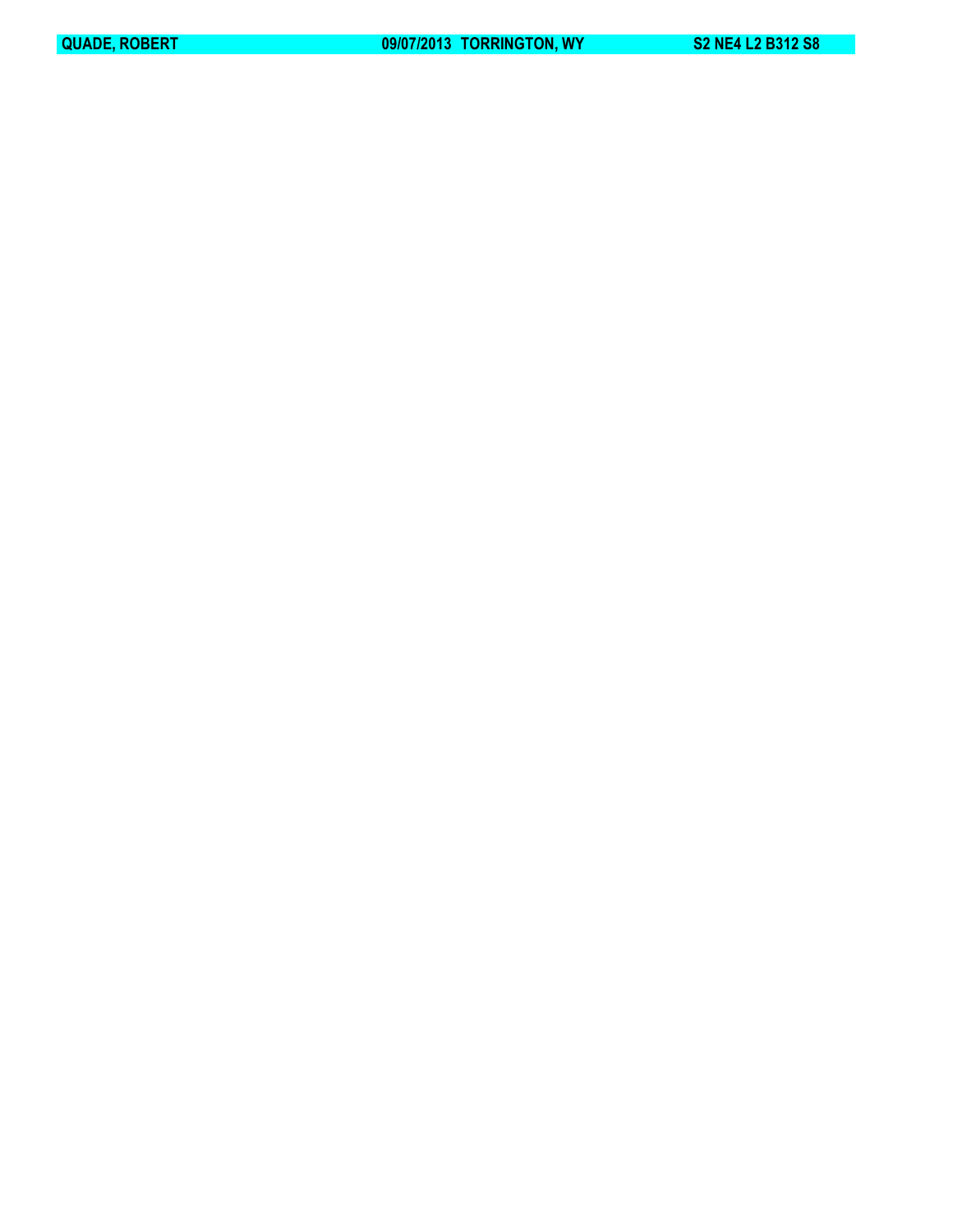**QUENTIN, HOOLEY 10/18/2009 GLENDO, WY S2 SE4 L2 B439 S14**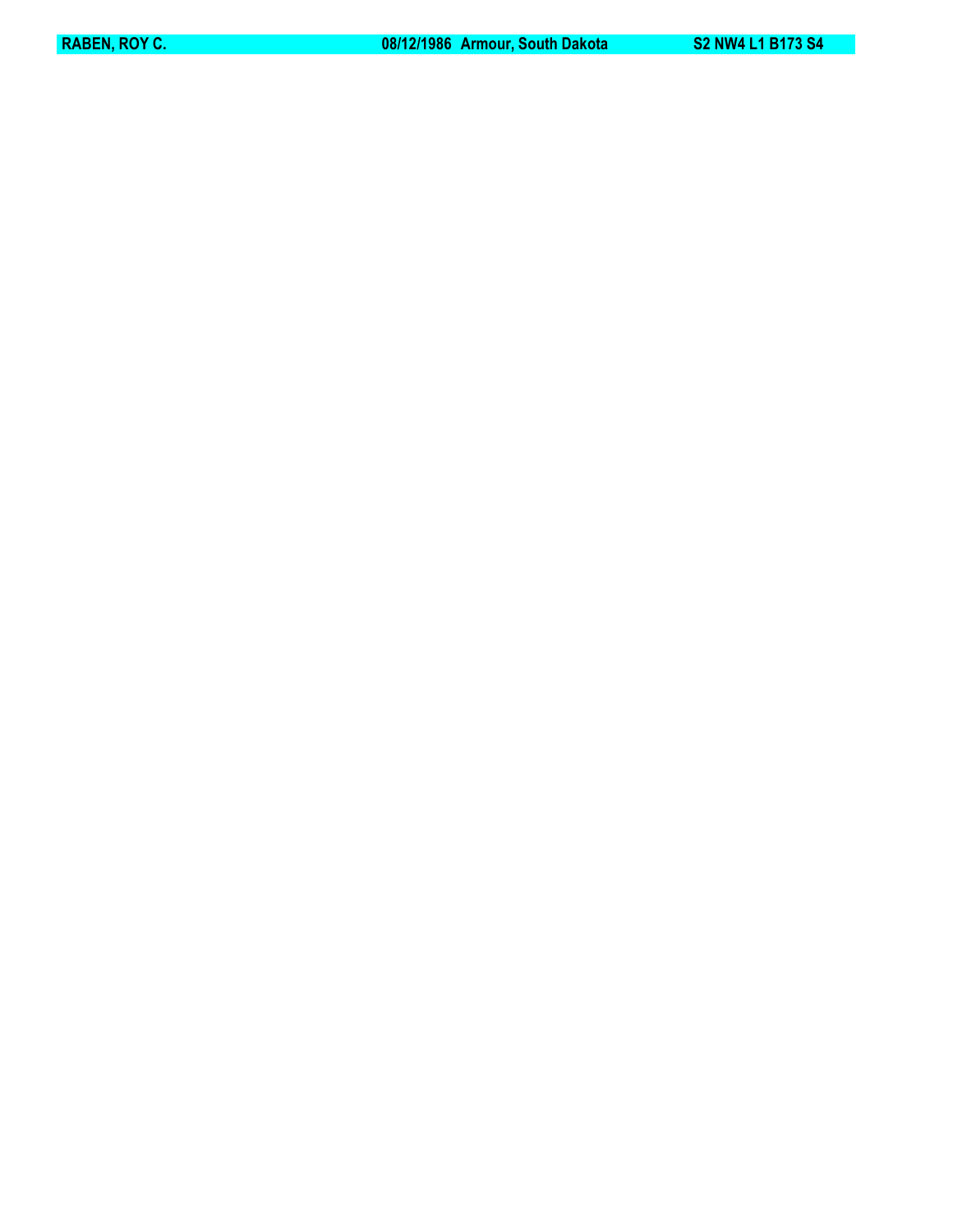**RUFFING, CARL 05/04/1993 Meeteese, Wyoming N3 SW4 L4 B51 S16**

**RABLER, HENRY 66/21/2016 AKRON, OH S2 NE4 L2 B202 S3 RADER, CHARLES H. 03/28/1963 Lake George, Colorado S2 NW4 L1 B352 S11 RADFORD, BENJAMIN 08/06/1970 Minden, Nebraska S3 SW4 L3 B150 S6 RAE, HAROLD B. 'Dr.' 09/15/1965 Madison Lake, South Dakota S2 NE4 L2 B148 S6 RALSTON, ROWLAND M3 NW4 L3 B127 S6 RAMIREZ, HARRY C. 10/05/1996 CGP#10 L2 B385 S15 RAMIREZ, NICK 12/08/1964 Lingle, Wyoming S3 SW4 L1 B40 S13 RAMSEY, LARRY A. 01/14/1998 Torrington, Wyoming #58 L1 B477 S5 RANDOLPH, ROBERT GUY 10/17/1987 Elmcreek, Nebraska S2 NE4 L2 B129 S6 RANKIN, ROBERT L. 08/31/2002 Torrington, Wyoming S2 SE4 L1 B344 S11 RASMUSEN, ROBERT W. 10/05/2009 Fremont, Nebreska S2 NE4 L2 B340 S10 RASMUSSEN, VIGGO C. 04/08/1960 Clifton, Illinois S2 NE4 L4 B353 S11 RAY, CHRISTOPHER 06/27/1984 Logan, Kansas #28 L1 B477 S5 REDABAUGH, HOWARD 10/08/2007 Morgantown, WV S2 SW4 L3 B471 S14 REDFERN, RALPH 01/16/1976 Kibby, Oklahoma N2 NW4 L4 B29 S13 REDIFER, GILBERT 'ED' 08/15/1999 Valparaiso, Nebraska S2 NE4 L3 B317 S11 REDLE, FRANK A 07/22/2004 SHERIDAN WY N2 NE4 L1 B310 S9 REED, DONALD "DD" 07/31/2011 Renfrow, OK S2 SW4 L2 B450 S14 REED, JAMES N. 07/26/1918 N3 NE4 L1 B11 S12 REEL, HERMAN H. 01/17/1965 Morrill, Nebraska M3 NW4 L4 B139 S6 REFFALT, JOHN E. 05/03/1957 Louisville, Kentucky S3 SE4 L3 B20 S13 REID, BOONE 05/17/1998 Torrington, Wyoming N3 NW4 L4 B332 S11 REID, GAYLE F. 10/11/2014 DENVER, CO. M3 NW4 L4 B332 S11 REJDA, FRED S2 SE4 L3 B171 S3 RENNICK, CHARLES 03/08/1962 Lingle, Wyoming S3 SW4 L3 B299 S8 REYES Sr., GEORGE C. 03/11/1996 Lamar, Colorado N2 NE4 L2 B65 S17 RHOADES, SIDNEY 12/30/1977 Auburn, Nebraska S2 SE4 L2 B377 S11 RICE, LLOYD L. 11/03/1951 Royal, Nebraska S3 NW4 L3 B192 S3 RICH, HERBERT R. 02/17/1963 Bartley, Nebraska S3 NW4 L1 B127 S6 RICHARDSON, BOYD 08/09/1939 Iowa N3 SW4 L6 B127 S6 RICHARDSON, EVERETT A. 07/19/1970 North Loop, Nebraska S2 NE4 L1 B289 S8 RICHLING, ALFRED 01/28/1982 S2 SE4 L2 B23 S12 RIFE, HERMAN 02/11/1986 Wray, Colorado S2 SE4 L1 B138 S6 RIFE, ROBERT 'OLIE' 12/28/1999 Twin Falls, Idaho N2 NE4 L1 B138 S6 RIGGS, ROBERT 12/14/1984 Auburn, Nebraska S2 NW4 L2 B315 S8 RIMMER, JOSEPH 12/13/1980 Sioux City, Iowa N2 NW4 L4 B11 S12 RINEHART, HAROLD 04/22/1988 Minatare, Nebraska M3 NW4 L4 B313 S8 RING, ALEX 02/07/2001 Lincoln, Nebraska S2 SW4 L4 B196 S4 RING, HAROLD J 03/23/2013 LYMAN, NE N2 NW4 L3 B455 S14 ROBBINS, ERNEST 09/19/1944 Near Torrington, WY N3 NE4 L5 B127 S6 ROBBINS, ROBERT P. 03/28/2001 Wallfleet, Nebraska S2 SE4 L4 B341 S10 ROBEY, LEWIS C. 07/25/1963 Stewardson, Illinois M3 SW4 L1 B127 S6 ROBEY, WILEY C. 01/18/1979 Shelbyville, Illinois S2 SW4 L1 B304 S8 ROBINETT, WILLARD C. 12/05/1982 Jewell Co., Kansas S2 NE4 L4 B297 S8 ROCK, PATRICK 02/05/1980 Alliance, Nebraska S2 NE4 L3 B367 S11 ROCKHOLD, CHARLES 02/15/1983 Peabody, Kansas S2 SE4 L1 B376 S11 ROCKHOLD, JOHN F. 11/19/1946 Peabody, Kansas S2 NE4 L1 B159 S7 RODGERS, MILTON W 03/10/2010 BANDON OR #14 L2 477 S5 PAT ROGERS, CLYDE 10/02/1959 Decatur, Nebraska S3 SE4 L3 B304 S8 ROHN, LEE 02/09/1988 Lincoln, Nebraska #34 L1 B477 S5 ROMERO, LOUIE 05/22/1977 Lyman, Nebraska S2 NE4 L3 B51 S16 ROSS, JOSEPH 01/17/1946 Scotland N2 SE4 L4 B160 S6 ROTRUCK, GROVER E. 12/26/1986 Huron Co., Ohio S2 SW4 L3 B326 S10**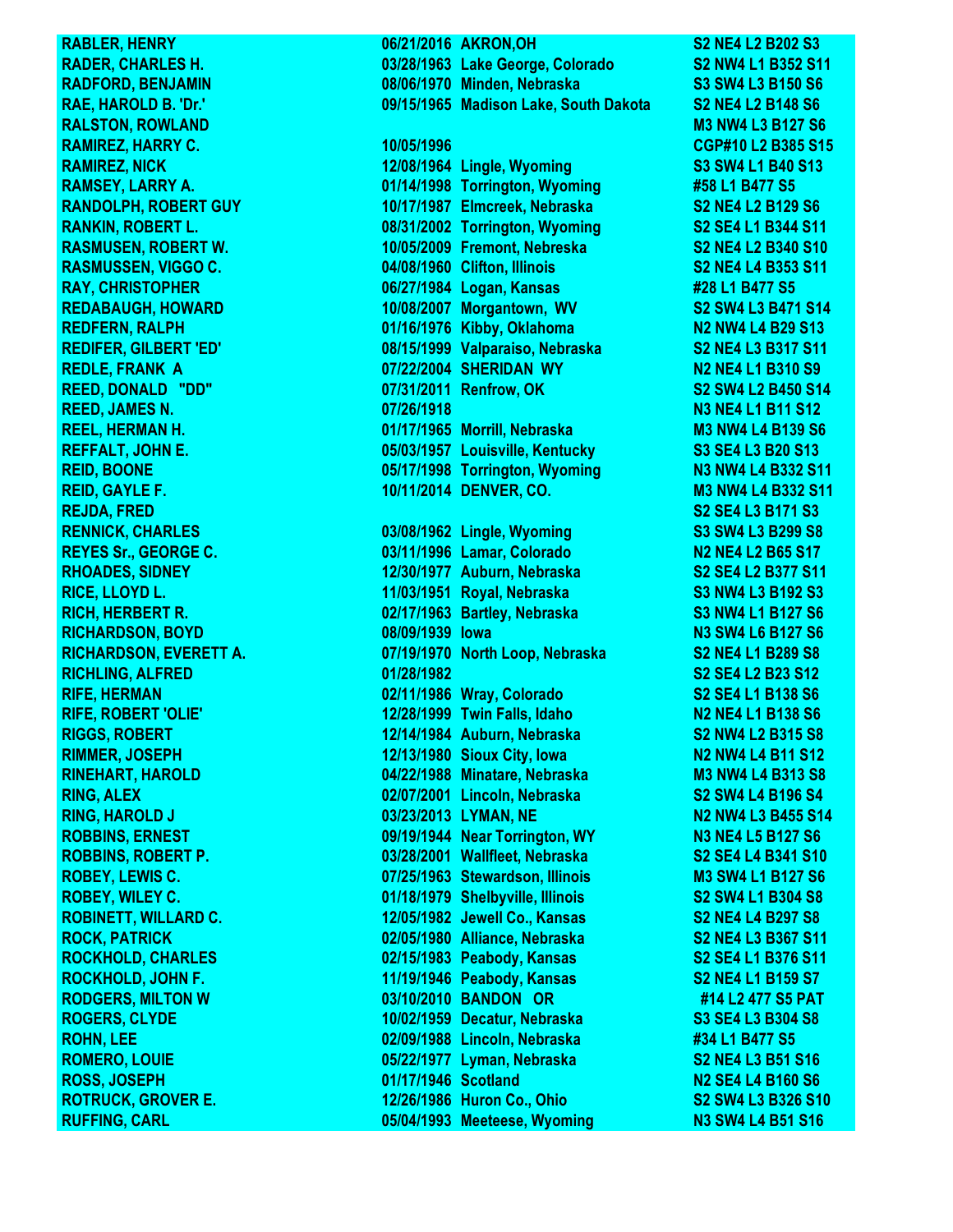| <b>RUNTERMANN, LEO J.</b> | 03/08/1965 Franklin Co., Nebraska | N <sub>2</sub> NW <sub>4</sub> L <sub>1</sub> B <sub>288</sub> S <sub>8</sub> |
|---------------------------|-----------------------------------|-------------------------------------------------------------------------------|
| RUTH. FRANK J.            | 01/04/1997 Columbus, Nebraska     | <b>S2 NW4 L4 B268 S8</b>                                                      |
| RYMILL, LOWELL "ART"      | 08/09/2011 FORT LARAMIE           | N3 SE4 L2 B164 S6                                                             |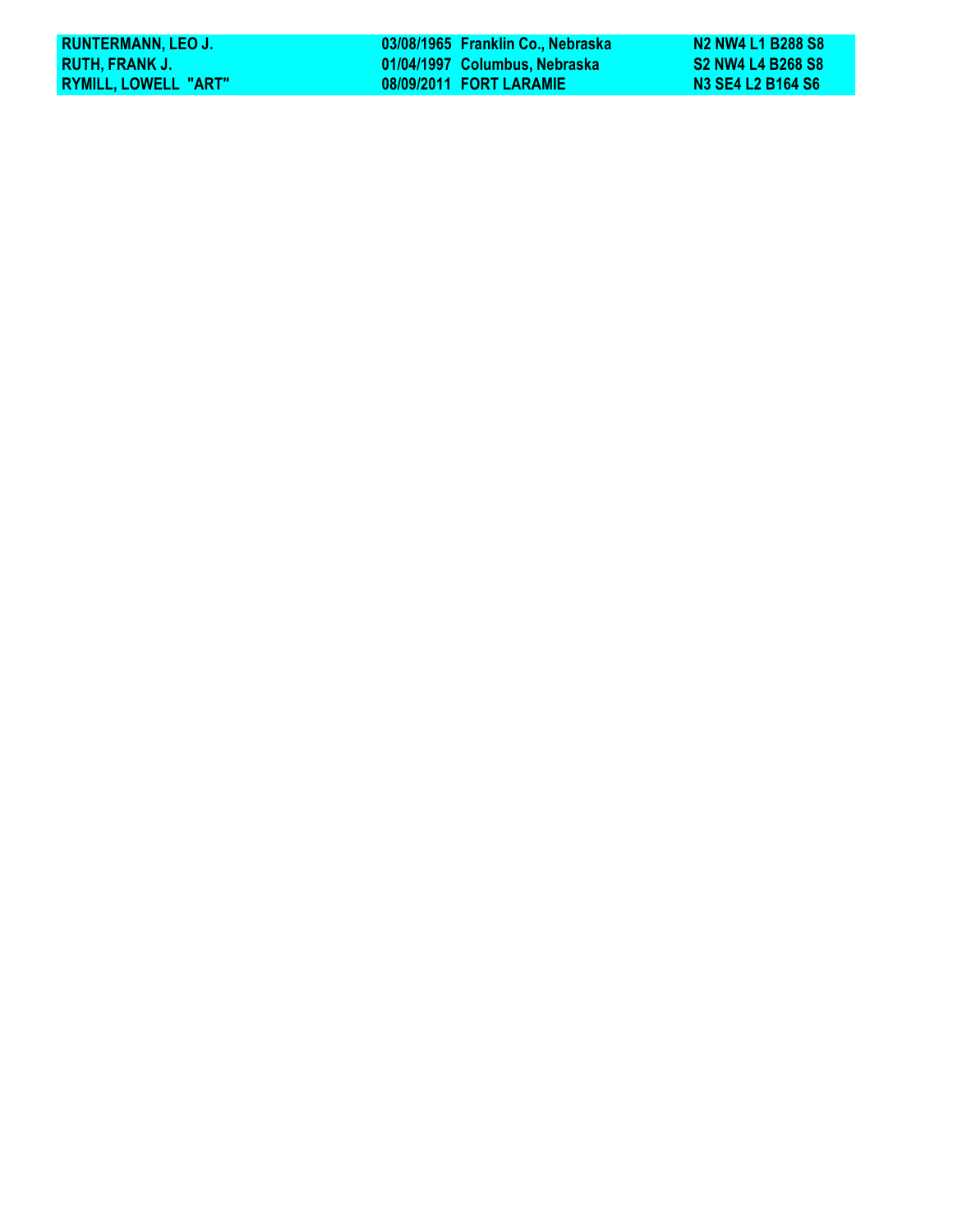**SHULER, ROBERT A. 12/18/1974 Hastings, Nebraska S3 NW4 L2 B182 S3**

**SALMON, ORVAL 68/27/1981 Ragen, Nebraska N3 NW4 L4 B319 S11 SANDS, HENRY ROGERS 10/19/1995 N3 SE4 L1 B181 S3 SANTILLANES, ABEL 06/09/2009 SAN GERONIMO, NM S2 SE4 L3 B341 S10 SAUER, KENNETH E. 03/20/1995 Scottsbluff, Nebraska S2 SE4 L6 B186 S4 SAWYER, ARTHUR W. 08/30/1952 Jacksonville, Iowa N2 NW4 L1 B1 S12 SAWYER, DAVID G. 11/16/1992 Torrington, Wyoming N2 NE4 L4 B1 S12 SAWYER, GEORGE P. 02/01/2001 Torrington, Wyoming S2 NE4 L4 B1 S12 SAXON, THOMAS L. 09/24/1993 Minneapolis, Minnesota N2 SW4 L5 B341 S10 SCHAEFFER, JULIUS C. 04/30/1966 Colorado S2 SE4 L3 B348 S11 SCHANEMAN, MARTIN H. 11/19/1971 Canada S2 SW4 L4 B285 S8 SCHAUB, CLIFFORD A 07/17/2004 LYMAN NE N2 NW4 L3 B185 S4 SCHILLING, VERNON L. 12/31/1997 Brush, Colorado S2 NE4 L4 B203 S3 SCHLAGEL, HERMAN 09/26/1982 Longmont, Colorado S2 SW4 L2 B342 S10 SCHLAGEL, RONALD 10/01/2010 SCOTTSBLUFF, NE S2 SW4 L1 B434 S14 SCHLAGER, ALBERT 08/01/1972 Mitchell, Nebraska N2 SE4 L1 B303 S8 SCHLAGER, ALEX 08/29/1974 Mitchell, Nebraska N3 NE4 L1 B303 S8 SCHLAGER, RANDY LEE 07/02/2004 TORRINGTON WY #3 L3 B477 S5 SCHLAGER, THEODORE F. 04/06/1979 Mitchell, Nebraska #4 L1 B477 S5 SCHLISKE, HILBERT L. 10/19/2005 VINCENT, IOWA N2 SE4 L3 B321 S11 SCHLISKE, RONALD G. 02/17/1985 Burns, Wyoming N2 NE4 L3 B321 S11 SCHMIDT, DALE 09/14/1970 N2 NE4 L2 B319 S11 SCHREINER, PHILLIP 10/02/2014 MINATARE, NE S2 SE4 L1 B343 S10 SCHUETTPELZ, WESLEY W. 01/21/1982 Klemme, Iowa S2 SW4 L4 B299 S8 SCHUKEI, GILBERT H. 'GIB' 10/22/1992 Holstein, Nebraska S2 SE4 L3 B330 S11 SCHULTZ, THOMAS G. 01/26/1993 Long Beach, California S2 NW4 L2 B257 S2 SCHUTT, ROBERT D. 01/24/1972 Torrington, Wyoming N2 SW4 L1 B364 S11 SCHWAB, CHARLES 02/20/2016 FRUITA CO #19 L2 B477 S5 PAT SCHWARTZKOPF, RICHARD M3 NE4 L2 B127 S6 SCHWARTZKOPF, WALTER 08/17/1952 Gering, Nebraska N3 SE4 L4 B127 S6 SCOTT, DONALD B. 10/13/1990 Lingle, Wyoming S2 NW4 L3 B41 S13 SCOTT, GEORGE 'JACK' 11/20/1974 Red Cloud, Nebraska S2 SW4 L3 B337 S11 SCOTT, JOHN D. 09/19/1952 S3 SE4 L3 B41 S13 SCOTT, RICHARD A. 10/30/1976 Scottsbluff, Nebraska #7 L1 B477 S5 SCOTT, THOMAS "TOM" 01/08/2008 TORRINGTON, WY N2 ME4 L1 B354 S10 SEDMAN, COLIN C. 'SED' 09/01/1958 Long Island, Kansas S2 NE4 L4 B344 S11 SEID, LEE 09/29/1979 Brooklyn, New York S3 SW4 L3 B367 S11 SELBY, AKRON P. 10/15/1966 Stratton, Nebraska S2 NW4 L1 B301 S8 SELBY, RICHARD A. 09/20/2005 YODER, WYOMING S2 NW4 L1 B355 S10 SELL, JAMES D. 07/19/1991 Bayard, Nebraska N2 SE4 L3 B388 S14 SERAFIN, GODFRED 12/03/1970 Presho, South Dakota S3 NE4 L2 B127 S6 SHADDOX, LONNIE 12/08/1992 Roger, Arkansas #43 L1 B477 S5 SHARP Sr., CHARLES C. 02/14/1994 Pilger, Nebraska S3 SE4 L4 B265 S8 SHARP, ROBERT L. S3 NE4 L4 B127 S6 SHAW, HENRY L. 01/04/1972 Gregory, South Dakota N2 SE4 L3 B57 S17 SHAW, WILLIAM A. 08/17/1981 Holt Co., Nebraska N3 SW4 L2 B57 S17 SHERRELL, LEE R. 05/24/1966 Jefferson City, Missouri M3 NE4 L1 B57 S17 SHIMIC, JAMES C. 02/10/1965 Hawk Springs, Wyoming S2 NE4 L4 B143 S7 SHINDLEDECKER, HAZEL ARLENE 08/06/2003 Red Bank, Clarion Co., Penn. #2 L3 B477 S5 SHOEMAKER, REX B.** 07/29/2002 Madrid, Nebraska S2 NE4 L4 B323 S10 **SHOEMAKER, WILLIAM 10/05/1984 Pierce Co., Nebraska S2 SW4 L4 B195 S3 SHUBERT, ARDEN 04/27/2010 GOSHEN COUNTY M3 SW4 L2 B177 S4 SHUBERT, DULO H. 08/12/1969 Lively Grove, Illinois S2 SE4 L2 B177 S4 SHUBERT, PAUL 06/27/2010 SANTA ROSA CA M3 SW4 L2 B177 S4**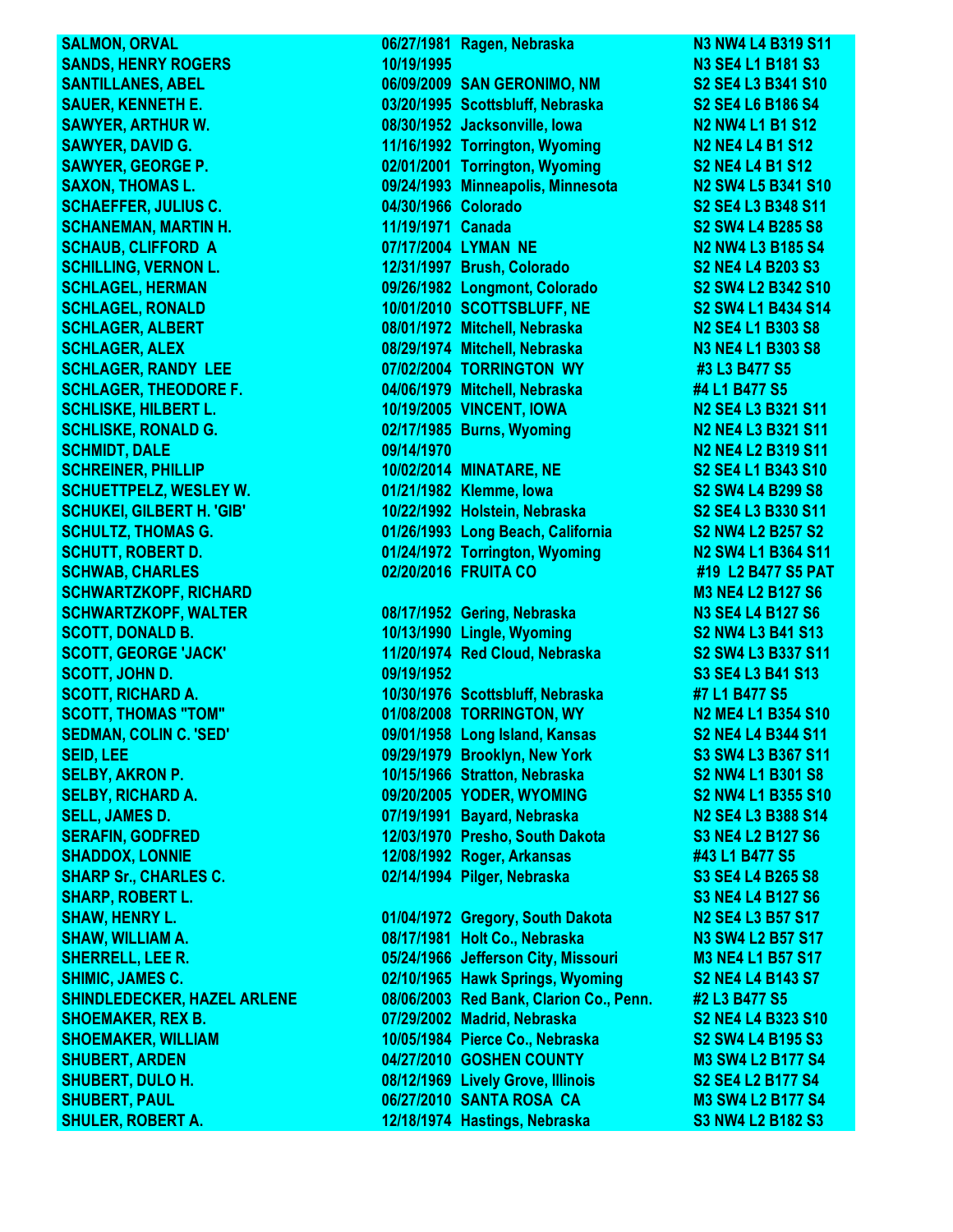**SHUPP, KENNETH 64/19/2016 WHEATLAND WY S2 SE4 L2 B262 S9** 

**SIGEA, GLENN 10/08/2009 FULLERTON, NE M3 SE4 L2 B270 S8 SIGLER, BOB C 09/09/2005 UPTON, WY N2 SE4 L1 B345 S11 SIGLER, DERALD 05/07/1959 Niobrara, Nebraska S2 NE4 L1 B345 S11 SIMMONS, JASPER 06/29/2011 TORRIMGTON, WY N2 NW4 L3 B130 S7 SIMMONS, LEE 02/27/1976 Beloit, Kansas M3 NE4 L5 B138 S6 SIMMONS, NEWTON J. 01/07/1987 Near Beloit, Kansas S2 NE4 L1 B264 S8 Simons, John 2008 Company of the Company of the Company of the Company of the Company of the Company of the Company of the Company of the Company of the Company of the Company of the Company of the Company of the Company SISHC, CHESTER F. 07/29/1959 SW of Torrington, WY N3 NW4 L3 B289 S8 SISSON, JOHN E. 06/08/1964 Denver, Colorado N3 NW4 L1 B351 S11 SISSON, MYRON 01/22/1974 Wray, Colorado S3 NW4 L1 B351 S11 SITTNER, DAVID 04/14/1917 Lincoln, NE S2 SE4 L1 B324 S10 SKELCHER, GUY F. 11/11/1949 Carbondale, Illinois M3 SW4 L4 B127 S6 SKELCHER, PHILIP E. 06/05/1972 Rock Springs, Wyoming S2 SW4 L2 B31 S13 SKINNER, HENRY 01/04/1975 Stevens Co., Kansas S2 NE4 L4 B305 S8 SMITH, ARLEY G. 08/25/2001 Torrington, Wyoming N3 SW4 L3 B331 S11 SMITH, CHRISTOPHER C. 07/02/1991 Usysses, Nebraska S2 SE4 L1 B132 S7 SMITH, ELMER P. 12/01/1993 Windsor, Colorado S2 NE4 L3 B310 S9 SMITH, ERNEST D. 04/22/1964 Buckhard, Missouri S2 NE4 L1 B144 S7 SMITH, GIFFORD V. 07/25/1991 Harold, South Dakota S2 NE4 L2 B434 S14 SMITH, HENRY 01/11/1971 Belgrad, Serbia M3 SE4 L2 B127 S6 SMITH, JAMES F. 01/14/1979 Anahouc, Texas CGP#25 L2 B385 S15 SMIZER, GEORGE 08/09/1959 Elba, Nebraska S2 NW4 L1 B314 S8 SMYTH, JAMES 03/02/1976 Cheyenne, Wyoming N2 NE4 L4 B159 S7 SNELL, HARVEY M. 07/17/1982 S2 SE4 L4 B204 S3 SNELL, RAY E. 03/13/1971 Greenfield, Iowa S2 SE4 L4 B269 S8 SNODDERLY, WILLIAM J. 'BILL' 06/25/1995 Near Evans, Colorado S2 NW4 L3 B323 S10 SNOW, LEONARD 06/06/1944 Morrill, Nebraska N2 NE4 L3 B162 S6 SNOW, LISLIE 02/05/1965 Rich Hill, Missouri N2 SE4 L3 B162 S6 SNOW, MARVIN K. 04/14/2009 Mesquite, Nevada #15 L2 B477 S5 Mac SNYDER, MERVIN "SLIM" 03/20/2005 WHEATLAND, WY N2 NW4 L2 B274 S9 SOKOL, LEROY C. 02/24/2005 SCOTTSBLUFF, NE #5 #6 L2 B477 S5 SORRICK, DONOVAN 10/22/1980 Howell, Nebraka #19 L1 B477 S5 SPENCE, JAMES D. 07/01/2013 Melpha, Nebraska S3 SE4 L3 B157 S7 SPLINTER, JOHN 04/16/1989 Wheatland, Wyoming S3 NW4 L4 B178 S3 SPOONEMORE, TOM 02/11/1990 Walnut, Kansas S3 SW4 L1 B283 S8 SPRAY, JAMES W. 01/01/1937 Indiana S2 NE4 L3 B159 S7 STATLER, GEORGE W. 01/03/1992 Martinsville, Illinois S2 SE4 L3 B361 S11 STEINMETZ, AUGUST 03/14/2005 EDEN, IDAHO #7 L3 B477 S5 STEPHENSON, ALVA 1988 CONSUMISTION CONSUMING METALLY AND CONSUMING SAMPLE SAMPLE S2 SE4 L3 B155 S7 STERKEL, RAYMOND 01/28/2014 COTTIER, WYOMING S2 NW4 L4 B359 S10 STEVENSON, GRACE I. 11/08/1983 Ogallala, Nebraska N2 SE4 L3 B263 S9 STEVENSON, WILLIAM J. 06/04/1973 Lysite S2 SE4 L1 B270 S8 STEWART, CLYDE O. 04/27/1979 Jefferson Co., Indiana S2 NW4 L3 B180 S3 STEWART, JOHN W. 05/02/1967 Hayworth, Illinois S2 NW4 L2 B282 S8 STOEGER, GLEN A. 04/30/1960 Cairo, Nebraska S3 NE4 L1 B333 S11 STOLZ, IVAN 07/29/1981 Stratton, Colorado N2 NW4 L1 B355 S10 STONEKING, EARL 07/10/1953 Hartville, Wyoming M3 SE4 L4 B127 S6 STONER, MARY 'RHONE' 09/20/1965 Tipton, Iowa S2 NE4 L1 B33 S13 STOUT, ALFRED S2 NW4 L1 B131 S7 STOUT, ROBERT 03/04/1945 Bethany, Missouri N3 NW4 L1 B131 S7 STOVALL, ALFRED LEE 01/13/1966 Coffeyville, Kansas S3 NW4 L2 B127 S6 STRATMAN, WARNER 'BUCK' 11/02/1996 Bochum, Germany S2 NE4 L3 B471 S14 STRICKER, DAVID 12/18/1986 Bayard, Nebraska S2 NW4 L4 B322 S10**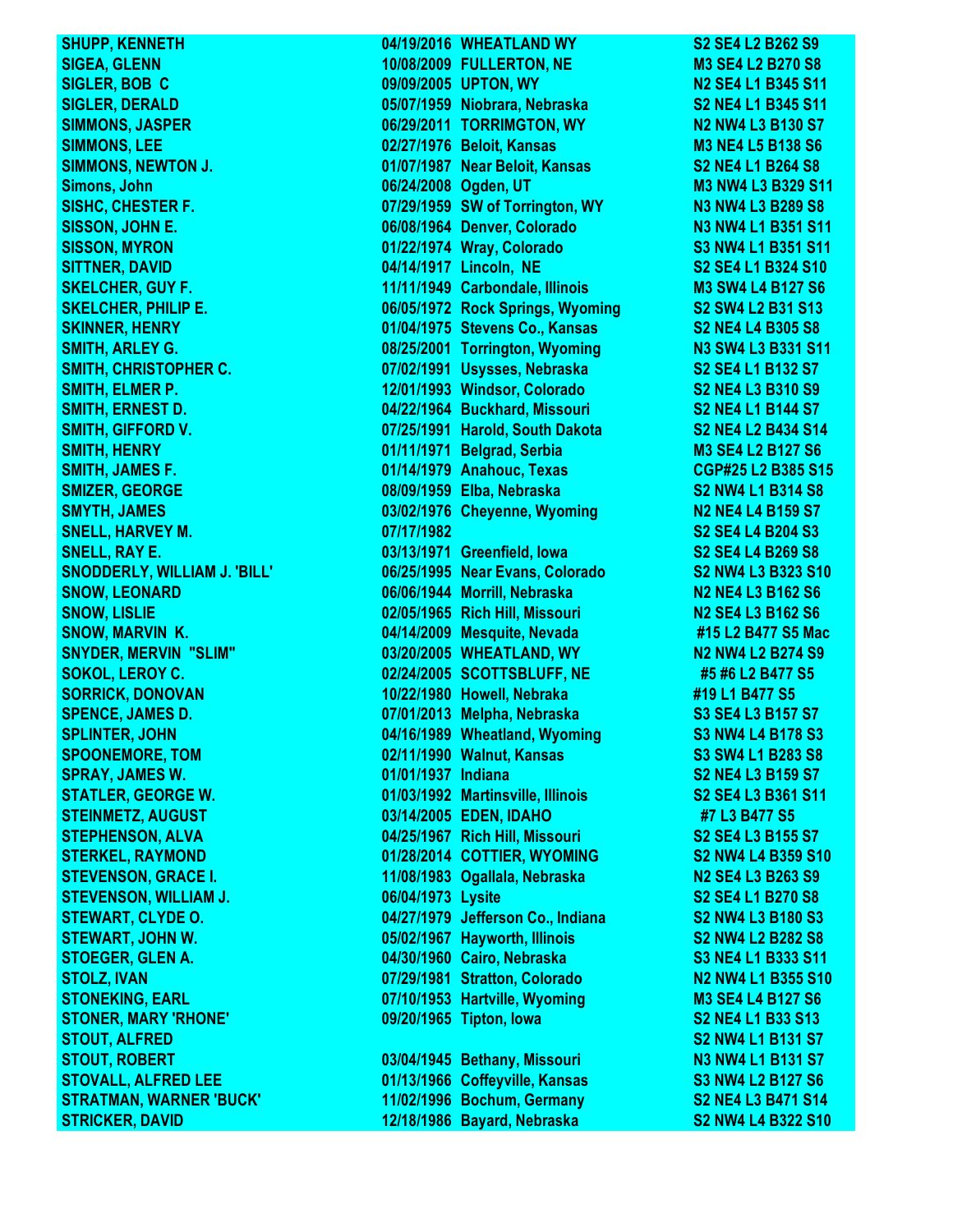| <b>STRICKER, DOROTHY L.</b>   |                     | 10/05/2003 Independence, Missouri | <b>N2 NW4 L4 B322 S10</b> |
|-------------------------------|---------------------|-----------------------------------|---------------------------|
| <b>STRICKER, GERALD E.</b>    |                     | 03/09/2006 GERING, NE             | S2 NE4 L2 B325 S10        |
| <b>STRINGHAM, LONNIE</b>      | 01/05/1976          |                                   | N2 SE4 L3 B64 S17         |
| <b>STUCK, BOBBY R.</b>        |                     | 10/09/1995 Torrington, Wyoming    | #53 L1 B477 S5            |
| <b>STUCK, ROY E.</b>          |                     | 01/25/1982 Mount Aur, Iowa        | S2 NE4 L2 B39 S12         |
| <b>SURBER, GUY</b>            |                     | 05/25/1956 Wayne, Nebraska        | <b>S2 NE4 L4 B314 S8</b>  |
| <b>SURRATT, CLYDE</b>         |                     | 07/09/2016 MORRILL, NE            | S2 SE4 L6 B340 S10        |
| <b>SURRENCY, RAYMOND</b>      |                     | 08/14/2005 MULBERRY, FL           | #8 L3 B477 S5 VETS        |
| <b>SUTHERLAND, RUSSELL E.</b> |                     | 11/10/1971 Leola, South Dakota    | S3 SE4 L3 B268 S8         |
| <b>SUTHERLAND, VERALYNE</b>   | 01/01/2011 YALE, OK |                                   | S2 SE4 L3 B268 S8         |
| <b>SWIFT, BRINTON L.</b>      |                     | 05/21/2002 Denver, Colorado       | #3 K L2 B477 S5           |
| <b>SWIGERT, CHARLES</b>       | 12/02/1954          |                                   | <b>M3 NW4 L3 B55 S17</b>  |
| <b>SWISHER, WAYNE</b>         | 01/12/2008          |                                   | <b>N2 NE4 L4 B469 S14</b> |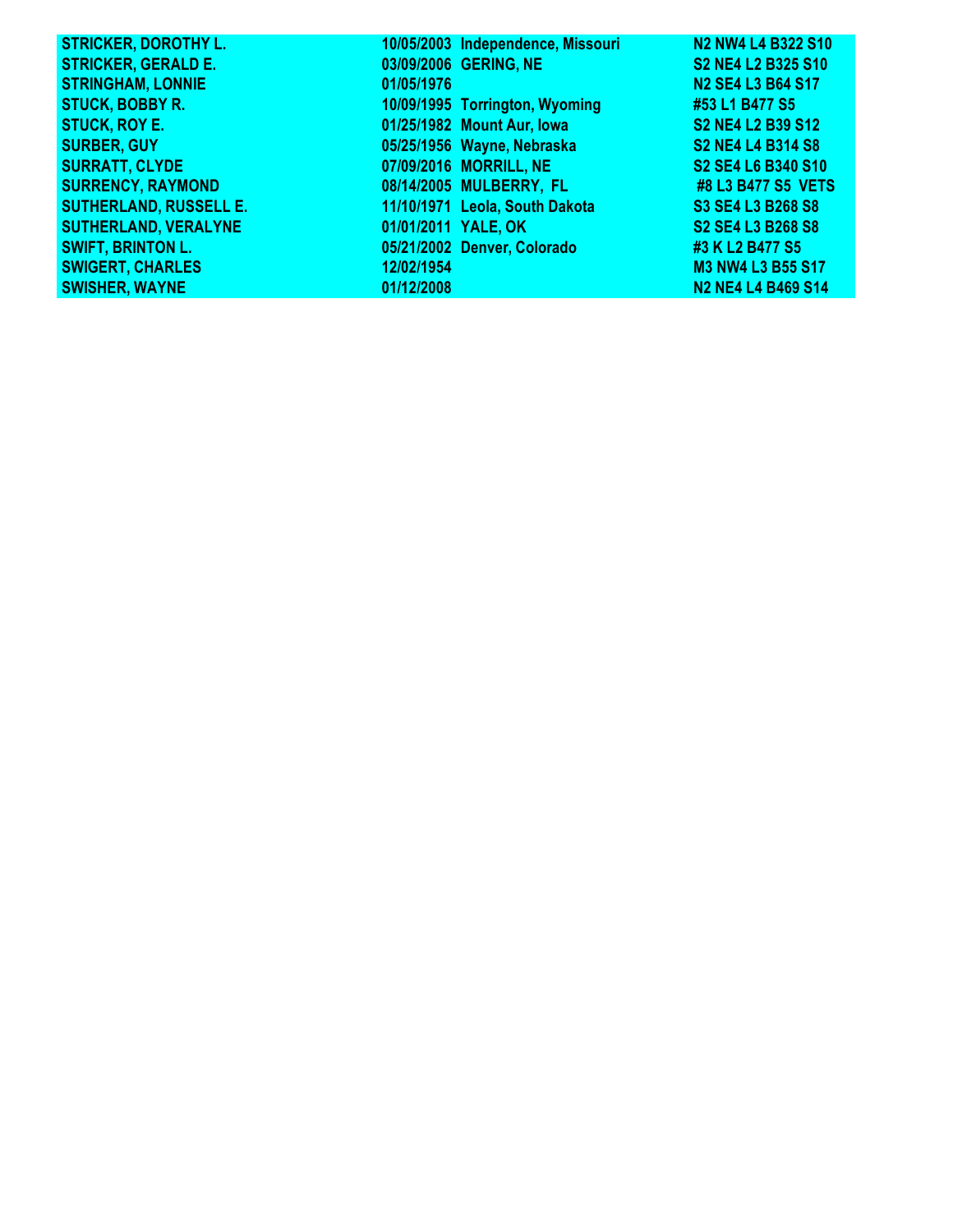| <b>TANNER, FLOYD</b>             |            | 06/25/1975 Stewart, Iowa                | <b>S2 SW4 L3 B189 S4</b> |
|----------------------------------|------------|-----------------------------------------|--------------------------|
| <b>TART, EDWARD N.</b>           |            | 07/16/1951 Manhattan, Kansas            | <b>M3 NE4 L3 B143 S7</b> |
| <b>TAYLOR, ERROLL</b>            |            | 03/29/2011 HERSHEY, NE                  | S2 NE4 L2 B340 S10       |
| <b>TEETERS, JOEL</b>             |            | 09/03/2009 YODER, WY                    | S2 NE4 L3 B267 S8        |
| <b>TEETERS, JOHN</b>             |            | 06/01/2008 TORRINGTON, WY               | <b>S3 NE4 L4 B267 S8</b> |
| <b>TEETERS, THOMAS L.</b>        |            | 12/11/1965 Torrington, Wyoming          | <b>N3 NE4 L4 B267 S8</b> |
| <b>TEMPLE, HERMAN 'NIP'</b>      |            | 09/10/1989 Russell, Kansas              | S2 NW4 L3 B342 S10       |
| <b>TERRELL, DALE DEAN</b>        |            | 01/18/1999 Trenton, Nebraska            | N2 SW4 L1 B423 S14       |
| <b>TESKE, DONALD R.</b>          |            | 07/26/2013 TORRINGTON, WY.              | S2 NW4 L1 B203 S3        |
| <b>TESKE, RAYMOND B.</b>         |            | 05/02/1987 Miles City, Montana          | <b>S2 NW4 L1 B202 S3</b> |
| <b>TESKE, ROBERT</b>             |            | 08/11/2003 Lingle, Wyoming              | #1 L3 B477 S5            |
| <b>THALER, A.A. 'BUD'</b>        |            | 11/03/1989 Newell, South Dakota         | <b>S3 NW4 L4 B282 S8</b> |
| <b>THIEMAN, LEONARD R.</b>       |            | 05/10/1989 Torrington, Wyoming          | N3 SW4 L1 B286 S8        |
| <b>THIEMAN, LLOYD</b>            |            |                                         | <b>S3 NW4 L4 B127 S6</b> |
| <b>THOMPSON, GILBERT E.</b>      |            | 03/21/1988 Upton, Wyoming               | <b>S2 NE4 L1 B204 S3</b> |
| <b>THOMPSON, LESTER R.</b>       | 12/31/1984 |                                         | #1 L1 B477 S5            |
| <b>THOMPSON, ROBERT E. 'BOB'</b> |            | 09/26/1992 Papillion, Nebraska          | S2 NE4 L4 B466 S14       |
| <b>THORNTON, DURAN S.</b>        |            | 10/04/1972 Salt Lake City, Utah         | S2 SW4 L1 B344 S11       |
| <b>TINKAM, LESTER</b>            |            | 04/07/1964 Oak, Nebraska                | S3 SE4 L1 B159 S7        |
| <b>TISTHAMMER, MARVIN D.</b>     |            | 10/08/1994 Torrington, Wyoming          | <b>S2 NE4 L3 B135 S7</b> |
| <b>TISTHAMMER, TENUS A.</b>      |            | 04/11/1982 Albion, Nebraska             | S2 SE4 L3 B135 S7        |
| <b>TITCHNER, LOUIS O.</b>        |            | 10/18/1976 Ohiowa, Nebraska             | S2 SE4 L3 B310 S9        |
| <b>TOLLIVER, CLARENCE</b>        |            | 11/30/1964 Warwaw, Missouri             | S3 NE4 L1 B349 S11       |
| <b>TORREY, HAROLD MILO</b>       |            | 10/25/2003 Wheatland, Wyoming           | #3 L3 B477 S5            |
| <b>TORREY, WAYNE W. 'BUD'</b>    |            | 03/30/2003 North of Torrington, Wyoming | N3 SW4 L4 B298 S8        |
| <b>TRACY, DALE P.</b>            |            | 01/14/1981 Crofton, Nebraska            | <b>N3 SW4 L3 B159 S7</b> |
| <b>TRACY, LOWELL</b>             |            | 01/15/1937 West Sparks, Kansas          | <b>M3 NW4 L3 B159 S7</b> |
| <b>TROSPER, GLEN A. 'DOC'</b>    |            | 07/13/1995 Cambridge, Nebraska          | S2 SE4 L2 B290 S9        |
| <b>TRUMAN, HOMER</b>             |            | 04/19/1980 Newell, South Dakota         | #18 L1 B477 S5           |
|                                  |            |                                         |                          |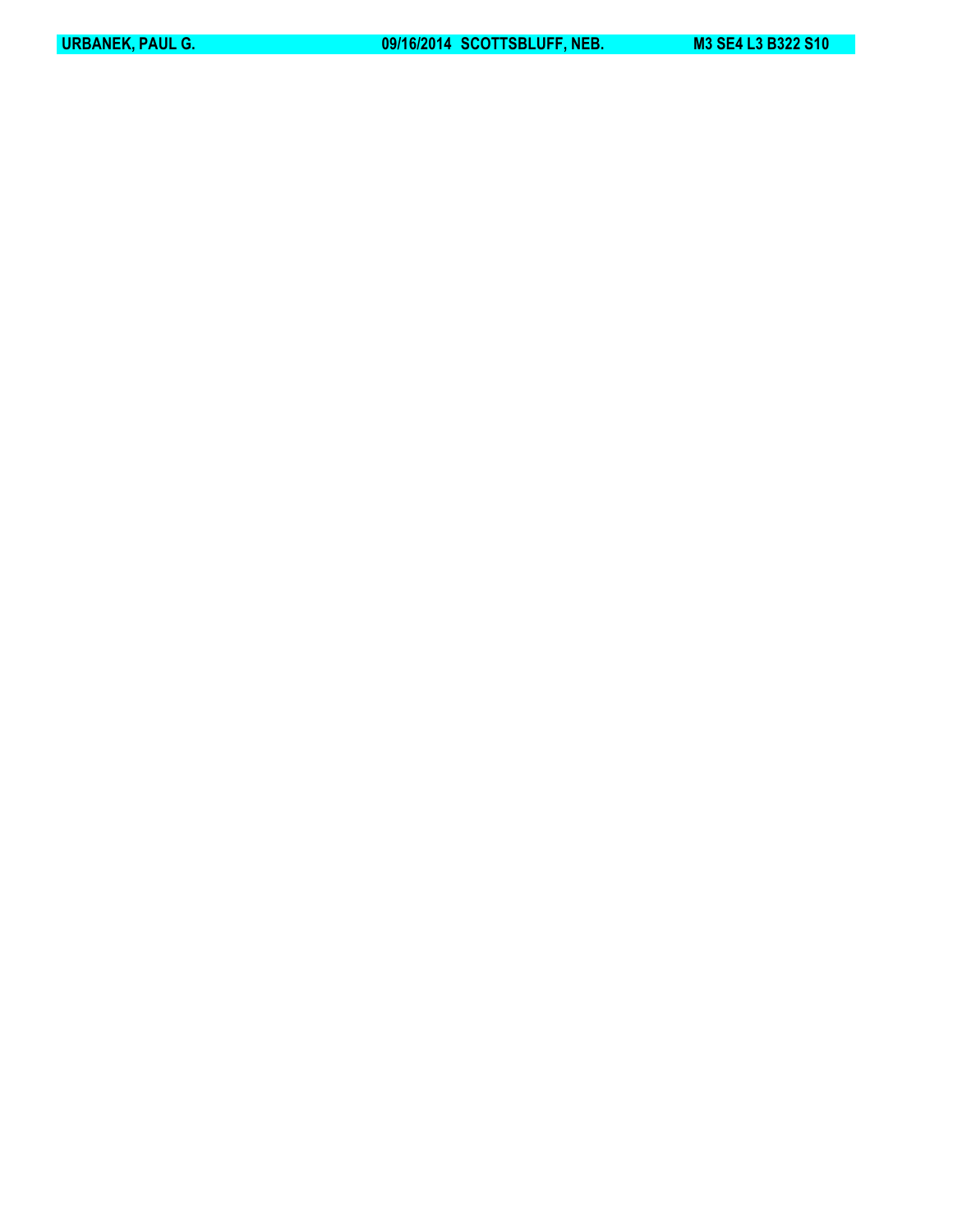**VALENTINE, ANDREW 61/16/2016 CHICAGO, ILL 418 L2 B477 S5 VAND**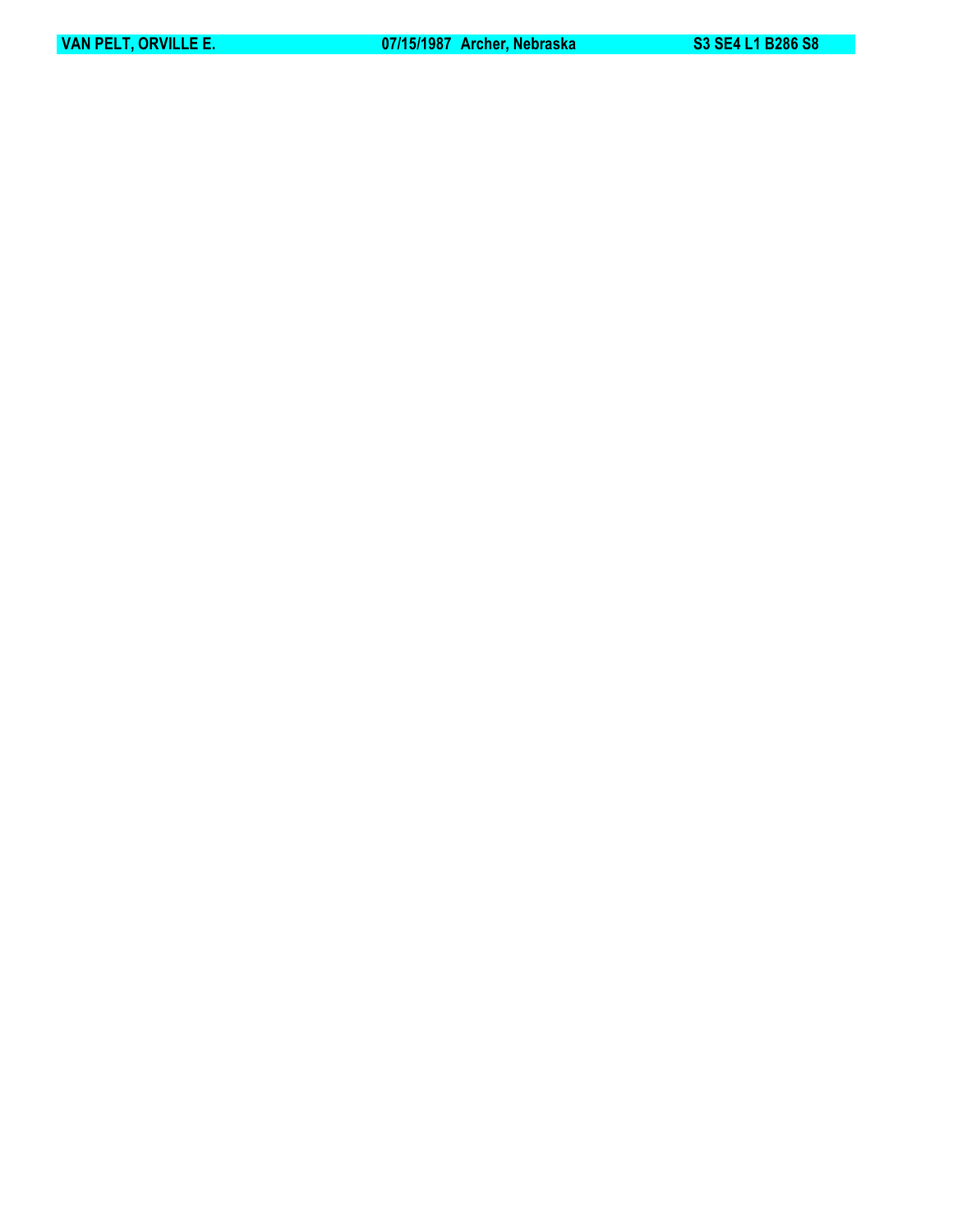| <b>VERMILLION, EARL</b>        | 06/14/2009 WHEATLAND, WY         | S2 SE4 L2 B196 S4        |
|--------------------------------|----------------------------------|--------------------------|
| <b>VIESELMEYER, WILLIAM R.</b> | 01/27/1952 Deshler, Nebraska     | N3 NE4 L2 B23 S12        |
| <b>VILLANUEVA, MARCARIO P.</b> | 11/13/1988 Cuero, Texas          | N2 NW4 L3 B65 S17        |
| VOLK Jr., JOSEPH R. 'Dr.'      | 02/12/1996 Bismark, North Dakota | S2 SW4 L1 B390 S14       |
| <b>VOLZ, CARL</b>              | 09/20/1947 Hildreth, Nebraska    | <b>S2 NW4 L2 B148 S6</b> |
| <b>VORPAHL, ADOLPH</b>         | 10/08/1977 Laramie, Wyoming      | S2 SW4 L1 B377 S11       |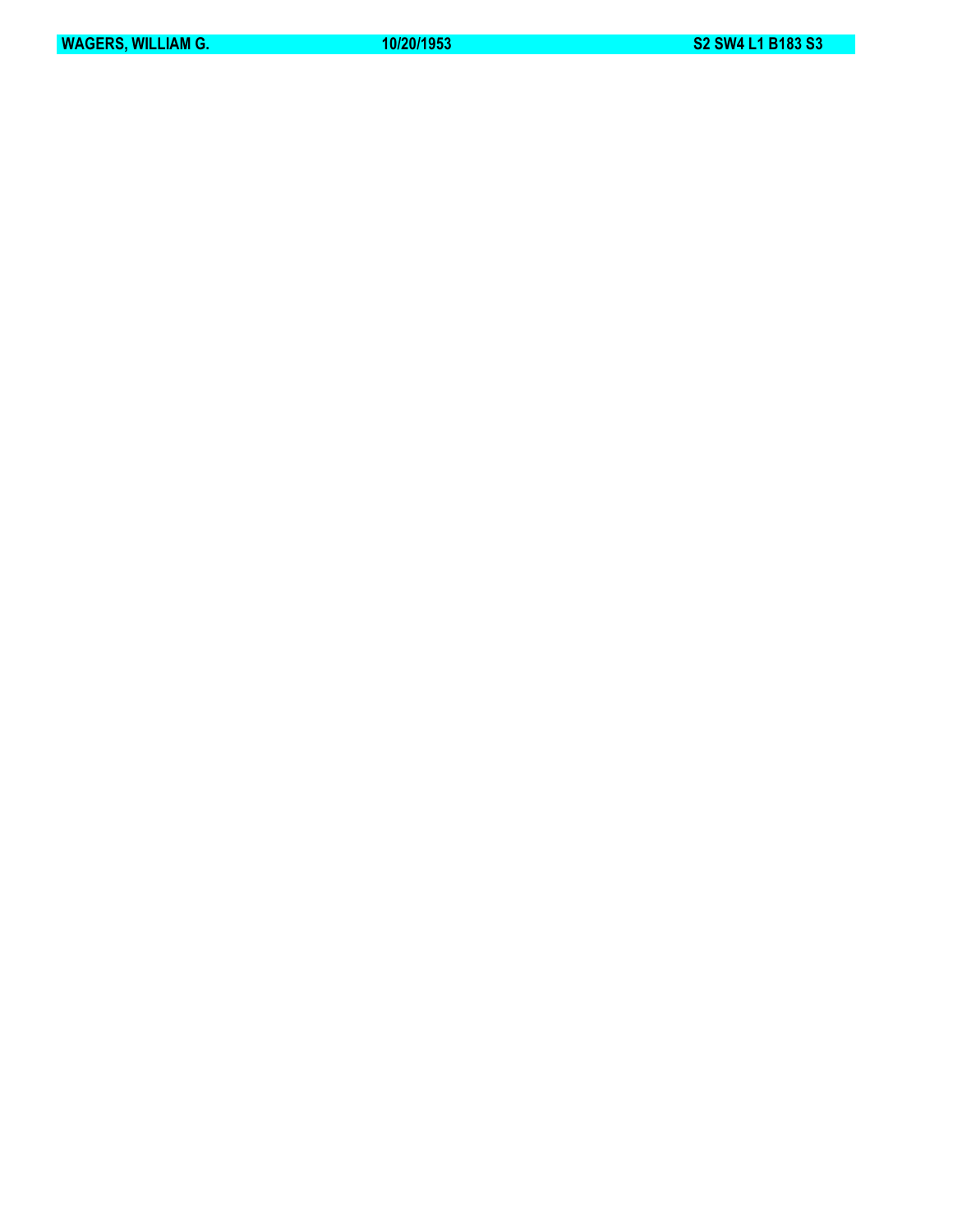**WAGGONER, BOB J. 12/08/2008 LINGLE, WYOMING S2 SE4 L2 B193 S3**

**WAGGONER, JOSEPH A. 04/30/1974 Gordon, Nebraska S2 NE4 L2 B267 S8 WAGNER, ALEXANDER 'SANDY' 11/03/1998 Harrington, Kansas S2 NE4 L2 B359 S10 WAGNER, WALTER 03/18/2007 TORRINGTON, WY S2 NE4 L1 B389 S14 WAGNER, WILLIAM H. 'HENRY' 01/14/1993 Gandnfeld, Russia S2 NE4 L2 B287 S8 WAHE, PAUL E. 09/20/2005 WEWELA, SOUTH DAKOTA S2 NE4 L1 B455 S14 WAHL, LOUIS H. 05/20/1994 Chicago, Illinois S2 NW4 L2 B325 S10 WALKER, DONALD 09/25/1961 Goshen County, Wyoming M3 NE4 L4 B137 S6 WALKER, EUGENE 04/11/1955 M3 NW4 L1 B154 S7 WALKER, HENRY T. 04/26/1963 Fremont, Nebraska S2 SW4 L4 B182 S3 WALKER, WALTER S2 SW4 L1 B328 S11 WALTER, LEO W 03/10/2007 LINGLE, WY S2 SE4 L4 B376 S11 WARREN, ALVIN 08/11/2007 TORRINGTON, WY S2 NW4 L2 B403 S14 WARREN, BETR P 4/22/1013 OSAGE, WY # 15 L2 B477 S5 VAN WATT, ARTHUR J. 06/26/2000 near Moorcroft, Wyoming S2 NE4 L3 B386 S14 WATT, STANLEY ELLIS 02/05/2002 Beaver, Oklahoma S2 SW4 L5 B67 S17 WEATHERWAX, CHARLES 'JOHN' 08/09/1963 Wheatland, Wyoming S3 NE4 L1 B296 S8 WEBB, CLIFFORD 06/22/1983 Bingham, Utah S2 SE4 L4 B326 S10 WEBER, KENNETH E. 05/16/1999 LaSalle, Colorado S2 SE4 L3 B362 S11 WEGLIN EDWARD H. 03/04/2005 OSHKOSH, WIS S2 NE4 L3 B276 S9 WELLS, CHARLES 08/08/1978 Rice, Kansas S3 SW4 L4 B180 S3 WELLS, ED 08/22/2009 OKMULGEE, OK S2 NE4 L3 B403 S14 WELLS, FRED W. 09/09/1942 N3 NE4 L3 B53 S17 WELSCH, DAVID 10/05/1985 Gering, Nebraska S2 SE4 L3 B370 S10 WERGER, WILLIS 04/08/1983 Wymore, Nebraska #27 L1 B477 S5 WERNER, EARL 06/18/2009 WHEATLAND, WY S2 SW4 L1 B357 S10 WESCH, RICHARD 'DICK' 11/14/1998 McCook, Nebraska S2 SW4 L2 B294 S9 WESCH, WAYNE R. 10/17/2004 MITCHELL, NE S2 NW4 L3 B321 S11 WHITFIELD, DAVID L. 09/03/2008 TORRINGTON,WY S2 SE4 L4 B336 S11 WHIPPLE, HORACE W. 03/23/1975 College Springs, Iowa S2 NW4 L4 B349 S11 WHITE, DORENCE 09/04/1983 Bennett, Nebraska S2 NW4 L4 B342 S10 WICKHAM, HARRY M. 09/08/1992 Luvay, Missouri S2 SE4 L4 B370 S10 WIEGEL Jr., GOTTLIEB 08/27/1994 Scottsbluff, Nebraska S2 SE4 L2 B340 S10 WILHELM, JACOB 'JAKE' 10/15/1999 Minature, Nebraska S2 NE4 L1 B373 S10 WILHELM, PETE 06/07/1985 Minatare, Nebraska #29 L1 B477 S5 WILHELM, PETE A. 10/02/2007 ARAPAHOE,CO. N2 NE4 L4 B203 S3 WILL, JAMES W. 08/25/1952 York, Nebraska S2 NW4 L3 B182 S3 WILLHITE, CLARK "CASEY" 07/17/2004 GRANT CITY MO S2 NW4 L3 B310 S9 WILLI, CLAYTON A. 06/15/1965 Lebanon, Illinois S2 NE4 L4 B350 S11 WILLIAMS, CLARENCE O. 08/31/2010 BRIDGEPORT, NE S2 SW4 L1 B342 S10 WILLIAMS, JAMES 03/13/1973 Council Grove, Kansas #11 L1 B477 S5 WILSON, HELEN MARGE 01/14/1997 Hastings, Nebraska #1 V L2 B477 S5 WILSON, THOMAS J. 03/13/1963 Saint Jo, Texas S3 SW4 L2 B348 S11 WILSON, WILLIAM 'BILL' 08/09/1996 Aguilar, Colorado #2 V L2 B477 S5 WILT, RAY E. 05/11/1990 Cheyenne Co., Nebr. S2 NW4 L4 B388 S14 WISEMAN , JAMES 12/19/2009 TORRINGTON, WY S2 SE4 L2 B256 S2 WISMILLER, OTTO 06/25/2007 TORRINGTON, WY S2 SE4 L1 B389 S14 WINN, CLYDE 01/18/1940 Brooks, Colorado N3 SE4 L3 B157 S7 WOLD, LEONARD 02/04/1982 Milton, Utah S2 SW4 L3 B365 S11 WOMACK, HAROLD 10/12/2004 OMAHA, NE #12 LOT 2 B477 S5 WOOD RONALD 09/27/2016 ALLIANCE, NE ME NE4 L1 B54 S17 WOOD, WILLIS 12/18/2009 TORRINGTON, WY S2 NE4 L1 B68 S17 WOODARD, EARL Moran, Kansas S2 SW4 L2 B138 S6 WOODARD, HAROLD L. 09/17/1944 Fishtail, Montana S3 SE4 L5 B127 S6**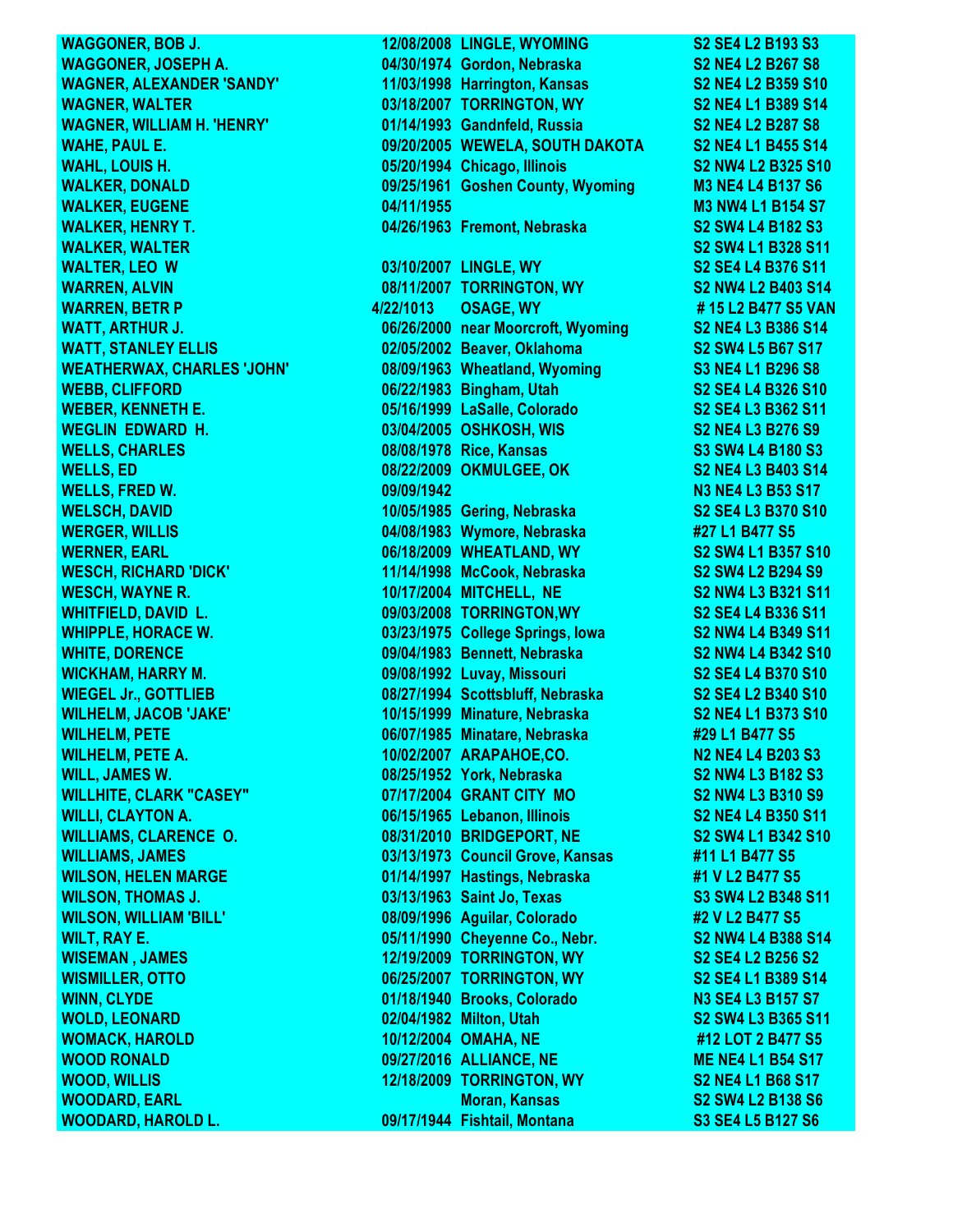| <b>WOODARD, MERLE</b>      | 03/09/1999 Howell, Michigan       | S2 SE4 L3 B307 S9        |
|----------------------------|-----------------------------------|--------------------------|
| <b>WOODRUFF, RALPH J.</b>  | 03/11/1952 Green City, Missouri   | <b>S3 NW4 L2 B137 S6</b> |
| <b>WOODRUFF, ROBERT</b>    | 01/21/1979 Saint Louis, Missouri  | #5 L1 B477 S5            |
| <b>WOODWARD, ROBERT</b>    | 12/31/1977 Torrington, Wyoming    | S2 SE4 L2 B378 S11       |
| <b>WOODWARD, ROY</b>       | 02/11/2005 MORAVIA, IOWA          | S2 NW4 L2 B378 S11       |
| <b>WOODWORTH, JOHN M.</b>  | 07/03/1997 Oshkosh, Nebraska      | S2 SE4 L1 B377 S11       |
| <b>WYNCOOP, WILLIAM L.</b> | 03/13/1970 Fort Collins, Colorado | <b>N3 NE4 L2 B127 S6</b> |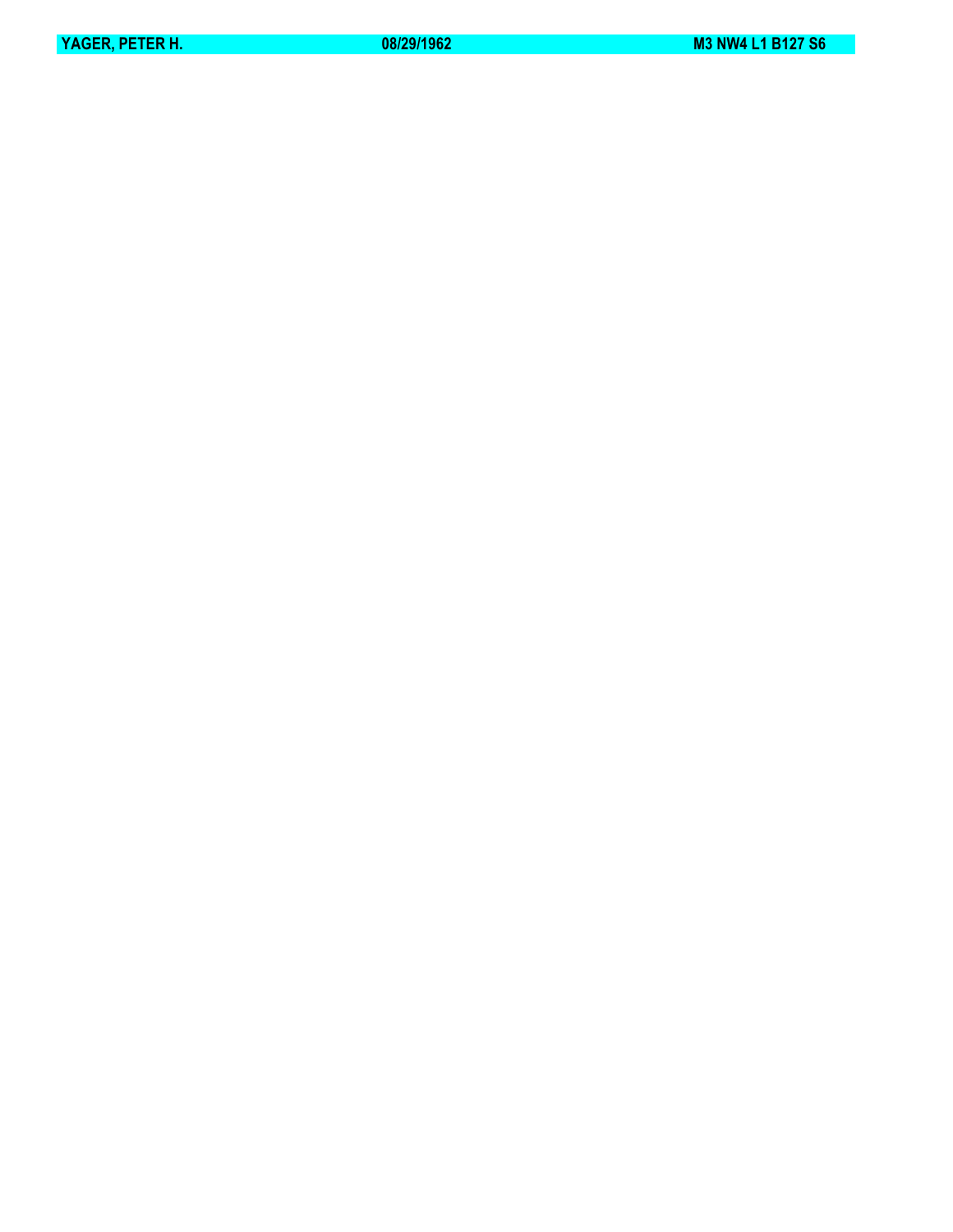| YATES, BURL Jr.              | 06/19/2010 Auburn, Nebraska     | S2 NW4 L1 B315 S8        |
|------------------------------|---------------------------------|--------------------------|
| <b>YATES, DANNY ORAL</b>     | 10/15/1997 Torrington, Wyoming  | S2 SE4 L4 B307 S9        |
| <b>YATES, DOUGLAS R.</b>     | 05/14/1997 Gering, Nebraska     | S2 NW4 L5 B373 S10       |
| <b>YATES, ORAL</b>           | 03/09/2008 TORRINGTON, WY       | <b>S2 NW4 L3 B307 S9</b> |
| YEIK, CLYDE                  | 06/24/1979 Archer, Nebraska     | S2 SW4 L4 B257 S2        |
| <b>YEIK, GLENN</b>           | 07/15/1946 Archer, Nebraska     | <b>S2 NE4 L3 B139 S6</b> |
| YOUNG, NED J.                | 09/26/1991 Decatur, Nebraska    | S2 NW4 L1 B376 S11       |
| YOUNG, RICHARD P.            | 09/29/2004 PHILADEPHIA, PA      | S2 NE4 L1 B470 S14       |
| YOUNGS, ISAAC K.             | 08/19/1969 Tracy, Minnesota     | <b>S3 NW4 L3 B297 S8</b> |
| Youngs, Kenneth              | 07/16/2009 TORRINGTON, WY       | <b>S2 NW4 L5 B187 S4</b> |
| YOUTZ, KENNETH H.            | 06/25/1996 San Diego, Calfornia | S2 SW4 L2 B343 S10       |
| <b>Zarling, Harlan "Bud"</b> | 11/04/2009 Breckenridge, Minn   | #13 L2 B477 S5 MAC       |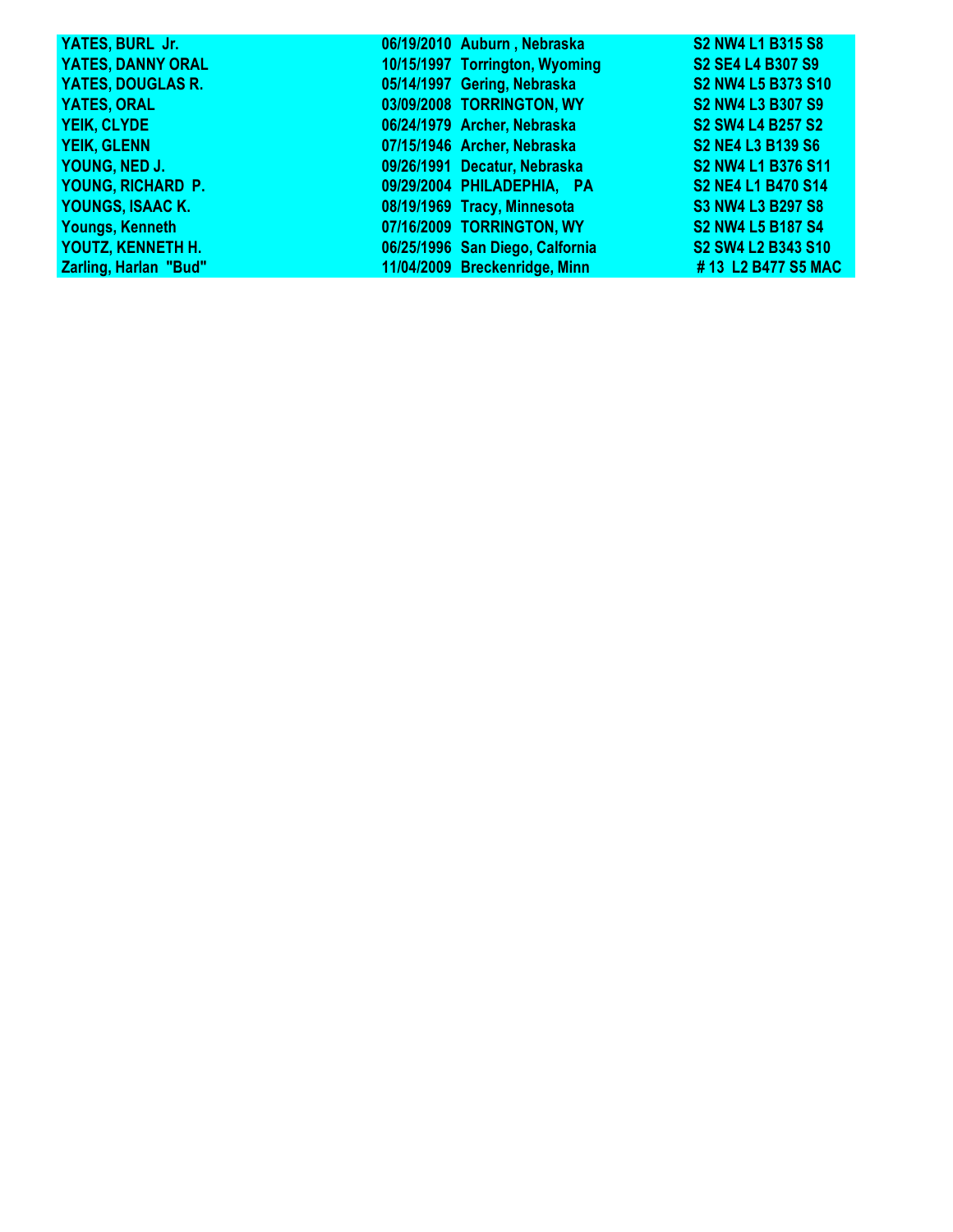**ZAVORKA, WENCEL L. 10/26/1994 Garland, Nebraska N3 SW4 L4 B302 S8 ZELESKI, ROMAN E. 12/30/1970 Elba, Nebraska N3 SE4 L2 B127 S6 ZIMMER, FRANK A. 01/05/1987 Denver, Colorado S2 NE4 L4 B343 S10 ZIMMERER, FRED J. 09/13/1974 Dayton, Oregon S2 SE4 L1 B273 S8 ZIMMERMAN, PAUL C. 10/18/1998 Kearney, Nebraska S2 SW4 L1 B204 S3 MERCER, WALTER E. 11/28/2016 BROADWATER, NEB. S2 SE4 L2 B386 S14 GOTTSCHIM, MICHAEL 12/10/2016 SCOTTSBLUFF, NEB. # 14 L3 B477 S5 SCOTT, DON E.** 2008 2014 2022 2016 SCOTTSBLUFF, NEB. 2028 N2 NW4 L2 B353 S11 **BROWN, LARRY G. 02/13/2017 TORRINGTON, WY.** # 15 L3 B477 S5 **HUCKFELDT, MELVYN L. 02/18/2017 ELWOOD, NEB. S2 NE4 L4 B341 S10 SORRICK, DONAVAN "DON"** 03/21/2017 TORRINGTON, WY. # 25 #26 L2 B477 S5 **SHILLING, WAYNE L. 04/21/2017 SCOTTSBLUFF, NEB. N2 SE4 L4 B289 S8 HUCKFEDLT, FREDERICK 05/10/2017 EUSTIS, NEB. # 23 PAT L3 B477 S5 GRIPP, DALE J. 06/01/2017 # 28 L2 B477 S5 NIMITZ RUTZ, HAROLD R. 06/01/2017 WINDSOR, CO. S2 NE4 L4 B390 S14 LOVELAND, DONALD V. 06/16/2017 WESTERN NEB. S2 NW4 L2 B336 S11 SELLERS HAROLD "WAYNE" 07/31/2017 TORRINGTON, WY S2 SW4 L2 B145 S7 BUSSELL, RICHARD "BUZZ" 09/08/2017 TORRINGTON, WY S2 NW4 L4 B131 S7 LARA, AURELIO N. "LARRY" 10/13/2017 OMAHA, NEB. # 29 L2 B477 S5 NIMITZ LEACH, MELVIN R. 11/03/2017 BEDFORD COUNTY, PENN. S2 NE4 L4 B455 S14 CARROLL, SAMUEL D. 11/10/2017 PARNELL, MISSOURI # 21 L2 B477 S5 PATT DENNIS, KEITH G. 11/16/2017 HORNELL, NEW YORK # 20 L2 B477 S5 VAND EVANS, HAROLD E. "GENE" 11/17/2017 WAR EAGLE RIDGE, ARK. # 26 L2 B477 S5 PATT HARPER, WILLIAM F. 12/01/2017 PORT ARTHUR, TEXAS # 10 L2 B477 S5 KING ARP, GENE F.** 12/08/2017 TRENTON, NEB. N2 NE4 L3 B455 S14 **MATTHEWS, JACK R. 12/11/2017 NORTH PLATTE, NEB.** S2 NW4 L1 B290 S9 **MARTINEZ, LORENZ 12/21/2017 TORRINGTON, WY. S2 SW4 L3 B197 S4 GARDNER, MARVIN 12/29/2017 S2 NW4 L4 B402 S14 CAPPS, EDWARD L. 01/05/2018 PHILLIPSBURG, KANSAS \$2 SE4 L5 B469 S14 YINGER, EUGENE N. 03/09/2018 SALIDA, CO. # 28 L2 B477 S5 PATT BOWERS, DERBERT 63/16/2018 63/16/2018 13/16/2018 13/16/2018 13/16/2018 WILLIAMS, KENTON R. 03/19/2018 YAKIMA, WASH. # 18 L3 B477 S5** PETERSON, LLOYD W. JR **05/05/2018 ROCKVILLE, MISSOURI S2 SW4 L3 B423 S14 PETERSON, DANIEL W. 05/09/2018 HURON, S.D. # 20 L3 B477 S5 HERRERA, MAX C. 05/21/2018 RIVERTON, WY. # 21 L3 B477 S5 WALTER, BRADLEY T 06/06/2018 COLUMBIA, MISSOURI # 12 L2 B477 S5 KING KIRCHNER, JACOB E. 06/16/2018 N2 SW4 L1 B178 S3 BRUNKHARDT, VICTOR H. 1998 1999 106/23/2018 HILLROSE, CO. N2 SW4 L3 B455 S14 RODRIQUEZ, ALFERD 07/10/2018 MORRILL, NEB. # 22 L3 B477 S5 SCHMICK, ROBERT L. 08/14/2018 LARAMIE, WY. N2 NW4 L5 B324 S10 NIGHSWONGER, LARRY 09/12/2018 HARRISBURG, NEB. S2 NE4 L4 B404 S14 HOPP, ALBERT 11/16/2018 MINTARE, NEB. S2 SE4 L2 B333 S11 SHAFFNER, MARK E. 11/27/2018 BAYARD, NEB. S2 NE4 L4 B316 S8 GONZALEZ, JOSE F. SR. 11/28/2018 TORRINGTON, WY. # 23 L3 B477 S5 ANDERSON, RICKY C. 11/29/2018 ROCK ISLAND, ILL. # 24 L3 B477 S5 SNYDER, LEWIS L. 03/22/2019 DECATUR, NEB. S2 NW4 L2 B299 S8 SMITH, RADFORD C. 04/05/2019 HERMAN, MINN N2 NE4 L4 B134 S7 BALDWIN, EDWARD J. 05/04/2019 RAPID CITY, S.D. N2 NE4 L3 B389 S14 JOHNSON, KENNETH F. 06/11/2019 ALBIA, IOWA S2 NW4 L4 B353 S11 O'KEEFE, JAMES G. 06/20/2019 OMAHA, NEB. S2 SW4 L2 B310 S9 PIERCE, HARRY 06/21/2019 # 18 L2 B477 S5 MAC**